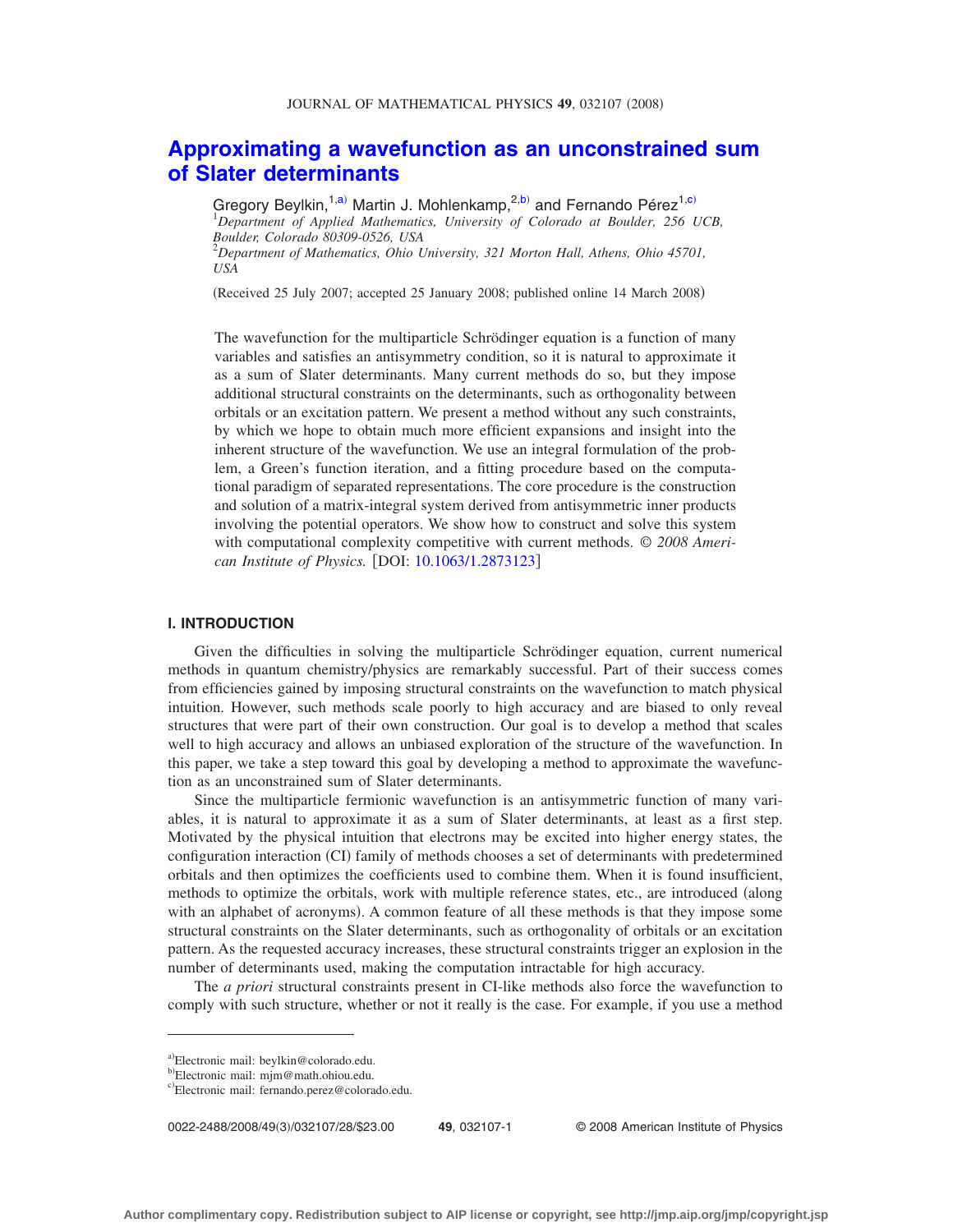that approximates the wavefunction as a linear combination of a reference state and excited states, you could not learn that the wavefunction is better approximated as a linear combination of several nonorthogonal, near-reference states. Thus, the choice of numerical method is not just a computational issue; it can help or hinder our understanding of the wavefunction.

For these reasons, our goal is to construct an adaptive numerical method without imposing *a priori* structural constraints besides that of antisymmetry. In this paper, we derive and present an algorithm for approximating a wavefunction with an unconstrained sum of Slater determinants, with fully adaptive single-electron functions. In particular, we discard the notions of reference state and excitation of orbitals. The functions comprising the Slater determinants need not come from a particular basis set, be orthogonal, or follow some excitation pattern. They are computed so as to optimize the overall representation. In this respect, we follow the philosophy of separated representations,<sup>7[,6](#page-26-1)</sup> which allow surprisingly accurate expansions with remarkably few terms.

Our construction generates a solution using an iterative procedure based on nonlinear approximations via separated representations. To accomplish this nonlinear approximation, we derive a system of integral equations that describe the fully correlated many-particle problem. The computational core of the method is the repeated construction and solution of a matrix-integral system of equations.

Specifically, our approach has the following distinctive features:

- We use an adaptive representation for single-electron functions, but our method does not depend on its details.
- We use an integral formulation of the multiparticle Schrödinger equation and a Green's function iteration to converge to the ground-state wavefunction. The Green's function is decomposed and applied using separated approximations obtained by expanding the kernel into Gaussians.
- We use a variant of the so-called alternating least-squares algorithm to reduce the error of our approximation using a sum of a given number of Slater determinants.
- We compute antisymmetric inner products involving portions of the Hamiltonian operator by reducing them to formulas involving only combinations of standard integrals. In particular, we avoid the direct application of the electron-electron potential and instead compute convolutions with the Poisson kernel.

By doing this, we hope to represent the effects of correlations in the most natural and concise way possible, thus providing both computational efficiency and physical insight. We believe that this algorithm and the system of integral equations underlying it provide the foundation for a new approach to solving the multiparticle Schrödinger equation. We defer to the sequels several important issues, such as algorithmic size consistency/extensivity and the treatment of the interelectron cusp.

In Sec. II, we formulate the problem more carefully, make precise some of the statements that we made in this introduction, and give a high-level description of the method. We then present the derivations and proofs in the following sections.

### **II. PROBLEM FORMULATION AND DESCRIPTION OF THE METHOD**

# **A. Formulation of the problem**

We consider the time-independent, nonrelativistic, multiparticle Schrödinger equation and fix the nuclei according to the Born–Oppenheimer approximation, so the equation describes the steady state of an interacting system of electrons. For each of the *N* electrons in the system, there are three spatial variables **r**= $(x, y, z)$  and a discrete spin variable  $\sigma$  taking the values  $\{-\frac{1}{2}, \frac{1}{2}\}$ , which we combine and denote  $(\mathbf{r}, \sigma)$  by  $\gamma$ . The Hamiltonian operator  $\mathcal{H}$  is a sum of a kinetic energy operator T, a nuclear potential operator V, and an electron-electron interaction operator  $W$ , defined in atomic units by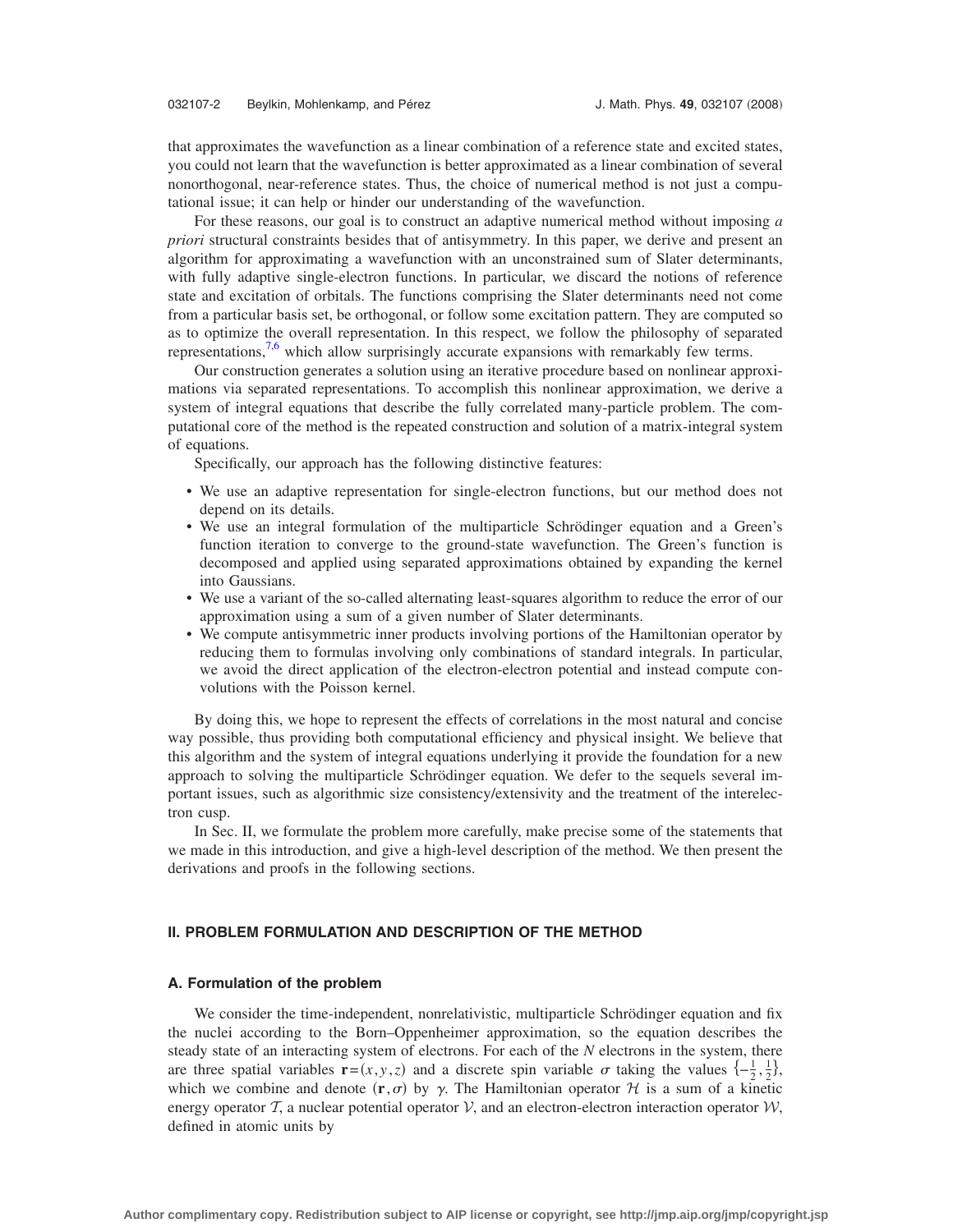032107-3 An unconstrained sum of Slater determinants

J. Math. Phys. 49, 032107 (2008)

$$
\mathcal{H} = \mathcal{T} + \mathcal{V} + \mathcal{W} = -\frac{1}{2} \sum_{i=1}^{N} \Delta_i + \sum_{i=1}^{N} v(\mathbf{r}_i) + \frac{1}{2} \sum_{i=1}^{N} \sum_{j \neq i}^{N} \frac{1}{\|\mathbf{r}_i - \mathbf{r}_j\|},\tag{1}
$$

where  $\Delta_i$  is the three-dimensional Laplacian acting in the variable  $\mathbf{r}_i$  and  $v(\mathbf{r})$  is a sum of terms of the form  $-Z_a/\Vert \mathbf{r}-\mathbf{R}_a\Vert$  from a nucleus at position  $\mathbf{R}_a$  with charge  $Z_a$ . The antisymmetric eigenfunctions of  $H$  represent electronic states of the system and are called wavefunctions. Antisymmetric means that under the exchange of any two coordinates, the wavefunction is odd, e.g.,  $\psi(\gamma_2, \gamma_1, \ldots) = -\psi(\gamma_1, \gamma_2, \ldots)$ . The bound-state wavefunctions have negative eigenvalues and are of greatest interest. We will focus on the ground-state wavefunction, which has the most negative eigenvalue, although the techniques can be used for other states. In summary, our goal is to find *E* and  $\psi$ , with *E* the most negative eigenvalue in

$$
\mathcal{H}\psi = E\psi,\tag{2}
$$

<span id="page-2-0"></span>subject to the antisymmetry condition on  $\psi$ . Analytic methods can give qualitative results about the solutions and determine limiting cases, but most quantitative results must be obtained numerically. Although the equation is "just" an eigenvalue problem, its numerical solution presents several serious difficulties, among them the large number of variables and the antisymmetry condition on the solution. The simplest method that addresses these two difficulties is Hartree– Fock (HF) (see, e.g., Ref. [31](#page-26-2)), which uses the antisymmetrization of a single product, called a *Slater determinant*, to approximate the *N*-particle wavefunction, i.e.,

$$
\psi_{\text{HF}} = \mathcal{A} \prod_{i=1}^{N} \phi_i(\gamma_i) = \frac{1}{N!} \begin{bmatrix} \phi_1(\gamma_1) & \phi_1(\gamma_2) & \cdots & \phi_1(\gamma_N) \\ \phi_2(\gamma_1) & \phi_2(\gamma_2) & \cdots & \phi_2(\gamma_N) \\ \vdots & \vdots & & \vdots \\ \phi_N(\gamma_1) & \phi_N(\gamma_2) & \cdots & \phi_N(\gamma_N) \end{bmatrix} . \tag{3}
$$

<span id="page-2-2"></span><span id="page-2-1"></span>Any antisymmetric approximation  $\tilde{\psi}$  to the wavefunction  $\psi$  can be substituted into

$$
\frac{\langle \mathcal{H}\widetilde{\psi},\widetilde{\psi}\rangle}{\langle \widetilde{\psi},\widetilde{\psi}\rangle},\tag{4}
$$

 $\mathbf{r}$ 

where  $\langle \cdot, \cdot \rangle$  is the usual inner product, to obtain an estimate for *E*. This estimate gives an upper bound on the lowest value of  $E$  that solves  $(2)$  $(2)$  $(2)$ . Substituting  $(3)$  $(3)$  $(3)$  into  $(4)$  $(4)$  $(4)$ , one can iteratively solve for  $\phi_i$  to minimize ([4](#page-2-2)). The resulting  $\psi_{HF}$  will best approximate  $\psi$  in the sense of providing the best estimate ([4](#page-2-2)).

<span id="page-2-3"></span>To improve upon HF, it is natural to consider the antisymmetrization of a sum of products:

$$
\psi_{(r)} = \mathcal{A} \sum_{l=1}^{r} s_l \prod_{i=1}^{N} \phi_i^l(\gamma_i), \qquad (5)
$$

which could also be written as a sum of Slater determinants. The coefficients  $s_l$  are introduced in order to have  $\|\phi_i^l\|=1$ . Many methods are based on this form, but they use it in different ways. The CI method (see, e.g., Ref. [58](#page-27-0)) chooses the functions  $\phi_i^l$  from a preselected master set of orthogonal functions and decides on a large number *r* of combinations to consider based on excitation level. Substituting  $(5)$  $(5)$  $(5)$  into  $(4)$  $(4)$  $(4)$  leads to a matrix eigenvalue problem that can be solved for the scalar coefficients  $s_l$ . The multiconfiguration self-consistent field method (e.g., Refs. [22](#page-26-3) and [12](#page-26-4)) solves for the master set of orthogonal functions as well as the scalar coefficients. There are numerous variations and combinations of these methods, too many to describe here.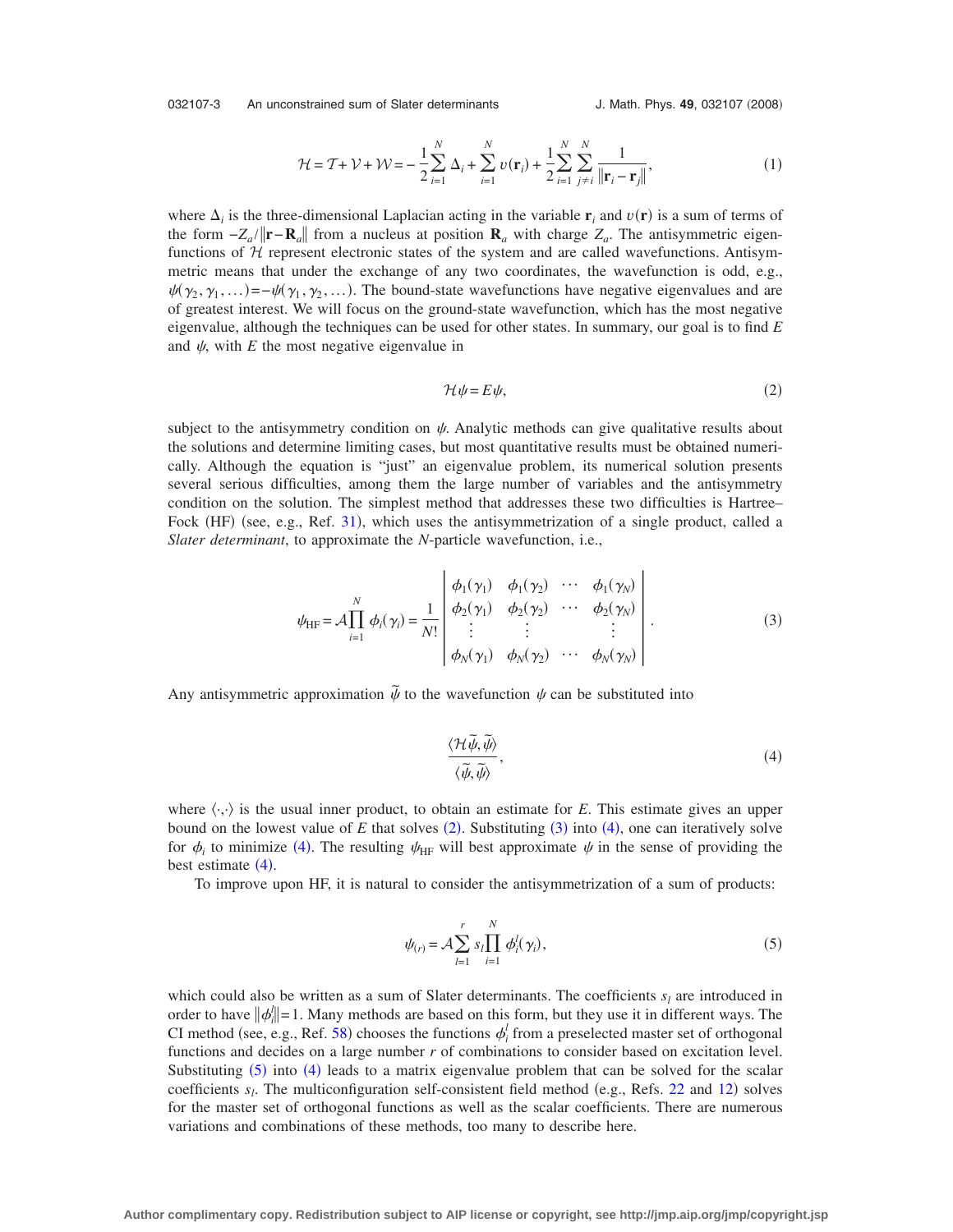## *1. What is new here*

In this work, we construct and demonstrate a method that also uses a wavefunction of the form ([5](#page-2-3)) but without constraints on the  $\phi_i^l$ . We remove both structural constraints, such as an excitation pattern or orthogonality between single-electron functions, and representation constraints, such as those imposed by using a predetermined basis set.

Many methods (e.g., Refs. [56,](#page-27-1) [48,](#page-27-2) [40,](#page-27-3) [2,](#page-26-5) [21,](#page-26-6) [18,](#page-26-7) [20,](#page-26-8) [3,](#page-26-9) [17,](#page-26-10) [61,](#page-27-4) and [42](#page-27-5)) have loosened the constraints on the Slater determinants in one way or another, often with encouraging results. These works, however, only partially removed the constraints, and so, we claim, did not achieve the full potential of an unconstrained approximation. By removing these constraints, we hope to produce much better approximations at much smaller separation rank *r* than existing methods allow. We also hope to provide a new perspective from which to analyze and understand the wavefunction, free from the biases that physical intuition imposes.

Our hopes are based on our work in Refs. [6,](#page-26-1) [7,](#page-26-0) and [44](#page-27-6) where we developed general methods to represent and compute with functions and operators in many dimensions. We used sums of separable functions, dubbed *separated representations*, similar to ([5](#page-2-3)). We found rather natural examples where removing constraints produces expansions that are *exponentially* more efficient, i.e.,  $r=N$  instead of  $2^N$  or  $r=\log N$  instead of *N*. For example, in our approach we can have a two-term representation:

$$
\psi = \mathcal{A} \prod_{i=1}^{N} \phi_i(\gamma_i) + \mathcal{A} \prod_{i=1}^{N} (\phi_i(\gamma_i) + \phi_{i+N}(\gamma_i)),
$$
\n(6)

<span id="page-3-0"></span>where  $\{\phi_j\}_{j=1}^{2N}$  form an orthogonal set. To represent the same function as ([6](#page-3-0)) while imposing the constraint that factors come from a master orthogonal set would force one to multiply out the second term, and thus use a representation with 2*<sup>N</sup>* terms.

At present, we have no proof that the wavefunction is well approximated by a structure that would benefit from the removal of constraints. The size *r* needed in practice and how it depends on the various parameters in the problem are thus still open questions. In Refs. [7,](#page-26-0) [6,](#page-26-1) and [44](#page-27-6) the most interesting examples came from "reverse engineering" the numerical results to obtain formulas and proofs. We therefore expect that the tools we provide here will allow an exploration of the wavefunction, perhaps revealing an unexpected structure, and a strategy for a proof.

### **B. Description of the algorithm**

The removal of constraints in  $(5)$  $(5)$  $(5)$ , and thus the basis sets, coefficients, and other structures that went along with them, also eliminates the conventional strategies for constructing  $(5)$  $(5)$  $(5)$  to minimize ([4](#page-2-2)). It leads one to consider how one would compute the ground-state wavefunction if its numerical representation were not an issue. We choose to use an integral iteration, which we sketch in Sec. II B 1. In Appendix A, we sketch an alternative iteration based on gradient descent.

To use the form  $(5)$  $(5)$  $(5)$ , we must choose some value of  $r$ , which determines the quality of the approximation. In Section II B 2, we show how to incorporate a nonlinear fitting step within the integral iteration in order to maintain fixed *r*. Accomplishing this fitting requires a significant amount of machinery, which makes up the body of the paper. Eventually, one would want to adaptively determine *r*, but we do not address that issue here.

### *1. A Green's function iteration*

The eigenvalue equation ([2](#page-2-0)) contains the differential operator  $H$ , which has both the discrete negative eigenvalue(s) that we are interested in and unbounded, continuous, positive spectrum. In Refs. [33](#page-26-11) and [34,](#page-26-12) this differential equation was reformulated as an integral equation. An iteration based on the integral formulation with Green's functions was also introduced in Refs. [33](#page-26-11) and [34](#page-26-12) and used in, e.g., Refs. [13](#page-26-13) and [29.](#page-26-14)

In this section, we review this iteration, formulated at the continuous level. The actual implementation of the algorithm differs from this continuous formulation in three ways. First, and most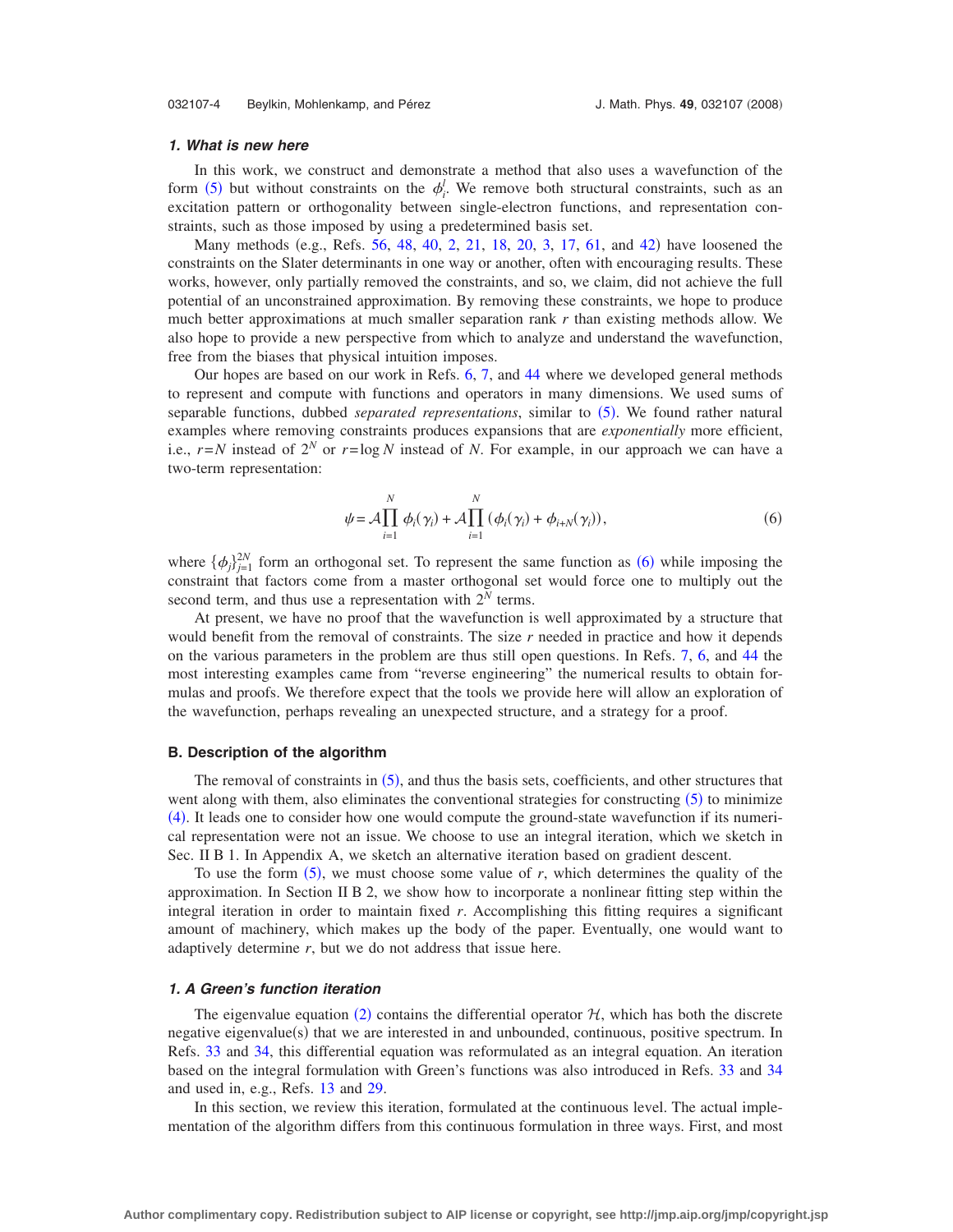importantly, in Sec. II B 2, we modify the iteration to preserve our wavefunction representation ([5](#page-2-3)). Second, we approximate the Green's function using Gaussians to some fixed but arbitrary accuracy in operator norm (Sec. V A). Third, we delegate the task of representing and operating on functions of the single-electron variable  $\gamma$  to an adaptive numerical method (see Ref. [5](#page-26-15)) with its own accuracy control. We note that an alternative to Ref. [5](#page-26-15) may be used for this purpose as long as it is adaptive and has controlled accuracy. In this paper, we do not address some technical issues, such as finding a good initial guess or determining stopping criteria.

Define the Green's function

$$
\mathcal{G}_{\mu} = (T - \mu \mathcal{I})^{-1} \tag{7}
$$

<span id="page-4-3"></span><span id="page-4-0"></span>for  $\mu < 0$  and consider the Lippmann–Schwinger integral equation

$$
\lambda_{\mu}\psi_{\mu} = -\mathcal{G}_{\mu}[(\mathcal{V} + \mathcal{W})\psi_{\mu}].
$$
\n(8)

The subscript  $\mu$  on  $\lambda_{\mu}$  and  $\psi_{\mu}$  are to emphasize the dependence of the eigenvalues and eigenfunctions on  $\mu$ . The operator  $\mathcal{G}_{\mu}[(\mathcal{V}+\mathcal{W})]$  is bounded (see Refs. [35,](#page-27-7) [55,](#page-27-8) and [53](#page-27-9)) but without additional assumptions, it is not compact (see Ref. [54](#page-27-10) Sec. XIII 5). Since we are interested in a bound state, we assume that the operators act on a bounded domain, as is justified by the exponential decay of the wavefunction.<sup>1</sup> Under this assumption,  $G_{\mu}[(\nu+\nu)]$  is compact, so ([8](#page-4-0)) has only a discrete spectrum.

If  $\mu = E$ , then there is an eigenvalue  $\lambda_{\mu} = 1$  and the corresponding eigenfunction  $\psi_{\mu}$  of ([8](#page-4-0)) is the desired ground-state eigenfunction of  $(2)$  $(2)$  $(2)$ , as one can see by rearranging  $(8)$  $(8)$  $(8)$  into  $(2)$ . One can show that  $\lambda_{\mu} = 1$  is the largest eigenvalue (see Ref. [45](#page-27-11)), so a simple iteration such as the power method yields the desired ground-state eigenfunction.

The eigenvalues  $\lambda_{\mu}$  depend analytically on  $\mu$ , so when  $\mu$  is sufficiently close to *E*, the power method will still yield an eigenfunction of  $(8)$  $(8)$  $(8)$  with energy near the minimum of  $(4)$  $(4)$  $(4)$ . The convergence rate of the power method to produce  $\psi_{\mu}$  and  $\lambda_{\mu}$  is linear, and depends, as usual, on the gap between the eigenvalues in ([8](#page-4-0)). From  $\psi_{\mu}$  and  $\lambda_{\mu}$ , one can then compute an improved estimate  $\mu$ for *E*. In the practical use of this approach, one does not wait for the power method to converge at each step but instead intertwines it with the update of  $\mu$ . Beginning with an approximation to the energy  $\mu_0 \approx E$  and an approximate wavefunction  $\psi_0$ , one converts ([8](#page-4-0)) to an iteration

$$
\widetilde{\psi}_n = -\mathcal{G}_{\mu_n}[(\mathcal{V} + \mathcal{W})\psi_n].
$$
\n(9)

<span id="page-4-4"></span><span id="page-4-1"></span>After each iteration, one normalizes by setting

$$
\psi_{n+1} = \widetilde{\psi}_n / \|\widetilde{\psi}_n\|.\tag{10}
$$

<span id="page-4-2"></span>Following the approach of Ref. [29,](#page-26-14) we can use the update rule

$$
\mu_{n+1} = \mu_n - \langle (\mathcal{V} + \mathcal{W}) \psi_n, \psi_n - \widetilde{\psi}_n \rangle / ||\widetilde{\psi}_n||^2.
$$
\n(11)

*Remark 1:* An eigenfunction of  $(8)$  $(8)$  $(8)$  is an eigenfunction of  $(2)$  $(2)$  $(2)$  only when  $\mu$  is an eigenvalue of ([2](#page-2-0)) and the eigenfunction of ([8](#page-4-0)) has eigenvalue  $\lambda = 1$ . To obtain the next eigenfunction of (2) above the ground state, it appears that one needs to compute the first two eigenfunctions of  $(8)$  $(8)$  $(8)$ , the first with eigenvalue  $\lambda > 1$  and the second with eigenvalue  $\lambda = 1$ . We will develop such deflation procedure elsewhere.

### *2. Approximating with fixed separation rank r*

We restrict the method to approximate wavefunctions of the form  $(5)$  $(5)$  $(5)$ , with  $r$  fixed, by replacing the definition of  $\tilde{\psi}_n$  in ([9](#page-4-1)). We would like to redefine  $\tilde{\psi}_n$  to be the function of the form ([5](#page-2-3)) that minimizes the (least-squares) error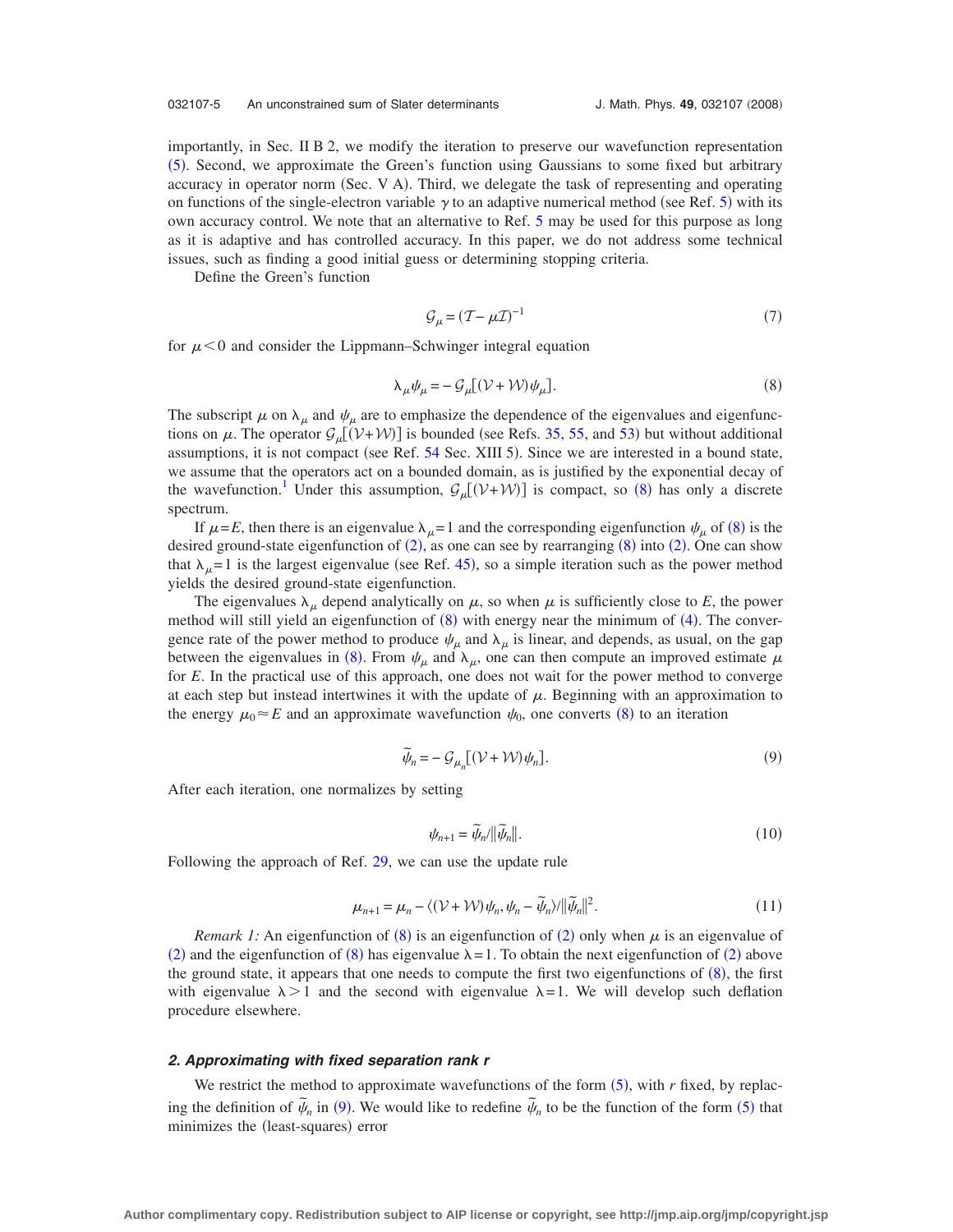$$
\|\widetilde{\psi}_n - \left(-\mathcal{G}_{\mu_n}[(\mathcal{V} + \mathcal{W})\psi_n]\right)\|.
$$
\n(12)

<span id="page-5-0"></span>In general, such minimization problems may be ill posed in the sense that the infimum may occur at a limit point (see Ref. [16](#page-26-17) and the references therein). In Ref. [6,](#page-26-1) we describe a method to balance the least-squares error with the loss-of-precision error due to a large condition number, so that the problem becomes well posed. However, even then, there are no known algorithms that assure convergence to the global minimum. Instead, we settle for an algorithm that, at each iteration, constructs a  $\tilde{\psi}_n$  with lower value of  $(12)$  $(12)$  $(12)$ , unless it is already at a minimum.

Since fitting using  $(12)$  $(12)$  $(12)$  instead of directly using  $(9)$  $(9)$  $(9)$  introduces an error, the update rule  $(11)$  $(11)$  $(11)$ may no longer give a quadratic convergence and, in any case, is not expected to converge to the true energy. One may choose to replace the update rule  $(11)$  $(11)$  $(11)$  with the more robust but slower converging rule

$$
\mu_{n+1} = \frac{\langle \mathcal{H} \psi_{n+1}, \psi_{n+1} \rangle}{\|\psi_{n+1}\|^2},\tag{13}
$$

<span id="page-5-2"></span>which is based on  $(4)$  $(4)$  $(4)$ . Other rules may be possible as well. At present, we do not have enough numerical experience to decide which rule to prefer.

The Green's function iteration itself does not enforce the antisymmetry condition. In order to assure convergence to an antisymmetric solution, we use the pseudonorm induced by the pseudoinner-product  $\langle \cdot, \cdot \rangle_{\mathcal{A}} = \langle \mathcal{A}(\cdot), \mathcal{A}(\cdot) \rangle$ , as we did in Ref. [6.](#page-26-1)

We now describe our algorithm for constructing  $\tilde{\psi}_n$  of the form ([5](#page-2-3)) to reduce, in an attempt to minimize, the least-squares error  $(12)$  $(12)$  $(12)$ . To simplify notation in the description of our method, we now suppress the index *n* in ([12](#page-5-0)) and consider a single problem of that form. We begin by setting  $\tilde{\psi} = \psi$  and then iteratively improve  $\tilde{\psi}$  to reduce ([12](#page-5-0)). Although we can see several strategies for improving  $\tilde{\psi}$ , for concreteness, we will restrict our description to the strategy most similar to Ref. [6.](#page-26-1) To improve the approximation  $\tilde{\psi}$ , we loop through the variables (electrons). The functions in variables other than the current variable are fixed, and the functions in the current variable are modified to minimize the overall error  $(12)$  $(12)$  $(12)$ . The error  $(12)$  depends linearly on the functions in a single variable, so the minimization becomes much easier. This general alternating least-squares approach is well known (see, e.g., Refs.  $30, 38, 39, 11, 15,$  $30, 38, 39, 11, 15,$  $30, 38, 39, 11, 15,$  $30, 38, 39, 11, 15,$  $30, 38, 39, 11, 15,$  $30, 38, 39, 11, 15,$  $30, 38, 39, 11, 15,$  $30, 38, 39, 11, 15,$  $30, 38, 39, 11, 15,$  and  $59$ ). Although one could loop through the variables multiple times to try to minimize  $(12)$  $(12)$  $(12)$ , it appears to be more cost effective to loop only once and then do the next Green's function iteration. We alternate through the directions, but for ease of exposition, we describe the  $k=1$  case. So,  $\tilde{\phi}_k^l$  is fixed for  $k>1$ , and we will solve for the values of  $\tilde{\phi}_1^l$  for all *l*.

To refine in the current variable, we set up and solve a linear least-squares problem. The normal equations for a least-squares problem are derived by taking a gradient with respect to the free parameters and setting the result equal to zero. As long as the approximating function is linear and not degenerate in these parameters, the resulting equations are linear and have a unique solution, which minimizes the error with respect to these parameters. Usually, these free parameters are coefficients of the representation in some fixed basis. For example, to find the coefficients  ${c_i}$  to minimize

$$
\left\|f - \sum_{i} c_{i} g_{i}\right\|^{2} = \left\langle f - \sum_{i} c_{i} g_{i}, f - \sum_{i} c_{i} g_{i}\right\rangle,
$$
\n(14)

construct the normal equations

$$
Ax = b,
$$
 (15)

<span id="page-5-1"></span>with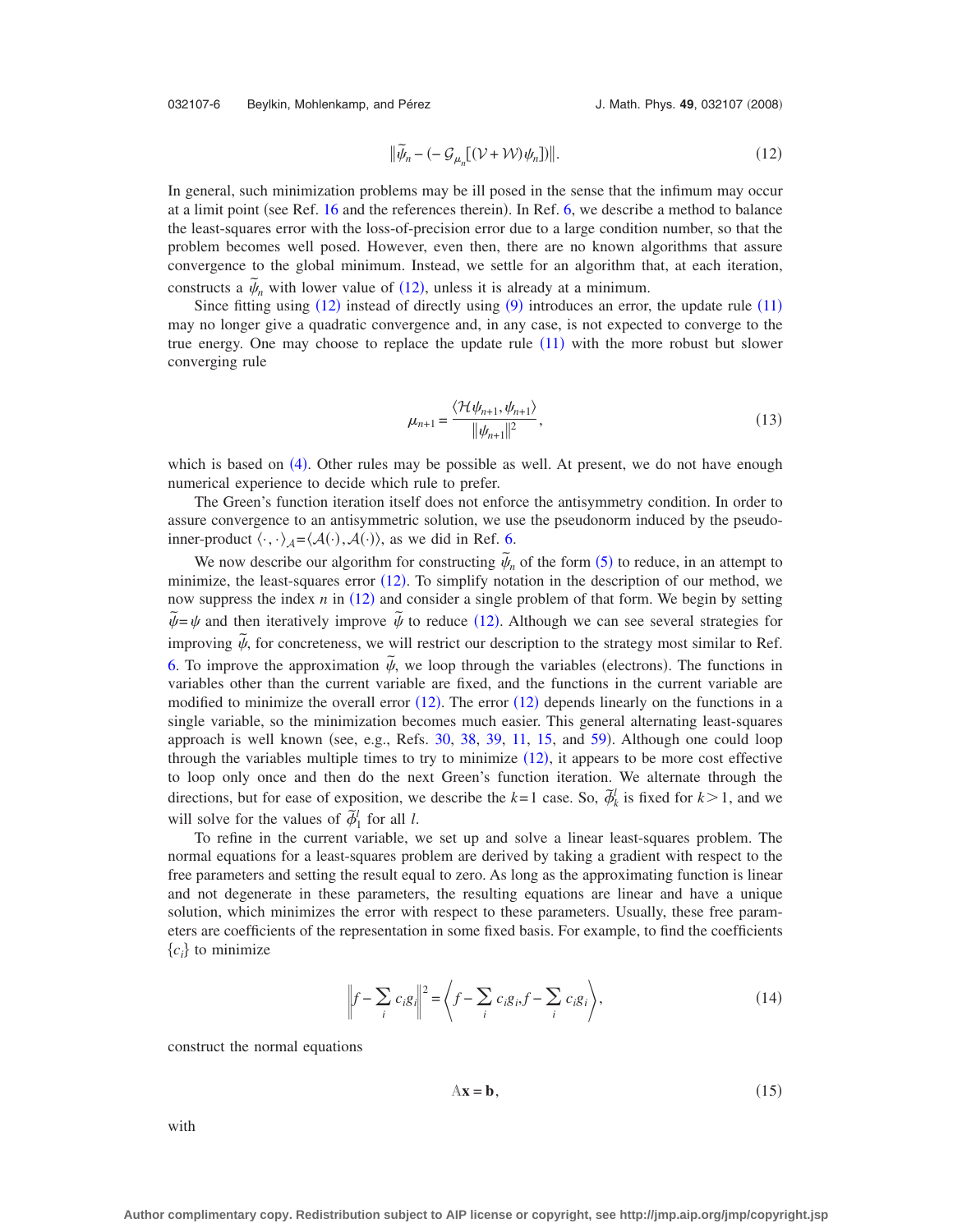032107-7 An unconstrained sum of Slater determinants

J. Math. Phys. 49, 032107 (2008)

$$
A(k,i) = \langle g_k, g_i \rangle \text{ and } b(k) = \langle g_k, f \rangle,
$$
\n(16)

solve them, and set  $c_i = x(i)$ . Instead of using coefficients in some basis as our parameters, we take the parameters to be the point values of our functions  $\tilde{\phi}_1^l$ , so that the gradient becomes a variational derivative. Formally, we consider a basis of delta functions  $\delta(\gamma - \cdot)$  and let their coefficients be our parameters. We still obtain linear normal equations ([15](#page-5-1)), but now **b** and **x** are vectors of functions, and A is a matrix of integral operators. Specifically,  $b(l)$  is a function of  $\gamma$ ,  $x(l')$  is a function of  $\gamma'$ , and  $A(l, l')$  is an integral operator mapping functions of  $\gamma'$  to functions of  $\gamma$ . The kernels in A are formally defined by

$$
A(l,l')(\gamma,\gamma') = \widetilde{s}_l \widetilde{s}_{l'} \left\langle \delta(\gamma - \gamma_1) \prod_{i=2}^N \widetilde{\phi}_i^l(\gamma_i), \delta(\gamma' - \gamma_1) \prod_{i=2}^N \widetilde{\phi}_i^{l'}(\gamma_i) \right\rangle_A, \qquad (17)
$$

<span id="page-6-1"></span><span id="page-6-0"></span>and the functions in **b** are defined by

$$
b(l)(\gamma) = \tilde{s}_l \sum_{m}^{r} s_m \left\{ \delta(\gamma - \gamma_l) \prod_{i=2}^{N} \tilde{\phi}_i^l(\gamma_i), -\mathcal{G}_{\mu}[\mathcal{V} + \mathcal{W}] \prod_{i=1}^{N} \phi_i^m(\gamma_i) \right\}.
$$
 (18)

Once we solve ([15](#page-5-1)), we set  $\tilde{\phi}_1^l = x(l)$ . To enforce the normalization convention  $\|\tilde{\phi}_1^l\| = 1$ , we can divide  $\tilde{\phi}_1^l$  by its norm and incorporate the norm into  $\tilde{s}_l$ .

To solve the matrix-integral system  $(15)$  $(15)$  $(15)$ , we need an iterative method for solving linear systems that uses only operations compatible with integral operators, such as matrix-vector products, vector scales and additions, and vector inner products. Typically, the matrix A in normal equations is positive definite. Our operator A is only semidefinite due to the null space in the antisymmetric pseudonorm. Fortunately, **b** was computed with the same pseudonorm and has no component in the null space of A, so we can still use methods for positive-definite matrices. Based on these considerations, we choose to use the conjugate gradient iterative method (see, e.g., Ref. [23](#page-26-21)) to solve ([15](#page-5-1)). One initializes with  $\mathbf{r} = \mathbf{b} - A\mathbf{x}$ ,  $\mathbf{v} = \mathbf{r}$ , and  $c = \langle \mathbf{r}, \mathbf{r} \rangle$ , and then the core of the method is the sequence of assignments  $z \leftarrow Av$ ,  $t \leftarrow c/\langle v, z \rangle$ ,  $x \leftarrow x + t v$ ,  $r \leftarrow r - t z$ ,  $d \leftarrow \langle r, r \rangle$ ,  $v$  $\leftarrow$  **r**+ $(d/c)$ **v**, and  $c \leftarrow d$ , applied iteratively.

One advantage of using this iterative method with integral operators is that our algorithm does not rely on any particular basis. The representation of **x** can naturally be adaptive in  $\gamma$ , for example, refining near the nuclei as indicated by the refinement in **b**. We assume the availability of some adaptive, high-accuracy representation for single-electron functions, such as the polynomial multiwavelet representation demonstrated in Refs. [28](#page-26-22) and [29,](#page-26-14) which effectively eliminates the basis-set error. For the estimates of computational cost, we use *M* to denote the cost to represent a function of  $\gamma$  or integrate such a function. The antisymmetry constraint requires N  $\leq M$ , and in general, we expect *M* to be much larger than *N*.

### *3. Summary of the remainder of the paper*

The core of the paper is the development of the methods needed to construct  $A$  in  $(17)$  $(17)$  $(17)$  and **b** in ([18](#page-6-1)). First, in Sec. III, we develop the machinery and algorithms for computing antisymmetric inner products involving the operators  $T$ ,  $V$ , and  $W$ . Our formulation uses low-rank perturbations of matrices, thus avoiding cofactor expansions. We also avoid explicit construction of  $W$  by incorporating its effect via spatial convolutions with the Poisson kernel in three dimensions. Second, in Sec. IV, we show how to compute antisymmetric inner products involving these operators and the delta function  $\delta(\gamma - \gamma_1)$ . Again, the key is to use low-rank perturbations of matrices.

In Sec. V, we assemble all our tools to demonstrate how to perform our main algorithm and, in particular, how to construct A in  $(17)$  $(17)$  $(17)$  and **b** in  $(18)$  $(18)$  $(18)$ . We also gather the computational cost for the whole method. This cost depends on the following parameters:

• *N*, the number of electrons.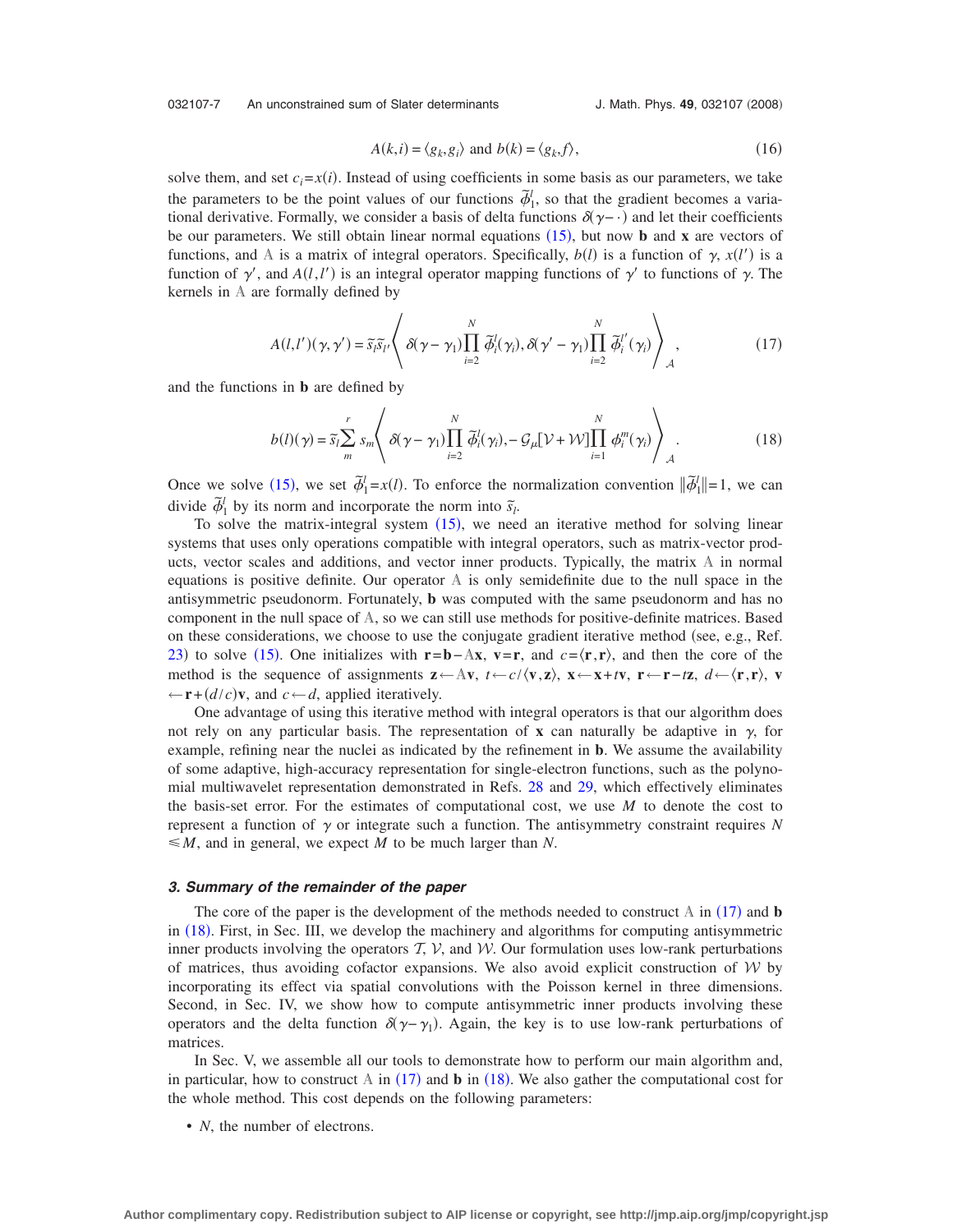- $r$ , the separation rank used in  $(5)$  $(5)$  $(5)$ .
- $M$ , the cost to represent a function of  $\gamma$ , as discussed in Sec. II B 2.
- $M_p$ , the cost to convolve a function of  $\gamma$  with the Poisson kernel  $1/\|\mathbf{r}\|$ . A Fourier-based Poisson solver on a uniform grid would achieve *M* log *M*. For adaptive methods such as that we used,  $M_p$  may be considered proportional to M log M as well, but since the complexity depends on the type of function to which the operator is applied, the estimate of the cost is complicated (see the discussion in Refs. [5](#page-26-15) and [19](#page-26-23)).
- *I*, the number of Green's function iterations, as discussed in Sec. II B 1. If we used more than one alternating least-squares pass (Sec. II B 2) per iteration, then *I* would include a factor of the number of passes.
- *S*, the number of conjugate gradient iterations used to solve the system in Sec. II B 2. Although *S* in theory could be as many as the number of degrees of freedom *rM*, we generally have a very good starting point and so expect only a very small number to be needed.
- L, the number of terms used to approximate the Green's function to relative error  $\epsilon$  with Gaussians. In Sec. V A, we prove that  $L = \mathcal{O}((\ln \epsilon)^2)$  independent of  $\mu$  and *N*.

In terms of these parameters, the cost to store the representation  $(5)$  $(5)$  $(5)$  is

$$
\mathcal{O}(rNM) \tag{19}
$$

and the computational cost to perform the algorithm is

$$
\mathcal{O}(Ir^2N^2[L(N+M_{\mathcal{P}})+S(N+M)]). \tag{20}
$$

For comparison, the cost to evaluate a single antisymmetric inner product via Löwdin's rules is  $\mathcal{O}(N^2(N+M)).$ 

### **C. Further considerations**

We have implemented the method developed here and tested it sufficiently to verify the correctness of the algorithm as presented. The numerical results are too preliminary to allow us to make any particular claims at this point, however, so we will present them separately. The linear algebra accelerations based on Appendix B have not yet been implemented.

We develop the method in terms of the total variable  $\gamma$  without specifying the spin states. If a specific spin state is imposed on our initial trial wavefunction  $\psi_0$ , the iteration will preserve this state.

The representation  $(5)$  $(5)$  $(5)$  does not account for the interelectron cusp (see, e.g., Refs. [57,](#page-27-15) [47,](#page-27-16) [37,](#page-27-17) [50,](#page-27-18) [51,](#page-27-19) [36,](#page-27-20) and [27](#page-26-24)), and thus we cannot hope to achieve a small error  $\epsilon$  in the wavefunction with small *r*. As with CI methods, we may still be able to achieve a small error in the energy difference of two systems, which is often the quantity of interest in chemistry. For the current work, we fix *r* and adapt  $\phi_i^l(\gamma_i)$  and  $s_l$  to minimize the error  $\epsilon$  rather than fix  $\epsilon$  and adaptively determine *r*. We are developing an extension to  $(5)$  $(5)$  $(5)$  that incorporates the cusp and hope to achieve a small error  $\epsilon$ through it.

Similarly, ([5](#page-2-3)) is not size consistent/extensive. For example, if one applied it to a long line of identical, noninteracting subsystems, then *r* is expected to grow exponentially in the number of subsystems. We are developing a hierarchical extension to  $(5)$  $(5)$  $(5)$  suitable for such extended systems and hope to achieve linear scaling through it.

Although we have focused on the multiparticle Schrödinger equation, the tools that we have developed are another step toward general-purpose, automatically adaptive methods for solving high-dimensional problems.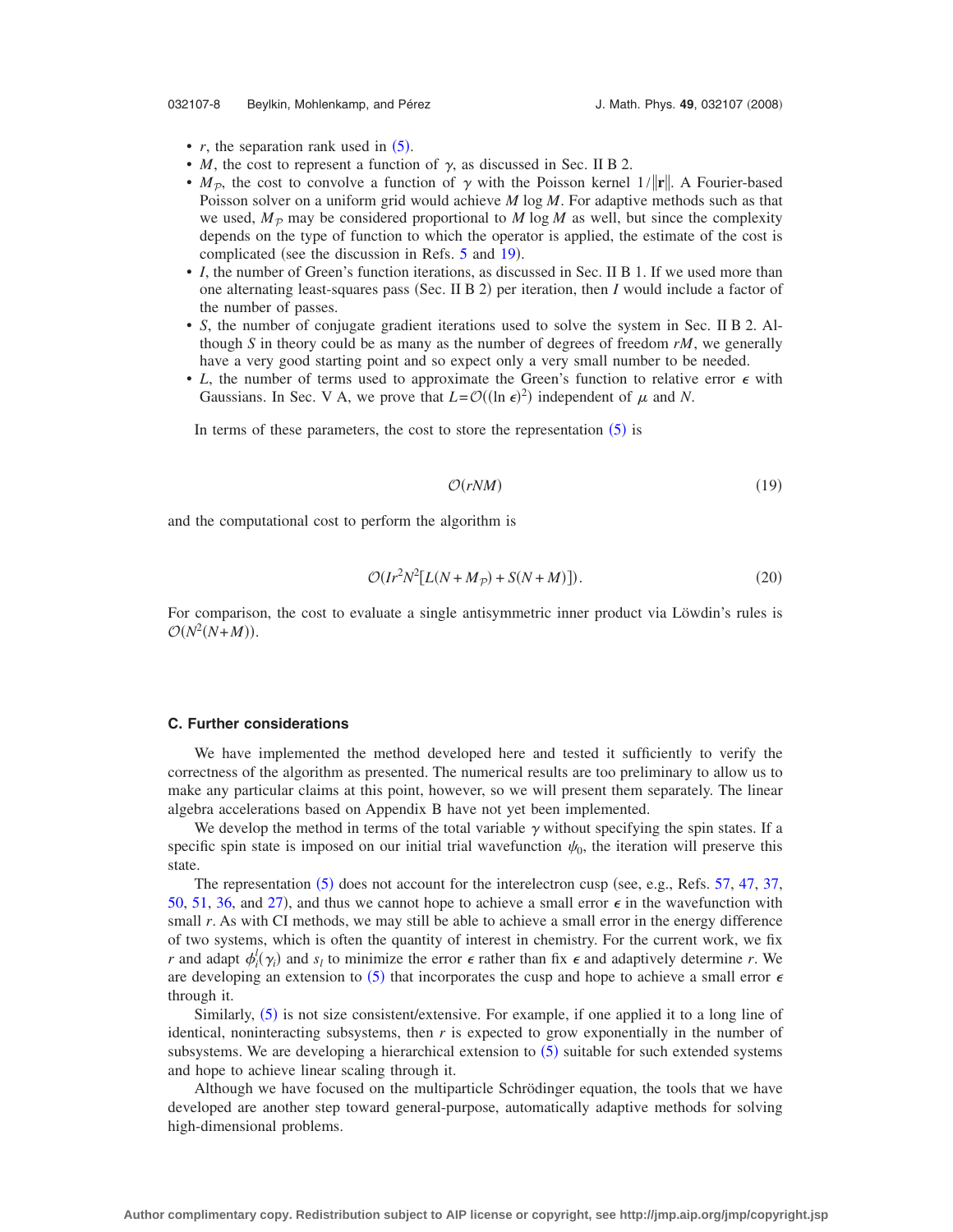# **III. ANTISYMMETRIC INNER PRODUCTS**

In this section, we develop methods for computing antisymmetric inner products involving  $W$ ,  $V$ , and T. For this purpose, after setting notation, we develop methods for computing with lowrank perturbations of matrices, review the antisymmetry constraint, and define a notion of maximum coincidence. With these, tools we then derive the main formulas.

### **A. Notation**

We denote a column *vector* with suppressed indices by  $\bf{F}$  and with explicit indices by  $F(i)$ . We denote its conjugate transpose by  $\mathbf{F}^*$ . We use  $\mathbf{e}_i$  to denote the column vector that is 1 in coordinate  $i$  and zero otherwise. A linear *operator* is written  $\mathcal{L}$ . We denote a *matrix* with suppressed indices by L and with explicit indices by  $L(i, j)$ . Recalling that  $\mathbf{r} = (x, y, z) \in \mathbb{R}^3$ , we combine spatial integration with summation over spins and define the integral

$$
\int f(\gamma)d\gamma = \sum_{\sigma \in \{-1/2, 1/2\}} \int f(\mathbf{r}, \sigma)d\mathbf{r}.
$$
 (21)

We define the action of the single-electron kinetic and nuclear potential operators by

$$
(\mathcal{T}_{*} + \mathcal{V}_{*})[f](\gamma) = \left(-\frac{1}{2}\Delta + v(\mathbf{r})\right)f(\gamma) = \left(-\frac{1}{2}\Delta + v(\mathbf{r})\right)f(\mathbf{r},\sigma). \tag{22}
$$

In what follows, we will reduce the action of the interelectron potential operator  $W$  to convolutions with the Poisson kernel, so we define

$$
\mathcal{W}_{\mathcal{P}}[f](\mathbf{r}) = \int \frac{1}{\|\mathbf{r} - \mathbf{r}'\|} f(\gamma') d\gamma' = \sum_{\sigma' \in \{-1/2, 1/2\}} \int \frac{1}{\|\mathbf{r} - \mathbf{r}'\|} f(\mathbf{r}', \sigma') d\mathbf{r}'. \tag{23}
$$

We allow these operators to be applied componentwise to vectors and matrices of functions.

<span id="page-8-0"></span>Next, we define  $\Phi = \prod_{i=1}^{N} \phi_i(\gamma_i)$ , so, for example, we can write  $\langle \tilde{\Phi}, \Phi \rangle_A$  instead of  $\langle \Pi_{i=1}^{N} \tilde{\phi}_i(\gamma_i), \Pi_{i=1}^{N} \phi_i(\gamma_i) \rangle_A$ . We also associate with the product  $\Phi$  a vector of *N* functions of a single variable,

$$
\Phi = \begin{bmatrix} \phi_1 \\ \phi_2 \\ \vdots \\ \phi_N \end{bmatrix} .
$$
 (24)

We can then, for example, construct a new vector of functions  $\Theta$  by applying a matrix to an old one, as in  $\Theta = L^{-1} \tilde{\Phi}$ . Although we do linear algebra operations on these vectors, we note that  $\Phi$  $+\widetilde{\Phi}$  does not correspond to  $\Phi+\widetilde{\Phi}$ , so there is not a true vector-space structure. Our formulas contain fairly complicated expressions with such vectors, such as  $\int \Phi^* \mathcal{W}_p[\Theta \Phi^*] \Theta d\gamma$ . To parse this expression, we note that  $\Theta$  is a column vector of functions and  $\Phi^*$  is a row vector of functions, so  $\Theta \Phi^*$  is a matrix of functions. Then,  $W_P[\Theta \Phi^*]$  is still a matrix of functions but applying  $\Phi^*$  on the left and  $\Theta$  on the right yields a single function, which is integrated in the implied variable  $\gamma$  to yield a number. When explicit specification of the variable involved is needed, the notation  $\Phi(\gamma)$  indicates that the single variable  $\gamma$  is used in all the functions.

### **B. Determinants of low-rank perturbations of matrices**

Since the antisymmetric inner product involves determinants, we will use some linear algebra relations for them. Proposition 3 in this section is used heavily and is the key to avoiding rather unpleasant cofactor expansions.

*Proposition 2 (determinant via Schur complement): Let* A *be a nonsingular square matrix*, D *a square matrix, and* B *and* C *matrices of appropriate size. Then*,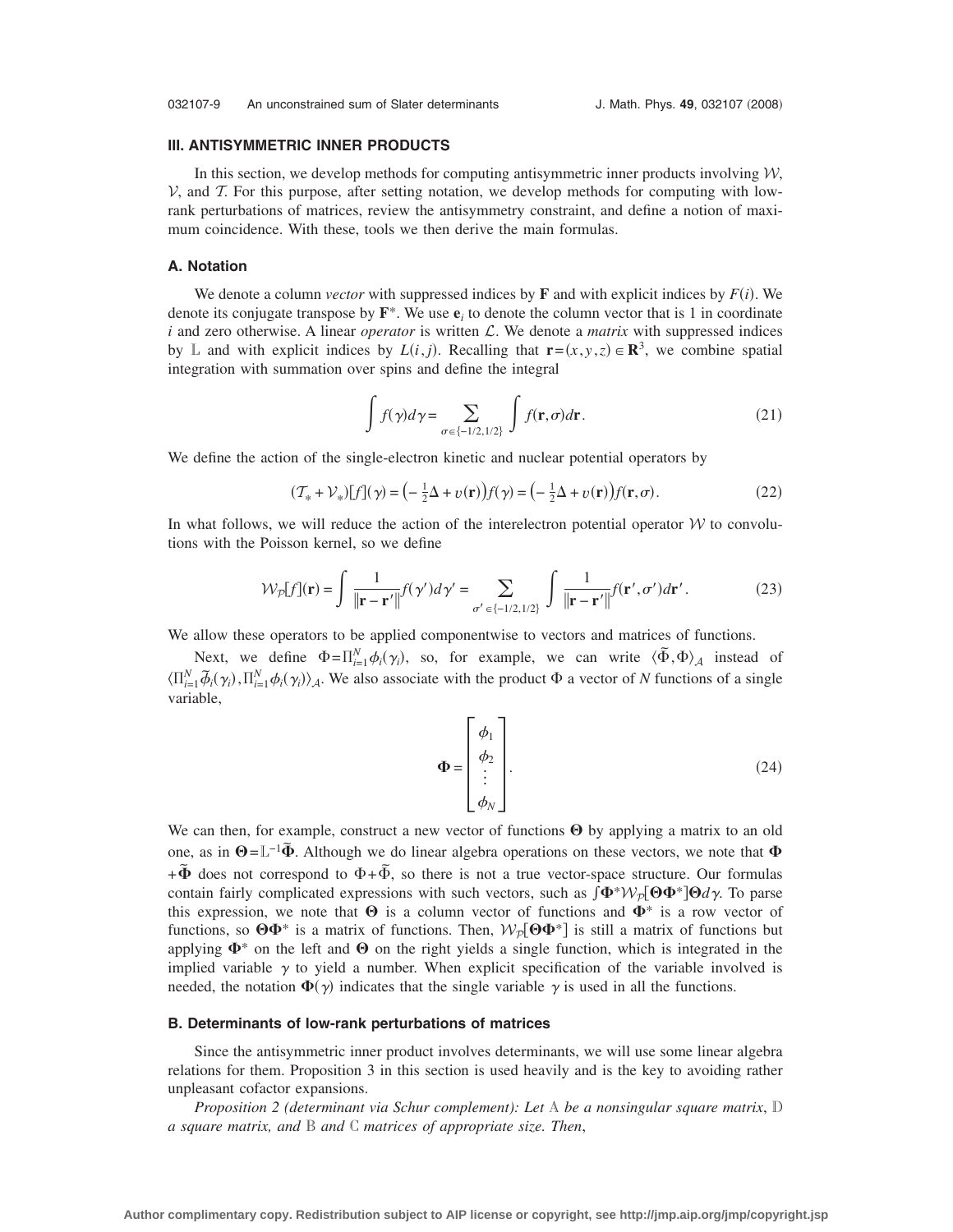032107-10 Beylkin, Mohlenkamp, and Pérez

J. Math. Phys. 49, 032107 (2008)

$$
\begin{vmatrix} A & B \\ C & D \end{vmatrix} = |A||D - CA^{-1}B|.
$$
 (25)

Proof: (See, e.g., Ref. [52](#page-27-21)) It is easy to verify directly that

$$
\begin{bmatrix} A & B \\ C & D \end{bmatrix} = \begin{bmatrix} I & 0 \\ CA^{-1} & I \end{bmatrix} \begin{bmatrix} A & 0 \\ 0 & D - CA^{-1}B \end{bmatrix} \begin{bmatrix} I & A^{-1}B \\ 0 & I \end{bmatrix}.
$$
 (26)

Since the determinants of the first and third matrices are equal to 1, the determinant of the middle matrix gives the desired result.

<span id="page-9-0"></span>*Proposition 3 (determinant of a perturbation of the identity): Let*  $\{u_q\}_{q=1}^Q$  and  $\{v_q\}_{q=1}^Q$  be two *sets of vectors of the same length, and*  $\mathbf{u}_q \mathbf{v}_q^*$  *denote the outer product of*  $\mathbf{u}_q$  *and*  $\mathbf{v}_q$ *. Then,* 

$$
\left| \mathbb{I} + \sum_{q=1}^{Q} \mathbf{u}_{q} \mathbf{v}_{q}^{*} \right| = \begin{vmatrix} 1 + \mathbf{v}_{1}^{*} \mathbf{u}_{1} & \mathbf{v}_{1}^{*} \mathbf{u}_{2} & \cdots & \mathbf{v}_{1}^{*} \mathbf{u}_{Q} \\ \mathbf{v}_{2}^{*} \mathbf{u}_{1} & 1 + \mathbf{v}_{2}^{*} \mathbf{u}_{2} & \cdots & \mathbf{v}_{2}^{*} \mathbf{u}_{Q} \\ \vdots & \vdots & \ddots & \vdots \\ \mathbf{v}_{Q}^{*} \mathbf{u}_{1} & \mathbf{v}_{Q}^{*} \mathbf{u}_{2} & \cdots & 1 + \mathbf{v}_{Q}^{*} \mathbf{u}_{Q} \end{vmatrix} . \tag{27}
$$

*Proof: Let* U be the matrix with the vectors  $\{u_q\}$  as its columns and V the matrix with the vectors  $\{v_q\}$  as its columns. Note that U and V are of the same size. By Proposition 2, we have

$$
\begin{vmatrix} I & U \\ -V^* & I \end{vmatrix} = |I + V^*U|,\tag{28}
$$

which evaluates to the right side of  $(27)$  $(27)$  $(27)$ . Exchanging the roles of A and D in Proposition 2, we have

$$
\begin{vmatrix} I & U \\ -V^* & I \end{vmatrix} = |I + UV^*|,\tag{29}
$$

which evaluates to the left side of  $(27)$  $(27)$  $(27)$ . .

The  $Q=1$  case is well known (see, e.g., Ref. [52](#page-27-21)) but we have not found the general case in the literature.

### <span id="page-9-1"></span>**C. The modified pseudoinverse**

The singular value decomposition (SVD) (e.g., Ref. [23](#page-26-21)) of a  $N \times N$  matrix is

$$
A = \sum_{i=1}^{N} s_i \mathbf{u}_i \mathbf{v}_i^* = USV^*,
$$
\n(30)

where the matrices U and V are unitary and the singular values  $\{s_i\}$  are non-negative and in descending order. The left singular vectors  $\{u_i\}$  form an orthonormal set, as do the right singular vectors  $\{v_i\}$ . The pseudoinverse is defined as

$$
\mathbf{A}^{\dagger} = \sum_{i=1}^{N-Q} s_i^{-1} \mathbf{v}_i \mathbf{u}_i^*,
$$
 (31)

where  $Q$  is the dimension of the (numerical) null space. We also define a projection matrix onto the null space.

*Definition 4:*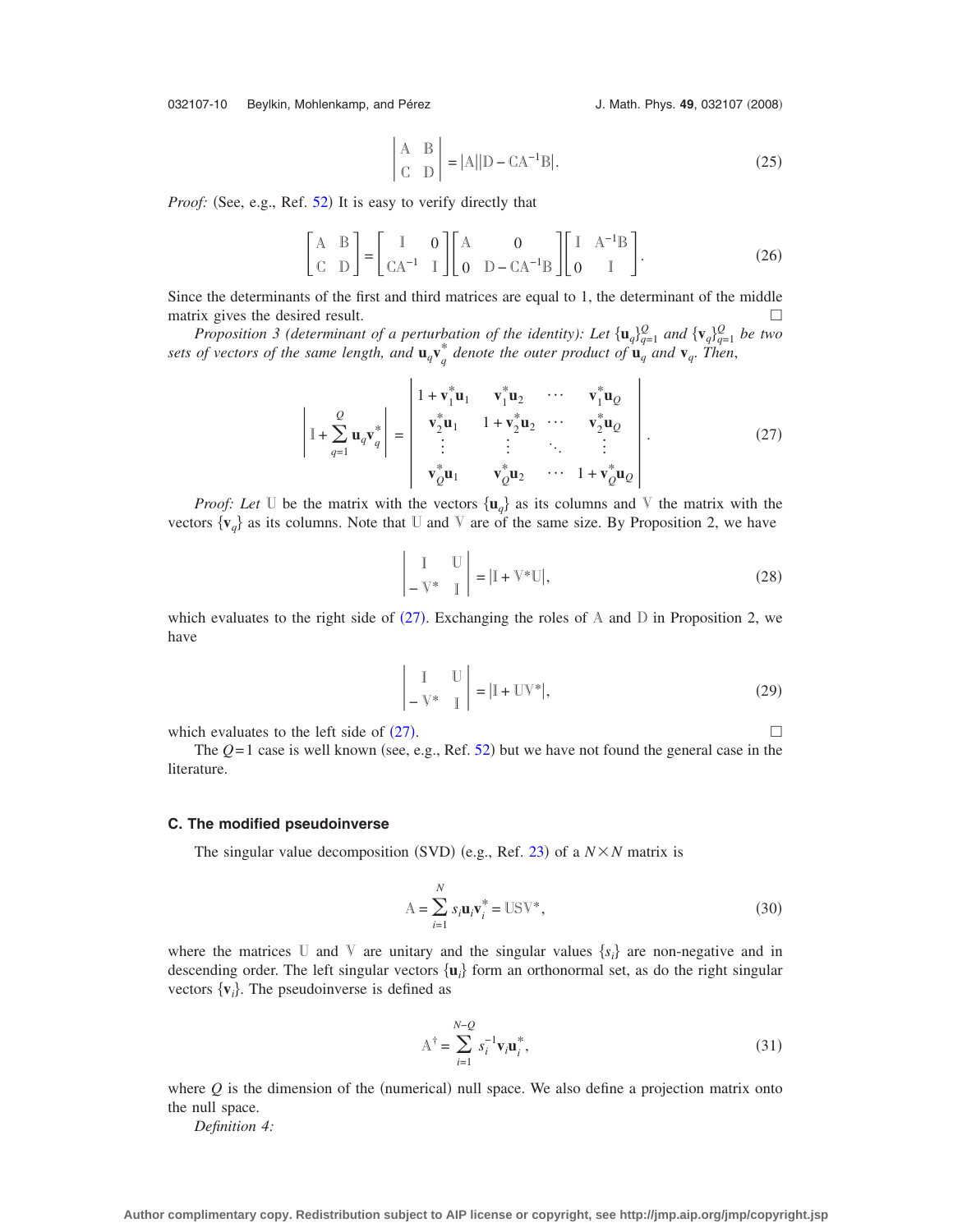032107-11 An unconstrained sum of Slater determinants

J. Math. Phys. 49, 032107 (2008)

$$
A^{\perp} = \sum_{i=N-Q+1}^{N} \mathbf{v}_i \mathbf{u}_i^*.
$$
 (32)

For a modified pseudoinverse, we have the following.

*Definition 5 (modified pseudoinverse):*

$$
A^{\ddagger} = A^{\dagger} + A^{\perp}.
$$
 (33)

Note that  $A^{\perp}$ , and thus  $A^{\ddagger}$ , is not uniquely defined since the choice of basis for the null space is not unique. For our purposes, any consistent choice works. The modified pseudoinverse behaves much like the pseudoinverse but always has a nonzero determinant,

$$
|\mathbf{A}^{\ddagger}| = \left(|\mathbf{U}||\mathbf{V}^*| \prod_{s_i \neq 0} s_i\right)^{-1} \neq 0. \tag{34}
$$

### **D. The antisymmetrizer and Löwdin's rule**

Given a separable function, its antisymmetric projection can be found by applying the *anti-*symmetrizer A (see, e.g., Ref. [49](#page-27-22)), also called the *skew symmetrization* or *alternation* (see, e.g., Refs. [46](#page-27-23) and [52](#page-27-21)), resulting in a Slater determinant. In the vector notation  $(24)$  $(24)$  $(24)$ , we have

$$
\mathcal{A}\Phi = \frac{1}{N!} [[\Phi(\gamma_1) \cdots \Phi(\gamma_N)]] = \frac{1}{N!} \begin{bmatrix} \phi_1(\gamma_1) & \phi_1(\gamma_2) & \cdots & \phi_1(\gamma_N) \\ \phi_2(\gamma_1) & \phi_2(\gamma_2) & \cdots & \phi_2(\gamma_N) \\ \vdots & \vdots & \ddots & \vdots \\ \phi_N(\gamma_1) & \phi_N(\gamma_2) & \cdots & \phi_N(\gamma_N) \end{bmatrix} .
$$
 (35)

One cannot explicitly form a Slater determinant  $\mathcal{A}\Phi$  for large *N* since it would have *N*! terms. However, one can compute the antisymmetric pseudo-inner-product

$$
\langle \tilde{\Phi}, \Phi \rangle_{\mathcal{A}} = \langle \mathcal{A}\tilde{\Phi}, \mathcal{A}\Phi \rangle = \langle \tilde{\Phi}, \mathcal{A}\Phi \rangle = \langle \mathcal{A}\tilde{\Phi}, \Phi \rangle, \tag{36}
$$

<span id="page-10-0"></span>where the first equality is a definition and the others follow since  $A$  is an orthogonal projector. It is not a true inner product because it has a null space. To compute ([36](#page-10-0)), first construct the matrix L with entries

$$
L(i,j) = \langle \tilde{\phi}_i, \phi_j \rangle \tag{37}
$$

<span id="page-10-1"></span>at cost  $\mathcal{O}(N^2M)$ . Then use  $\langle \tilde{\Phi}, \Phi \rangle_A = \langle \mathcal{A} \tilde{\Phi}, \Phi \rangle$  and move the integrals inside the determinant to obtain

$$
\langle \tilde{\Phi}, \Phi \rangle_{\mathcal{A}} = \frac{1}{N!} |\mathbb{L}|, \tag{38}
$$

<span id="page-10-2"></span>which is the so-called Löwdin's rule (e.g., Refs. [41](#page-27-24) and [49](#page-27-22)). Since  $L$  is an ordinary matrix, its determinant can be computed with cost  $O(N^3)$  (or less). The denominator *N*! need never be computed, since it will occur in every term in our equations and so cancels.

Our method for enforcing the antisymmetry constraint, as described in Ref. [6,](#page-26-1) is to use the pseudonorm based on the antisymmetric inner product  $\langle \cdot, \cdot \rangle_A$  for the least-squares fitting ([12](#page-5-0)).

### **E. Maximum coincidence**

Consider two products,  $\Phi = \prod_{i=1}^{N} \phi_i(\gamma_i)$  and  $\tilde{\Phi} = \prod_{i=1}^{N} \tilde{\phi}_i(\gamma_i)$ , stored in the vector notation of ([24](#page-8-0)) as  $\Phi$  and  $\tilde{\Phi}$ . To specify which functions were used to compute L in ([37](#page-10-1)), we use the notation L( $\tilde{\Phi}$ , $\Phi$ ). The matrix of inner products L=L( $\tilde{\Phi}$ , $\Phi$ ) is in general full. Defining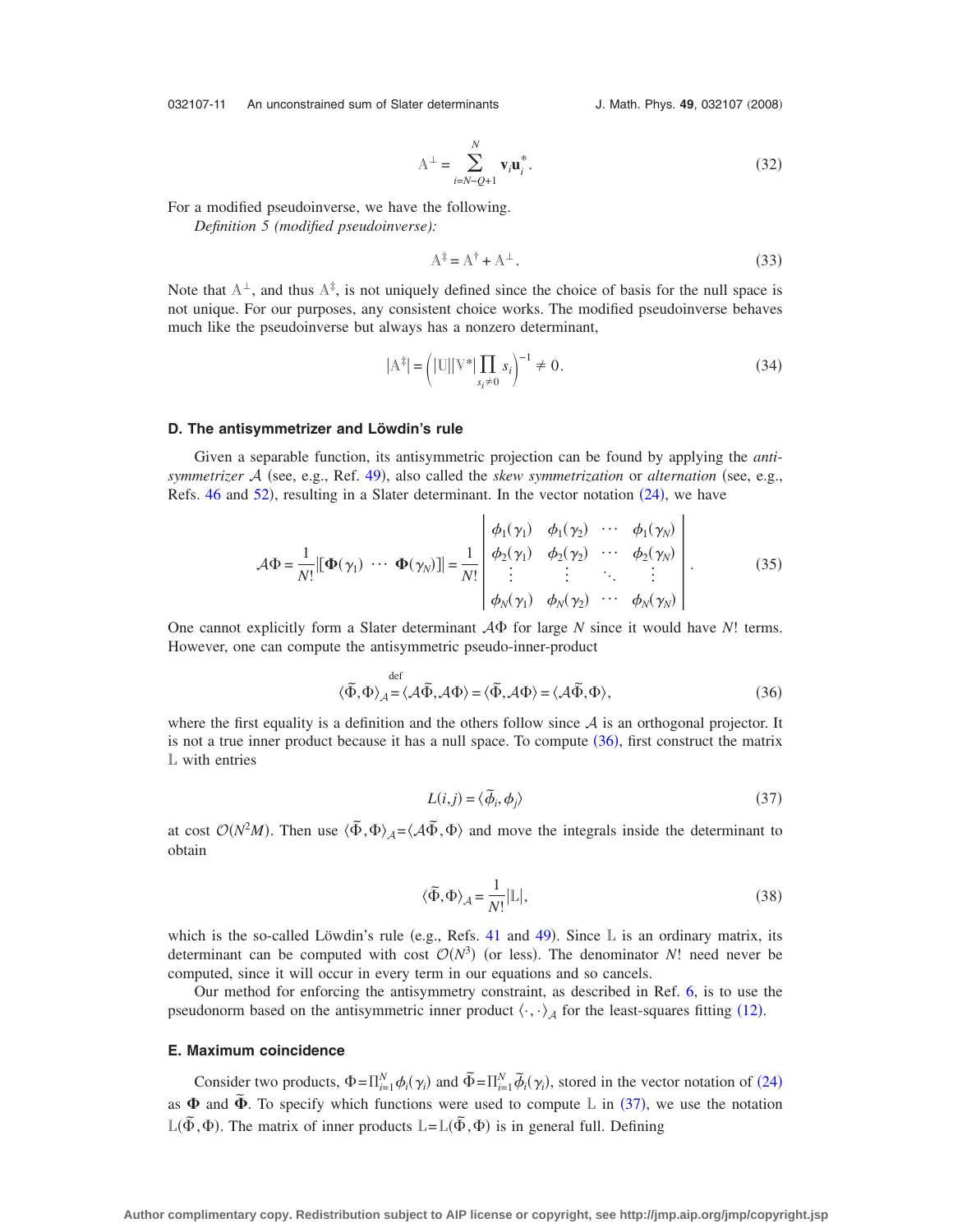032107-12 Beylkin, Mohlenkamp, and Pérez

J. Math. Phys. 49, 032107 (2008)

$$
\Theta = \mathbb{L}^{-1} \widetilde{\Phi},\tag{39}
$$

we have

$$
\mathcal{A}\Theta = \frac{1}{N!} \left[ \left( \mathbb{L}^{-1} \tilde{\Phi} \right) (\gamma_1) \cdots \left( \mathbb{L}^{-1} \tilde{\Phi} \right) (\gamma_N) \right] \right] = \left| \mathbb{L}^{-1} \right| \frac{1}{N!} \left[ \tilde{\Phi}(\gamma_1) \cdots \tilde{\Phi}(\gamma_N) \right] \right| = \left| \mathbb{L}^{-1} \right| \mathcal{A}\tilde{\Phi}.
$$
 (40)

Thus, the antisymmetrizations of  $\tilde{\Phi}$  and  $\Theta$  are the same up to a constant, and we can use  $\Theta$  instead of  $\Phi$  in calculations. The advantage of using  $\Theta$  is that the resulting matrix of inner products  $\hat{L}$ =L( $\Theta$ , $\Phi$ )=I; in other words, we have the biorthogonality property  $\langle \theta_i, \phi_j \rangle = \delta_{ij}$ . To show this, write the matrix  $\hat{\mathbf{L}}$  as  $\int \mathbf{\Theta} \Phi^* d\gamma$ , where the integration is elementwise. Substituting for  $\mathbf{\Theta}$ , we have  $\int (L^{-1}\tilde{\Phi})\Phi^* d\gamma$ . Since the integration is elementwise, it commutes with  $L^{-1}$  and we have  $L^{-1} \int \tilde{\Phi} \Phi^* d\gamma = L^{-1}L = I$ . The computational cost to construct  $\Theta$  is  $\mathcal{O}(N^2(N+M))$ .

When the matrix L in ([37](#page-10-1)) is singular, we define  $\Theta = \mathbb{L}^{\ddagger} \tilde{\Phi}$  using the modified pseudoinverse of Definition 5. By the same argument as before, we have  $|L^{\frac{1}{2}}|^{-1}A\Theta = A\tilde{\Phi}$ . The matrix  $\int \Theta \Phi^* d\gamma$ evaluates to  $L^{\frac{1}{2}}L = I - \sum_{i=N-Q+1}^{N} \mathbf{v}_i \mathbf{v}_i^*$ . For notational convenience in later sections, we will reindex our singular values and vectors so that the first *Q* generates the null space rather than the last *Q*.

*Remark 6: Within CI methods, the functions in*  $\Phi$  *and*  $\tilde{\Phi}$  *are taken from a master set of orthonormal functions, and*  $\Theta$  *is simply a signed permutation of*  $\tilde{\Phi}$  *so that*  $\phi_j = \theta_j$  *for as many j as possible. This is known as the "maximum coincidence" ordering. The construction we use generalizes this notion*.

### **F. Antisymmetric inner product with the electron-electron potential** *W* **present**

In this section, we derive formulas for computing antisymmetric inner products that include the electron-electron interaction potential. Although the derivation is somewhat messy, the resulting formulas are rather clean, and we use them verbatim in the computations. The main ideas are given in this section and then reused in later sections for other cases.

*Proposition 7: When* L *from [\(37\)](#page-10-1) is nonsingular*,

$$
\langle \tilde{\Phi}, \mathcal{W}\Phi \rangle_{\mathcal{A}} = \left\langle \mathcal{A} \prod_{j=1}^{N} \tilde{\phi}_{j}(\gamma_{j}), \left( \frac{1}{2} \sum_{i \neq j} \frac{1}{\|\mathbf{r}_{i} - \mathbf{r}_{j}\|} \right) \prod_{j=1}^{N} \phi_{j}(\gamma_{j}) \right\rangle
$$
(41)

<span id="page-11-1"></span><span id="page-11-0"></span>*is equal to*

$$
\frac{1}{2}\frac{|\mathbf{L}|}{N!} \int \mathbf{\Phi}^* \mathbf{\Theta} \mathcal{W}_p[\mathbf{\Phi}^* \mathbf{\Theta}] - \mathbf{\Phi}^* \mathcal{W}_p[\mathbf{\Theta} \mathbf{\Phi}^*] \mathbf{\Theta} d\gamma, \tag{42}
$$

 $where \space \Theta = \mathbb{L}^{-1} \widetilde{\Phi}.$ 

*Proof:* Using the maximum coincidence procedure in Sec. III E, ([41](#page-11-0)) is equal to  $|L| \langle \Theta, W\Phi \rangle_A$ . We reorganize and find that we must compute

$$
\frac{1}{2}\frac{|\mathbf{L}|}{N!}\int \left(\sum_{i\neq j}\frac{1}{\|\mathbf{r}_i-\mathbf{r}_j\|}\right)\prod_{j=1}^N\bar{\phi}_j(\gamma_j)\left(\begin{array}{cccc}\theta_1(\gamma_1) & \theta_1(\gamma_2) & \cdots & \theta_1(\gamma_N) \\
\theta_2(\gamma_1) & \theta_2(\gamma_2) & \cdots & \theta_2(\gamma_N) \\
\vdots & \vdots & \ddots & \vdots \\
\theta_N(\gamma_1) & \theta_N(\gamma_2) & \cdots & \theta_N(\gamma_N)\end{array}\right)d\gamma_1\cdots d\gamma_N.
$$
\n(43)

By moving the sum outside of the integral, we can integrate in all directions except  $\gamma_i$  and  $\gamma_j$ . Using  $\langle \theta_m, \phi_n \rangle = \delta_{mn}$ , we obtain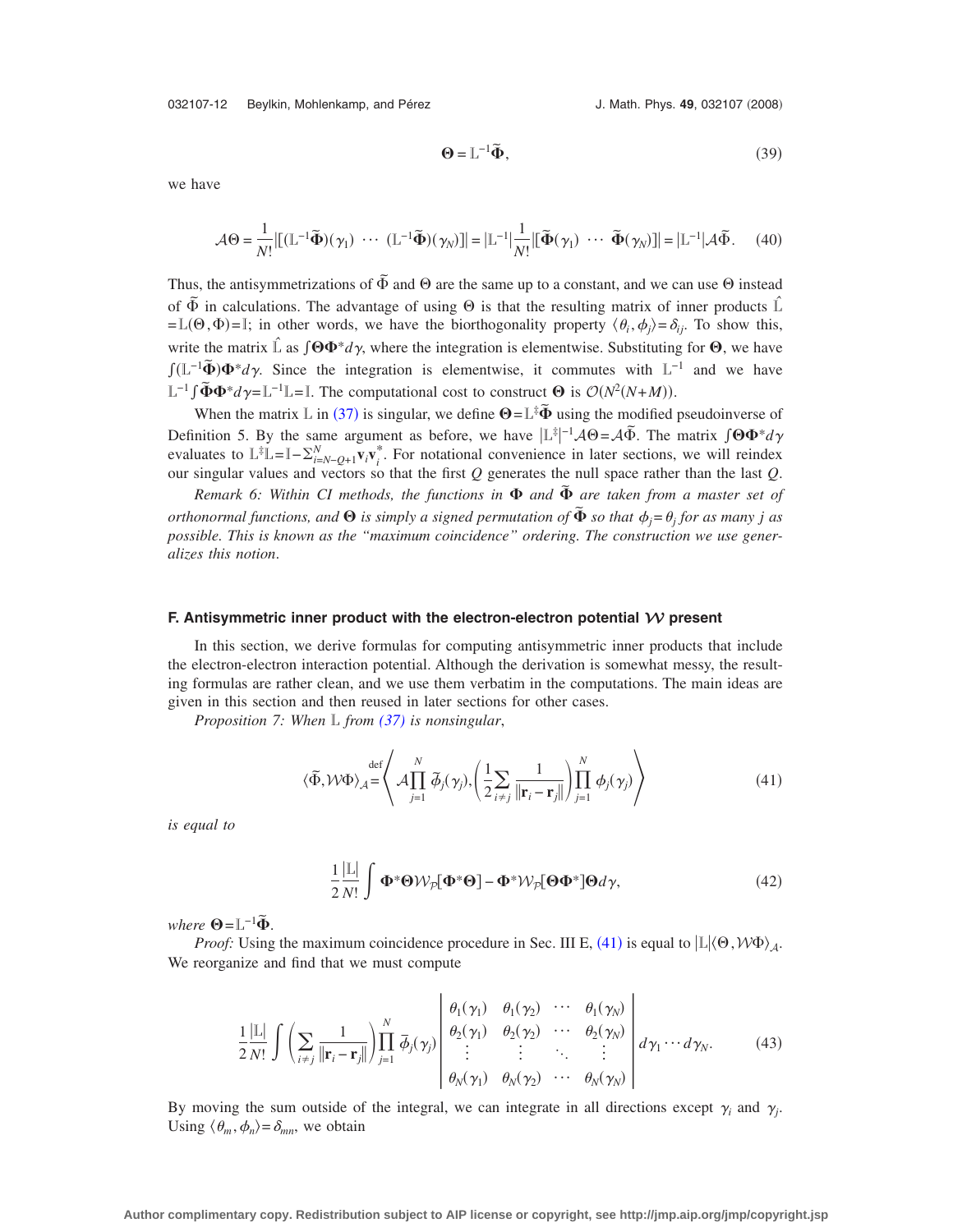<span id="page-12-0"></span>032107-13 An unconstrained sum of Slater determinants.

ï

 $\mathbf{r}$ 

$$
\frac{1}{2} \frac{|\mathbf{L}|}{N!} \sum_{i \neq j} \int \frac{1}{\|\mathbf{r} - \mathbf{r}'\|} \begin{vmatrix} \mathbf{1} & \cdots & \overline{\phi}_i(\gamma) \theta_1(\gamma) & \cdots & \overline{\phi}_j(\gamma') \theta_1(\gamma') & \cdots & 0 \\ \vdots & \ddots & \vdots & & \vdots & & \vdots \\ 0 & \cdots & \overline{\phi}_i(\gamma) \theta_i(\gamma) & \cdots & \overline{\phi}_j(\gamma') \theta_i(\gamma') & \cdots & 0 \\ \vdots & \vdots & \ddots & & \vdots & & \vdots \\ 0 & \cdots & \overline{\phi}_i(\gamma) \theta_j(\gamma) & \cdots & \overline{\phi}_j(\gamma') \theta_j(\gamma') & \cdots & 0 \\ \vdots & & \vdots & & \vdots & & \vdots \\ 0 & \cdots & \overline{\phi}_i(\gamma) \theta_N(\gamma) & \cdots & \overline{\phi}_j(\gamma') \theta_N(\gamma') & \cdots & 1 \\ \vdots & & & \vdots & & \vdots \\ 0 & \cdots & \overline{\phi}_i(\gamma) \theta_N(\gamma) & \cdots & \overline{\phi}_j(\gamma') \theta_N(\gamma') & \cdots & 1 \end{vmatrix}
$$
\n
$$
= \frac{1}{2} \frac{|\mathbf{L}|}{N!} \sum_{i \neq j} \int \frac{1}{\|\mathbf{r} - \mathbf{r}'\|} |\mathbf{I} + (\overline{\phi}_i(\gamma) \mathbf{\Theta}(\gamma) - \mathbf{e}_i) \mathbf{e}_i^* + (\overline{\phi}_j(\gamma') \mathbf{\Theta}(\gamma') - \mathbf{e}_j) \mathbf{e}_j^*| d\gamma d\gamma'.
$$
 (44)

Since the inner matrix is a low-rank perturbation of the identity, we reduce its determinant using Proposition 3 and obtain

$$
\frac{1}{2}\frac{|\mathbb{L}|}{N!}\sum_{i\neq j}\int \frac{1}{\|\mathbf{r}-\mathbf{r}'\|}\overline{\phi}_i(\gamma)\overline{\phi}_j(\gamma')\begin{vmatrix}\theta_i(\gamma) & \theta_i(\gamma')\\ \theta_j(\gamma) & \theta_j(\gamma')\end{vmatrix}d\gamma d\gamma'.
$$
\n(45)

The determinant is zero if  $j=i$ , so we do not need to explicitly prohibit it as we needed to in ([44](#page-12-0)) and above. The antisymmetrization has caused a convenient cancellation of a fictitious selfinteraction, and thus allowed us to decouple the two sums. Expanding out the determinant and rearranging the terms, we obtain

$$
\frac{1}{2}\frac{|\mathbb{L}|}{N!}\int \left(\sum_{i} \overline{\phi}_{i}(\gamma)\theta_{i}(\gamma)\right) \left[\int \frac{1}{\|\mathbf{r} - \mathbf{r}'\|} \left(\sum_{j} \overline{\phi}_{j}(\gamma')\theta_{j}(\gamma')\right) d\gamma'\right] d\gamma \n- \frac{1}{2}\frac{|\mathbb{L}|}{N!}\int \sum_{i} \sum_{j} \overline{\phi}_{i}(\gamma)\theta_{j}(\gamma)\left[\int \frac{1}{\|\mathbf{r} - \mathbf{r}'\|} \overline{\phi}_{j}(\gamma')\theta_{i}(\gamma')d\gamma'\right] d\gamma.
$$
\n(46)

In our compact notation, this yields  $(42)$  $(42)$  $(42)$ . .

We now consider the computational cost of ([42](#page-11-1)). In the first term in (42), computing  $\Phi^*\Theta$ costs  $O(NM)$ , applying  $W_p[\cdot]$  to it costs  $O(M_p)$ , and the integral in  $\gamma$  costs  $O(M)$ . In the second term,  $\Phi \Theta^*$  costs  $O(N^2M)$ , applying  $W_p[\cdot]$  to it costs  $O(N^2M_p)$ , applying  $\Theta^*$  and then  $\Phi$  costs  $O(N^2M)$ , and then the integral in  $\gamma$  costs  $O(M)$ . Including the cost to construct  $\Theta$ , our total cost is  $\mathcal{O}(N^2(N+M_p)).$ 

### *1. The singular case*

In this section, we investigate the case when the matrix  $L$  from  $(37)$  $(37)$  $(37)$  is singular. Inserting the definition  $\Theta = L^{-1} \tilde{\Phi}$  into our main formula ([42](#page-11-1)), we have

$$
\frac{1}{2}\frac{|\mathbf{L}|}{N!}\int \mathbf{\Phi}^*\mathbf{L}^{-1}\tilde{\mathbf{\Phi}}\mathcal{W}_p[\mathbf{\Phi}^*\mathbf{L}^{-1}\tilde{\mathbf{\Phi}}] - \mathbf{\Phi}^*\mathcal{W}_p[\mathbf{L}^{-1}\tilde{\mathbf{\Phi}}\mathbf{\Phi}^*\mathbf{L}^{-1}\tilde{\mathbf{\Phi}}d\gamma. \tag{47}
$$

In terms of the SVD  $(30)$  $(30)$  $(30)$ , we can express

$$
\mathbb{L}^{-1} = \sum_{j=1}^{N} s_j^{-1} \mathbf{v}_j \mathbf{u}_j^* \text{ and } |\mathbb{L}| = |\mathbb{U}| |\mathbb{V}^*| \prod_i s_i.
$$
 (48)

Inserting these expressions into  $(47)$  $(47)$  $(47)$ , we have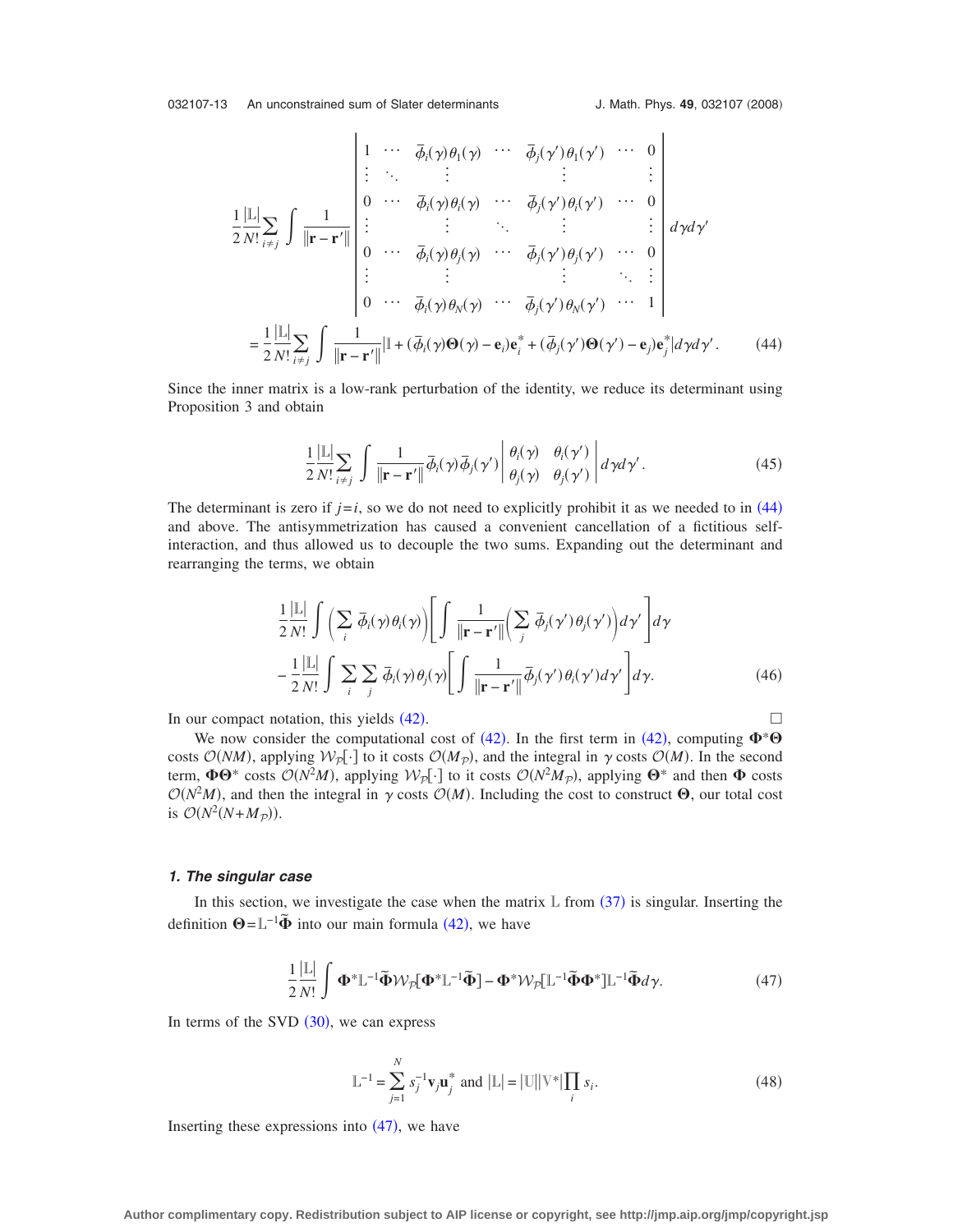<span id="page-13-0"></span>
$$
\frac{1}{2} \frac{|\mathbf{U}||\mathbf{V}^*|\prod_{i} s_i}{N!} \int \Phi^* \sum_{j=1}^N s_j^{-1} \mathbf{v}_j \mathbf{u}_j^* \widetilde{\Phi} \mathcal{W}_p \left[ \Phi^* \sum_{k=1}^N s_k^{-1} \mathbf{v}_k \mathbf{u}_k^* \widetilde{\Phi} \right] \n- \Phi^* \mathcal{W}_p \left[ \sum_{j=1}^N s_j^{-1} \mathbf{v}_j \mathbf{u}_j^* \widetilde{\Phi} \Phi^* \right] \sum_{k=1}^N s_k^{-1} \mathbf{v}_k \mathbf{u}_k^* \widetilde{\Phi} d\gamma \n= \frac{1}{2} \frac{|\mathbf{U}||\mathbf{V}^*|}{N!} \sum_{j=1}^N \sum_{k=1}^N \prod_{i \neq j,k} s_i \int \Phi^* \mathbf{v}_j \mathbf{u}_j^* \widetilde{\Phi} \mathcal{W}_p [\Phi^* \mathbf{v}_k \mathbf{u}_k^* \widetilde{\Phi}] - \Phi^* \mathbf{v}_j \mathcal{W}_p [\mathbf{u}_j^* \widetilde{\Phi} \Phi^* \mathbf{v}_k] \mathbf{u}_k^* \widetilde{\Phi} d\gamma.
$$
\n(49)

If  $\mathbb L$  is singular, then at least one  $s_i$  is zero, and only terms that exclude those from the product in  $(49)$  $(49)$  $(49)$  are nonzero. Since we exclude two indices in the product, if more than two  $s_i$  are zero, then the entire inner product is zero. If exactly two are zero, then only one term in the sum survives. If exactly one is zero, then we can simplify from a double to a single sum using symmetry. Recalling the modified pseudoinverse from Definition 5 and sorting the zero  $s_i$  to the beginning for notational convenience, we obtain the following propositions.

*Proposition 8: When the rank deficiency of* L *is more than 2, the antisymmetric inner product [\(41\)](#page-11-0) evaluates to zero*.

<span id="page-13-1"></span>*Proposition 9: When the rank deficiency of* L *is equal to 2, the antisymmetric inner product [\(41\)](#page-11-0) is equal to*

$$
\frac{1}{|\mathbb{L}^{\ddagger}|N!} \int \Phi^* \mathbf{v}_1 \mathbf{u}_1^* \widetilde{\Phi} \mathcal{W}_p[\Phi^* \mathbf{v}_2 \mathbf{u}_2^* \widetilde{\Phi}] - \Phi^* \mathbf{v}_1 \mathcal{W}_p[\Phi^* \mathbf{v}_2 \mathbf{u}_1^* \widetilde{\Phi}] \mathbf{u}_2^* \widetilde{\Phi} d\gamma. \tag{50}
$$

*Proposition 10: When the rank deficiency of* L is equal to 1, defining  $\Theta = L^{\dagger} \widetilde{\Phi}$  or  $\Theta = L^{\ddagger} \widetilde{\Phi}$ , the *antisymmetric inner product [\(41\)](#page-11-0) is equal to*

$$
\frac{1}{|\mathbf{L}^{\ddagger}|N!} \int \Phi^* \mathbf{v}_1 \mathbf{u}_1^* \widetilde{\Phi} \mathcal{W}_P[\Phi^* \Theta] - \Phi^* \mathbf{v}_1 \mathcal{W}_P[\mathbf{u}_1^* \widetilde{\Phi} \Phi^*] \Theta d\gamma. \tag{51}
$$

<span id="page-13-2"></span>In computing ([50](#page-13-1)), constructing  $\Phi^* \mathbf{v}_1$ ,  $\Phi^* \mathbf{v}_2$ ,  $\mathbf{u}_1^* \widetilde{\Phi}$ , and  $\mathbf{u}_2^* \widetilde{\Phi}$  costs  $\mathcal{O}(NM)$ , applying  $\mathcal{W}_p[\cdot]$ costs  $O(M_p)$  and, finally, the integral in  $\gamma$  costs  $O(M)$ . In computing ([51](#page-13-2)), the first term costs  $\mathcal{O}(NM)$  to form  $\Phi^*\Theta$ ,  $\mathcal{O}(M_p)$  to apply  $\mathcal{W}_p[\cdot]$ , and  $\mathcal{O}(M)$  to integrate in  $\gamma$ . The second term costs  $\mathcal{O}(NM)$  to form  $\mathbf{u}_1^* \mathbf{\Phi} \mathbf{\Phi}$ ,  $\mathcal{O}(NM_p)$  to apply  $\mathcal{W}_p[\cdot]$ ,  $\mathcal{O}(NM)$  to apply  $\mathbf{\Theta}$ , and  $\mathcal{O}(M)$  to integrate in  $\gamma$ . In total, the computational cost for the singular cases is less than the cost of the nonsingular case.

*Remark 11: In the CI context, rank deficiency 2 corresponds to a double excitation. The vectors* **u***<sup>i</sup> and* **v***<sup>i</sup> would be zero except for a single entry, and so select the locations of the excited electrons out of*  $\Phi$  *and*  $\tilde{\Phi}$ *. Proposition* 9 *then reduces to the Slater–Condon rules.*<sup>14</sup>

### **G. Antisymmetric inner product with** *T* **and/or** *V* **present**

Since  $T$  and  $V$  both have the structure of a sum of one-directional operators, we state the formulas for their sum, although of course they can be treated individually.

*Proposition 12: If* L *from [\(37\)](#page-10-1) is nonsingular*,

$$
\langle \tilde{\Phi}, (\mathcal{T} + \mathcal{V}) \Phi \rangle_{\mathcal{A}} = \left\langle \mathcal{A} \prod_{j=1}^{N} \tilde{\phi}_{j}(\gamma_{j}), \left( \sum_{i} -\frac{1}{2} \Delta_{i} + v(\mathbf{r}_{i}) \right) \prod_{j=1}^{N} \phi_{j}(\gamma_{j}) \right\rangle
$$
(52)

<span id="page-13-4"></span><span id="page-13-3"></span>*is equal to*

$$
\frac{|\mathcal{L}|}{N!} \int (\mathcal{T}_{*} + \mathcal{V}_{*})[\Phi]^{*} \Theta d\gamma.
$$
 (53)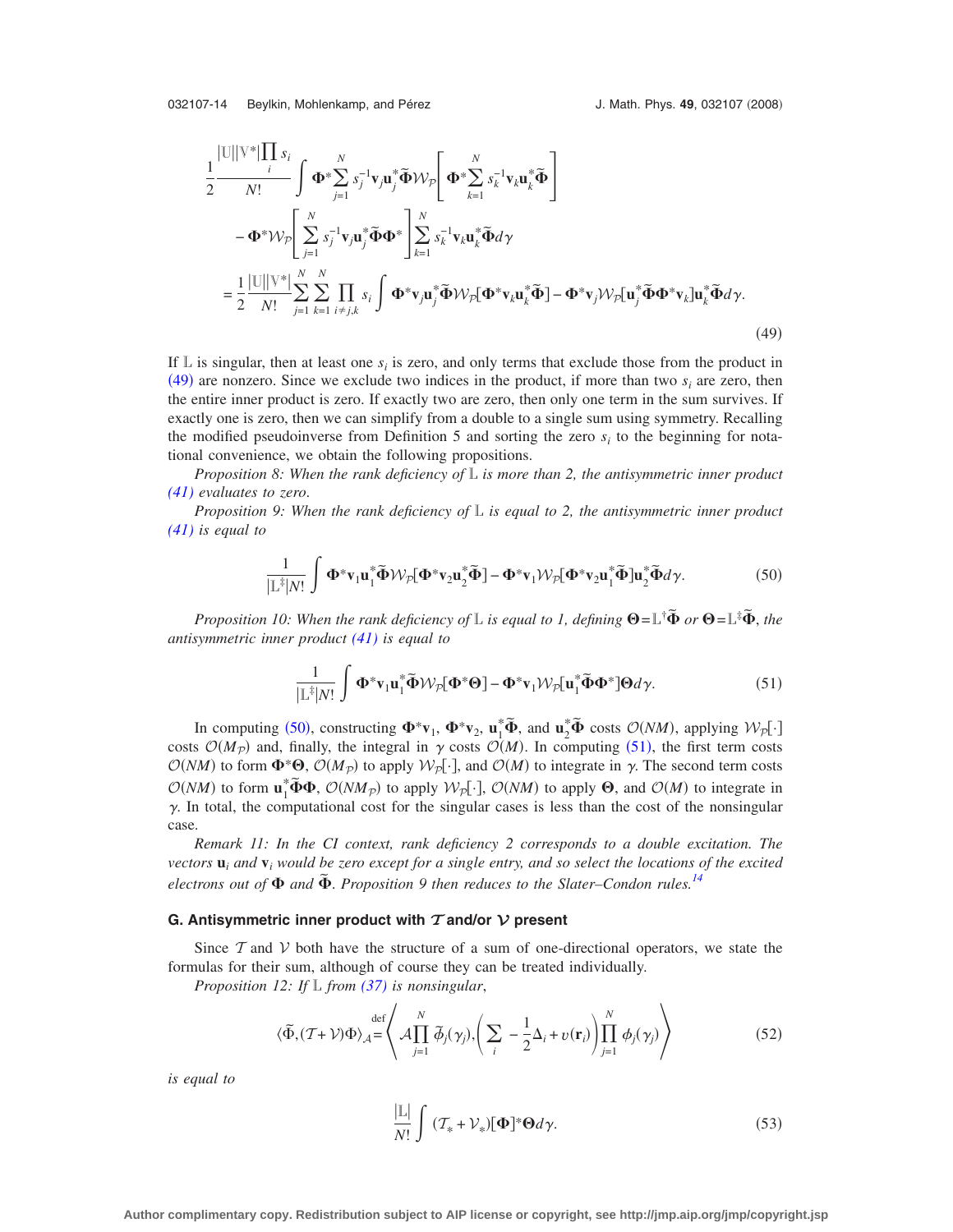*Proof:* We follow the same procedure as we used for the electron-electron operator  $W$  in Sec. III F. Instead of  $(44)$  $(44)$  $(44)$ , we have the simpler expression

$$
\frac{|\mathcal{L}|}{N!} \sum_{i} \int |\mathbb{I} + ((\mathcal{T}_{*} + \mathcal{V}_{*})[\overline{\phi}_{i}](\gamma) \Theta(\gamma) - \mathbf{e}_{i}) \mathbf{e}_{i}^{*}| d\gamma. \tag{54}
$$

Applying Proposition 3, we obtain  $(53)$  $(53)$  $(53)$ . .

To analyze the computational cost to compute  $(53)$  $(53)$  $(53)$ , we note that it costs  $O(NM)$  to apply  $(T_* + V_*)[.]$ . Including the cost for the maximum coincidence transformation, our total cost is thus  $\mathcal{O}(N^2(N+M)).$ 

### *1. The Singular Case*

We now state the formula when L is singular. The analysis is similar to that for  $W$  in Sec. III F 1.

<span id="page-14-0"></span>*Proposition 13: If the rank deficiency of* L *is greater than 1, [\(52\)](#page-13-4) evaluates to zero. If it is equal to 1, we have*

$$
\frac{1}{|\mathcal{L}^{\ddagger}|N!} \int (\mathcal{T}_{*} + \mathcal{V}_{*}) [\mathbf{\Phi}^{*} \mathbf{v}_{1}] \mathbf{u}_{1}^{*} \widetilde{\mathbf{\Phi}} d\gamma.
$$
 (55)

To compute ([55](#page-14-0)), it costs  $O(NM)$  to form  $\Phi^* \mathbf{v}_1$  and  $\mathbf{u}_1^* \widetilde{\Phi}$ , and  $O(M)$  to apply  $(\mathcal{T}_* + \mathcal{V}_*)[\cdot]$ .

# **IV. INCORPORATING DELTA FUNCTIONS INTO THE ANTISYMMETRIC INNER PRODUCTS**

In this section, we show how to compute antisymmetric inner products when one of the component functions is replaced by a delta function. For concreteness, we will replace  $\tilde{\phi}_1(\gamma_1)$  by  $\delta(\gamma-\gamma_1)$ .

### **A. Löwdin's rule with**  $\delta(\gamma - \gamma_1)$  **present**

<span id="page-14-1"></span>The matrix L from ([37](#page-10-1)) is defined by  $L(i, j) = \langle \phi_i, \phi_j \rangle$ . If we replace  $\phi_1(\gamma_1)$  by  $\delta(\gamma - \gamma_1)$ , then the first row depends on  $\gamma$  and is given by  $L(1,j) = \langle \delta(\gamma - \cdot), \phi_j \rangle = \phi_j(\gamma)$ . We thus have a matrix that depends on  $\gamma$ ,

$$
\mathbb{L}(\gamma) = \begin{bmatrix} \phi_1(\gamma) & \phi_2(\gamma) & \cdots & \phi_N(\gamma) \\ \langle \tilde{\phi}_2, \phi_1 \rangle & \langle \tilde{\phi}_2, \phi_2 \rangle & \cdots & \langle \tilde{\phi}_2, \phi_N \rangle \\ \vdots & \vdots & \ddots & \vdots \\ \langle \tilde{\phi}_N, \phi_1 \rangle & \langle \tilde{\phi}_N, \phi_2 \rangle & \cdots & \langle \tilde{\phi}_N, \phi_N \rangle \end{bmatrix} .
$$
 (56)

<span id="page-14-2"></span>To compute with  $L(\gamma)$  without resorting to cofactor expansions, we express  $L(\gamma)$  as a rank-1 perturbation of a matrix of numbers. Define

$$
\mathbb{E} = \begin{bmatrix} \overline{d}(1) & \overline{d}(2) & \cdots & \overline{d}(N) \\ \langle \widetilde{\phi}_2, \phi_1 \rangle & \langle \widetilde{\phi}_2, \phi_2 \rangle & \cdots & \langle \widetilde{\phi}_2, \phi_N \rangle \\ \vdots & \vdots & \ddots & \vdots \\ \langle \widetilde{\phi}_N, \phi_1 \rangle & \langle \widetilde{\phi}_N, \phi_2 \rangle & \cdots & \langle \widetilde{\phi}_N, \phi_N \rangle \end{bmatrix},
$$
(57)

where the vector  $\mathbf{d}^*$  is chosen to be a unit vector orthogonal to the remaining rows of E. This choice assures that the rank deficiency of  $E$  will be smaller than or equal to the rank deficiency of the matrix with any other first row. It also gives us some convenient properties, namely,  $Ed = e_1$ ,  $\mathbf{d}^* \mathbb{E}^{\ddagger} = \mathbf{e}_1^*$ ,  $\mathbb{E}^{\ddagger} \mathbf{e}_1 = \mathbf{d}$ , and  $\mathbf{e}_1^* \mathbb{E} = \mathbf{d}^*$ , where  $\mathbb{E}^{\ddagger}$  is the modified pseudoinverse of Definition 5. It costs  $O(N^2M)$  to construct E and  $O(N^3)$  to compute E<sup>‡</sup> and |E|.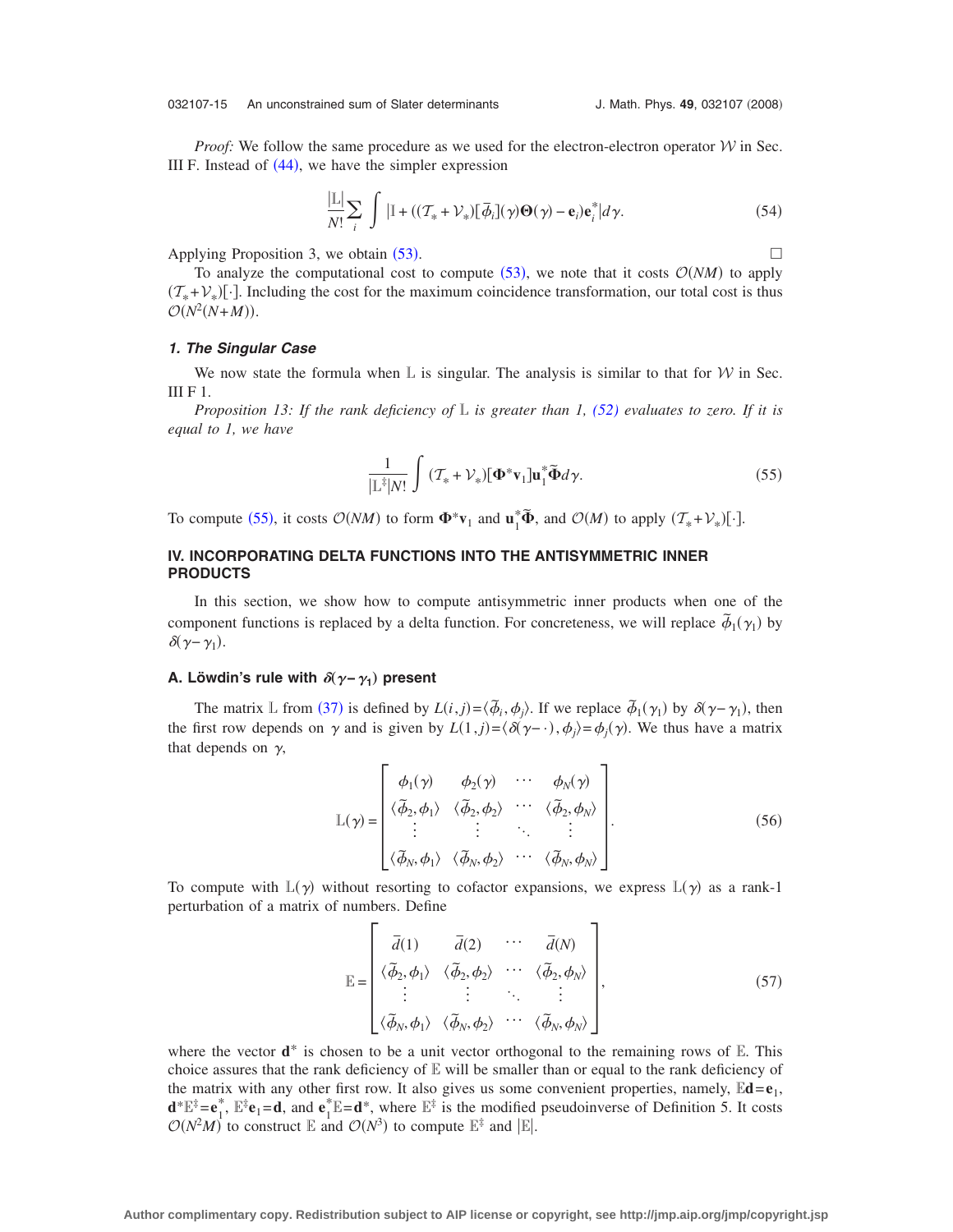032107-16 Beylkin, Mohlenkamp, and Pérez

We then have

$$
\mathbb{L}(\gamma) = \mathbb{E} + \mathbf{e}_1(\Phi(\gamma) - \mathbf{d})^*
$$
 (58)

<span id="page-15-2"></span><span id="page-15-1"></span>and, with the help of Proposition 3, compute

$$
|\mathbb{L}(\gamma)| = |\mathbb{E}||\mathbb{I} + \mathbf{d}(\Phi(\gamma) - \mathbf{d})^*| = |\mathbb{E}|(1 + (\Phi(\gamma) - \mathbf{d})^* \mathbf{d}) = |\mathbb{E}|\Phi(\gamma)^* \mathbf{d},\tag{59}
$$

<span id="page-15-0"></span>which yields the following

*Proposition 14:*

$$
\left\langle \delta(\gamma - \gamma_1) \prod_{i=2}^N \tilde{\phi}_i(\gamma_i), \prod_{i=1}^N \phi_i(\gamma_i) \right\rangle_{\mathcal{A}} = |\mathbb{E}| \Phi(\gamma)^* \mathbf{d}, \tag{60}
$$

*where* E *and* **d** *are defined as above*.

*Remark 15: If*  $i > 1$ *, then,* 

$$
\langle \left| \mathbb{E} \right| \mathbf{\Phi}^* \mathbf{d}, \widetilde{\boldsymbol{\phi}}_i \rangle = \left| \mathbb{E} \right| \langle \mathbf{\Phi}, \widetilde{\boldsymbol{\phi}}_i \rangle^* \mathbf{d} = \left| \mathbb{E} \right| E(i, \cdot)^* \mathbf{d} = 0, \tag{61}
$$

 $since \, d$  *is orthogonal to*  $E(i, \cdot)$ , *which is row number i of*  $E$ . *Thus, the function* [\(60\)](#page-15-0) *is orthogonal*  $\tilde{\phi}_i$  *for i* > 1. *The same property will hold when the operators*  $T$ ,  $V$ , *and*  $W$  *are present in the antisymmetric inner product, as described in the following sections*.

# **B. Antisymmetric inner product with**  $\delta(\gamma - \gamma_1)$  and  $(T \text{ and/or } V)$  present

To compute antisymmetric inner products involving operators, we will modify formulas from Sec. III. The first (trivial) modification is to denote the variable of integration in those formulas by  $\gamma'$ , so as not to confuse it with the variable  $\gamma$  in  $\delta(\gamma - \gamma_1)$ . Next, we replace  $|L|$  with  $|L(\gamma)|$  given by  $(59)$  $(59)$  $(59)$ . Using  $(58)$  $(58)$  $(58)$ , we can express

$$
L(\gamma)^{-1} = (E + e_1(\Phi(\gamma) - d)^*)^{-1} = (E(I + d(\Phi(\gamma) - d)^*))^{-1} = (I + d(\Phi(\gamma) - d)^*)^{-1}E^{-1}.
$$
\n(62)

Using the Sherman–Morrisson formula [see, e.g., Ref.  $23$  and  $(B5)$  $(B5)$  $(B5)$  in Appendix B], we then have

$$
\mathbb{L}(\gamma)^{-1} = \left(\mathbb{I} - \frac{\mathbf{d}(\Phi(\gamma) - \mathbf{d})^*}{1 + (\Phi(\gamma) - \mathbf{d})^* \mathbf{d}}\right) \mathbb{E}^{-1} = \left(\mathbb{I} + \mathbf{d}\frac{(\mathbf{d} - \Phi(\gamma))^*}{\Phi(\gamma)^* \mathbf{d}}\right) \mathbb{E}^{-1}.
$$
 (63)

The vector of functions  $\Theta$ , which was defined by L<sup>-1</sup> $\tilde{\Phi}$ , now depends on the variable  $\gamma$  in  $\delta(\gamma)$  $-\gamma_1$ ) as well as its own internal variable  $\gamma'$ . Replacing L<sup>-1</sup> with [63](#page-15-2)) and  $\tilde{\Phi}$  with  $\tilde{\Phi}(\gamma')$  $+ \mathbf{e}_1(\delta(\gamma-\gamma')-\tilde{\phi}_1(\gamma'))$ , we obtain

$$
\Theta(\gamma, \gamma') = \left( \mathbb{I} + \mathbf{d} \frac{(\mathbf{d} - \Phi(\gamma))^*}{\Phi(\gamma)^* \mathbf{d}} \right) \mathbb{E}^{-1} (\widetilde{\Phi}(\gamma') + \mathbf{e}_1(\delta(\gamma - \gamma') - \widetilde{\phi}_1(\gamma'))). \tag{64}
$$

<span id="page-15-4"></span><span id="page-15-3"></span>To compute it, we first compute the base case  $\tilde{\Theta}(\gamma') = \mathbb{E}^{-1} \tilde{\Phi}(\gamma')$ . Multiplying out ([64](#page-15-3)) and noting  $\mathbf{d}^*\widetilde{\mathbf{\Theta}} = \mathbf{d}^*\mathbb{E}^{\ddagger}\widetilde{\mathbf{\Phi}} = \widetilde{\phi}_1$ , we obtain

$$
\Theta(\gamma, \gamma') = \widetilde{\Theta}(\gamma') + d \frac{d^* \widetilde{\Theta}(\gamma') - \Phi(\gamma)^* \widetilde{\Theta}(\gamma') + \delta(\gamma - \gamma') - \widetilde{\phi}_1(\gamma')}{\Phi(\gamma)^* d}
$$
  
= 
$$
\widetilde{\Theta}(\gamma') - d \frac{\Phi(\gamma)^* \widetilde{\Theta}(\gamma') - \delta(\gamma - \gamma')}{\Phi(\gamma)^* d}.
$$
 (65)

We are now ready to state our main formulas.

*Proposition 16: When* E *is nonsingular*,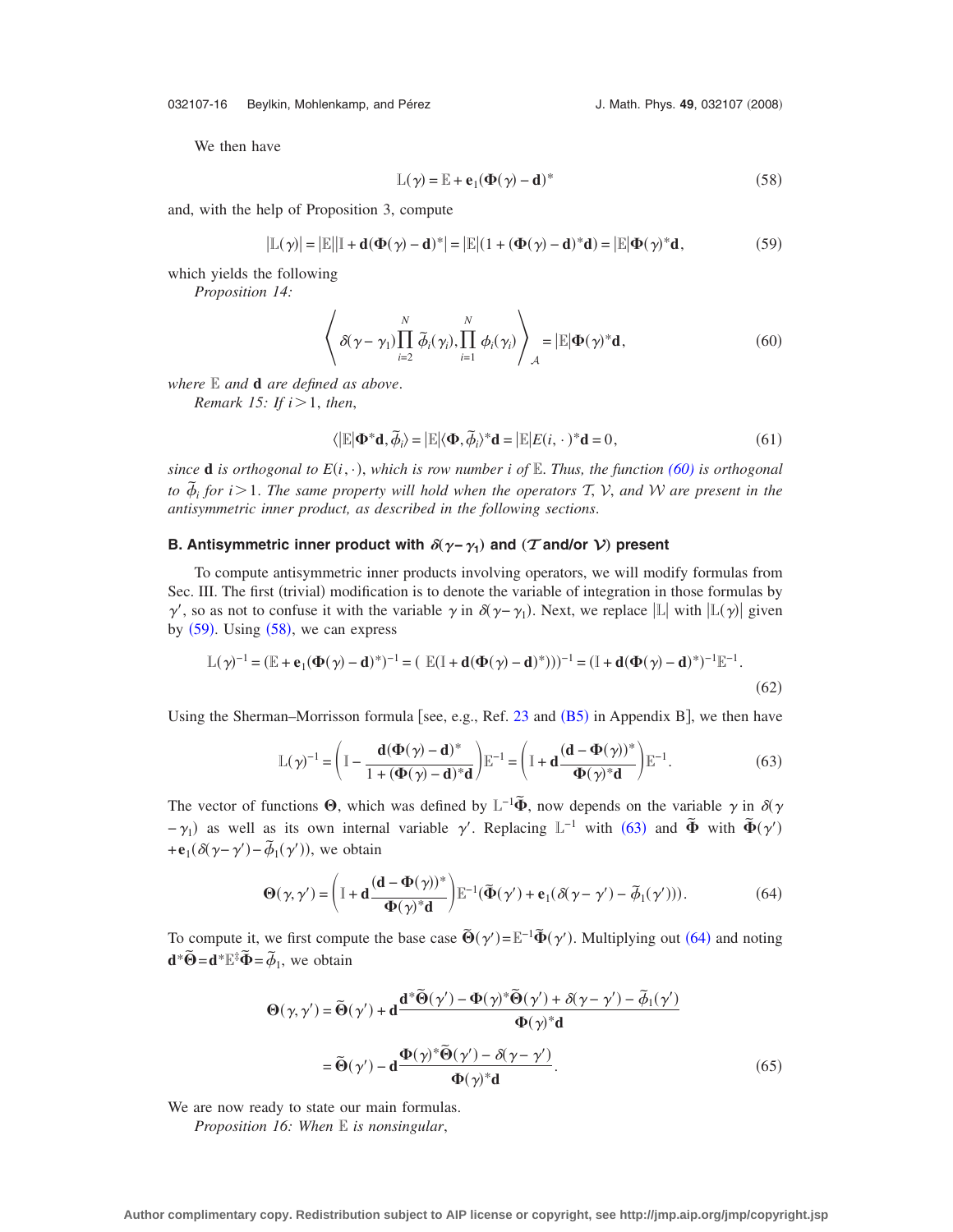<span id="page-16-0"></span>032107-17 An unconstrained sum of Slater determinants

J. Math. Phys. 49, 032107 (2008)

$$
\left\langle \delta(\gamma - \gamma_1) \prod_{i=2}^N \widetilde{\phi}_i(\gamma_i), (T + V) \prod_{i=1}^N \phi_i(\gamma_i) \right\rangle_{\mathcal{A}}
$$
\n(66)

<span id="page-16-1"></span>*is equal to*

$$
\frac{|\mathbb{E}|}{N!} \Bigg[ \Phi(\gamma)^* \Big( \mathbf{d} \int (\mathcal{T}_* + \mathcal{V}_*) [\Phi]^* \widetilde{\Theta} d\gamma' - \int (\mathcal{T}_* + \mathcal{V}_*) [\Phi^* \mathbf{d}] \widetilde{\Theta} d\gamma' \Big) + (\mathcal{T}_* + \mathcal{V}_*) [\Phi^* \mathbf{d}] (\gamma) \Bigg],
$$
\n(67)

*which can be computed with total cost*  $O(N^3 + N^2M)$ .

*Proof:* To compute ([66](#page-16-0)), we start with  $(|L|/N!) \int (T_* + V_*)[\Phi]^* \Theta d\gamma'$  from ([53](#page-13-3)) and substitute in  $(59)$  $(59)$  $(59)$  and  $(65)$  $(65)$  $(65)$  to obtain

$$
\frac{\left|\mathbb{E}[\Phi(\gamma)^*\mathbf{d}]}{N!} \int (\mathcal{T}_* + \mathcal{V}_*)[\Phi](\gamma')^*\left(\widetilde{\Theta}(\gamma') - \mathbf{d}\frac{\Phi(\gamma)^*\widetilde{\Theta}(\gamma') - \delta(\gamma - \gamma')}{\Phi(\gamma)^*\mathbf{d}}\right)d\gamma'.\tag{68}
$$

Distributing out and rearranging, we have

$$
\frac{|\mathbb{E}|}{N!} \int \Phi(\gamma)^* \mathbf{d}(\mathcal{T}_* + \mathcal{V}_*) [\Phi]^* (\gamma') \widetilde{\Theta}(\gamma') - (\mathcal{T}_* + \mathcal{V}_*) [\Phi](\gamma')^* \mathbf{d} \Phi(\gamma)^* \widetilde{\Theta}(\gamma')
$$
  
+  $(\mathcal{T}_* + \mathcal{V}_*) [\Phi](\gamma')^* \mathbf{d} \delta(\gamma - \gamma') d\gamma',$  (69)

which yields  $(67)$  $(67)$  $(67)$ . Although in  $(63)$  $(63)$  $(63)$  and  $(65)$  $(65)$  $(65)$  we divide by  $\Phi^*d$ , which could be zero, this denominator cancels in the final expression, so we can argue by continuity that the final expression is still valid. One can also prove this directly by determining the null space of  $L$  and then using  $(55).$  $(55).$  $(55).$ .

*Remark 17: It is the term with pointwise multiplication,*  $(T_* + V_*)[\Phi^*d]$  *in* [\(67\),](#page-16-1) *that allows adaptive refinement around the nuclei in the numerical algorithm*.

To obtain the formulas when  $E$  is singular, we follow the same logic as in Sec. III F 1. Denote the singular vectors in the null space of  $\mathbb{E}$  by  $\{(\tilde{\mathbf{u}}_i, \tilde{\mathbf{v}}_i)\}$ .

*Proposition 18: When* E *has rank deficiency greater than 1, [\(66\)](#page-16-0) is zero*. *When* E *has rank deficiency 1, [\(66\)](#page-16-0) is equal to*

$$
\frac{1}{|\mathbb{E}^{\ddagger}|N!} \Phi(\gamma)^* \bigg( \mathbf{d} \int (\mathcal{T}_* + \mathcal{V}_*) [\Phi^* \widetilde{\mathbf{v}}_1] \widetilde{\mathbf{u}}_1^* \widetilde{\Phi} d\gamma' - \widetilde{\mathbf{v}}_1 \int (\mathcal{T}_* + \mathcal{V}_*) [\Phi^* \mathbf{d}] \widetilde{\mathbf{u}}_1^* \widetilde{\Phi} d\gamma' \bigg), \tag{70}
$$

*which can be computed with total cost*  $O(N^3 + N^2M)$ .

# **C. Antisymmetric inner product with**  $\delta(\gamma - \gamma_1)$  and  $\mathcal W$  present

Conceptually, the derivation if  $W$  is present in the inner product is the same and we obtain the following propositions.

*Proposition 19: When* E *is nonsingular*,

$$
\left\langle \delta(\gamma - \gamma_1) \prod_{i=2}^N \tilde{\phi}_i(\gamma_i), \mathcal{W} \prod_{i=1}^N \phi_i(\gamma_i) \right\rangle_{\mathcal{A}}
$$
\n(71)

<span id="page-16-2"></span>*is equal to*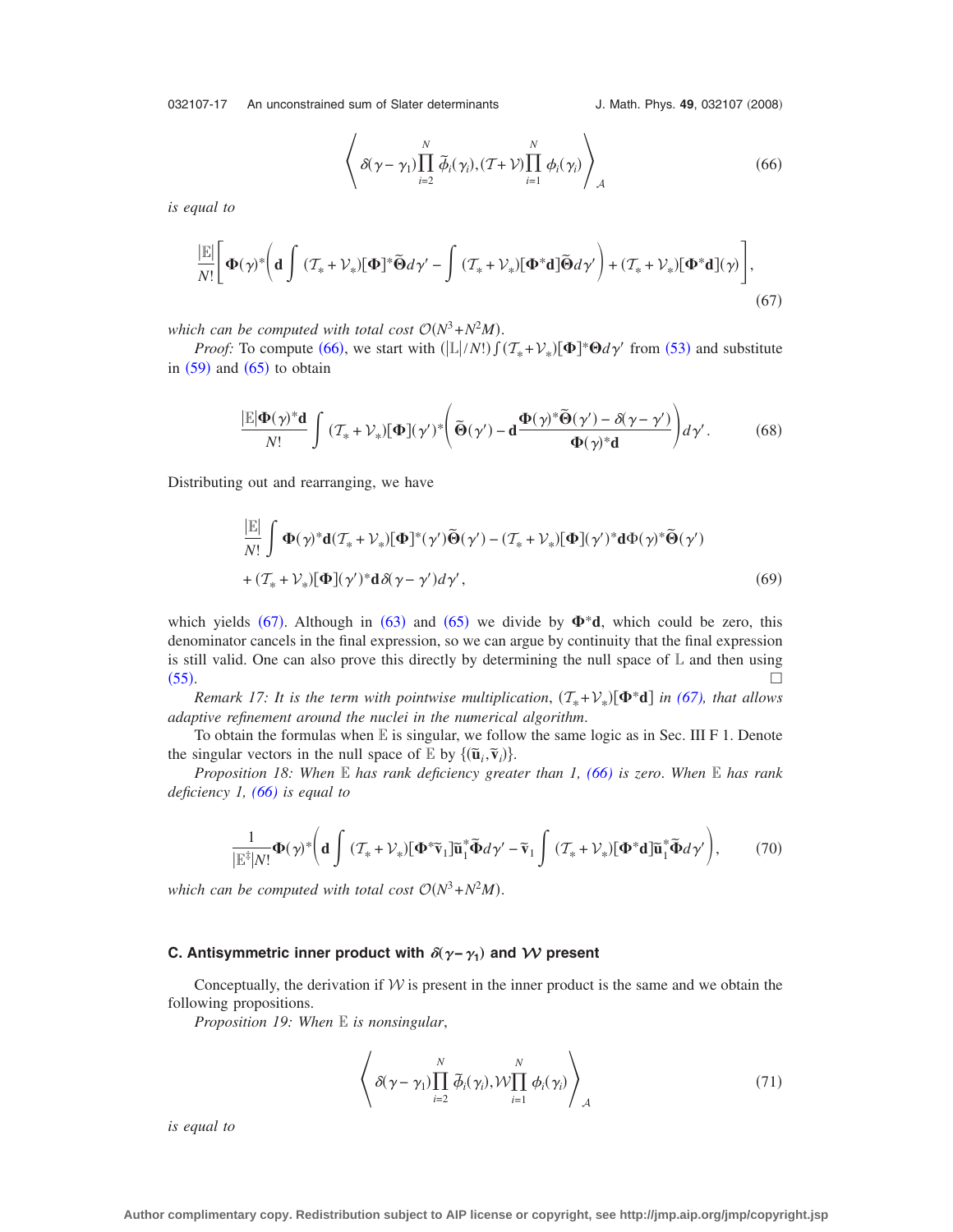<span id="page-17-1"></span>032107-18 Beylkin, Mohlenkamp, and Pérez

J. Math. Phys. 49, 032107 (2008)

$$
\frac{1}{2} \frac{|\mathbb{E}|}{N!} \Bigg[ 2(\Phi(\gamma)^* \mathbf{d} \mathcal{W}_p[\Phi^* \tilde{\Theta}](\gamma) - \Phi(\gamma)^* \mathcal{W}_p[\tilde{\Theta} \Phi^* \mathbf{d}](\gamma)) + \Phi(\gamma)^* \Big( \mathbf{d} \int \Phi^* \tilde{\Theta} \mathcal{W}_p[\Phi^* \tilde{\Theta}]
$$
  
 
$$
- \Phi^* \mathcal{W}_p[\tilde{\Theta} \Phi^*] \tilde{\Theta} d\gamma' - 2 \int \tilde{\Theta} \mathcal{W}_p[\Phi^* \tilde{\Theta}] \Phi^* \mathbf{d} - \tilde{\Theta} \Phi^* \mathcal{W}_p[\tilde{\Theta} \Phi^* \mathbf{d}] d\gamma' \Big) \Bigg],
$$
 (72)

*which can be computed with total cost*  $O(N^3 + N^2 M_p)$ .

*Proposition 20: When* E *has rank deficiency of 1, [\(71\)](#page-16-2) is equal to*

$$
\frac{1}{|\mathbf{E}^{\ddagger}|N!} \Bigg[ (\Phi(\gamma)^* \mathbf{d} \mathcal{W}_p [\Phi^* \tilde{\mathbf{v}}_1 \tilde{\mathbf{u}}_1^* \tilde{\Phi}] (\gamma) - \Phi(\gamma)^* \tilde{\mathbf{v}}_1 \mathcal{W}_p [\tilde{\mathbf{u}}_1^* \tilde{\Phi} \Phi^* \mathbf{d}] (\gamma)) \n+ \Phi(\gamma)^* \Big( \mathbf{d} \int \Phi^* \tilde{\mathbf{v}}_1 (\tilde{\mathbf{u}}_1^* \tilde{\Phi} \mathcal{W}_p [\Phi^* \tilde{\Theta}] - \mathcal{W}_p [\tilde{\mathbf{u}}_1^* \tilde{\Phi} \Phi^*] \tilde{\Theta}) d\gamma' + \int \tilde{\Theta} (\Phi^* \tilde{\mathbf{v}}_1 \mathcal{W}_p [\tilde{\mathbf{u}}_1^* \tilde{\Phi} \Phi^* \mathbf{d}] \n- \mathcal{W}_p [\Phi^* \tilde{\mathbf{v}}_1 \tilde{\mathbf{u}}_1^* \tilde{\Phi}] \Phi^* \mathbf{d} d\gamma' - \tilde{\mathbf{v}}_1 \int \Phi^* \mathbf{d} (\tilde{\mathbf{u}}_1^* \tilde{\Phi} \mathcal{W}_p [\Phi^* \tilde{\Theta}] - \mathcal{W}_p [\tilde{\mathbf{u}}_1^* \tilde{\Phi} \Phi^*] \tilde{\Theta}) d\gamma' \Big) \Bigg],
$$
\n(73)

*which can be computed with total cost*  $O(N^3 + N^2M + NM_P)$ .

*Proposition 21: When* E *has rank deficiency of 2, [\(71\)](#page-16-2) is equal to*

$$
\frac{1}{|\mathbf{E}^{\ddagger}|N!} \boldsymbol{\Phi}(\gamma)^{*} \Bigg[ \mathbf{d} \int \boldsymbol{\Phi}^{*} \tilde{\mathbf{v}}_{1} \tilde{\mathbf{u}}_{1}^{*} \tilde{\boldsymbol{\Phi}} \mathcal{W}_{p} [\boldsymbol{\Phi}^{*} \tilde{\mathbf{v}}_{2} \tilde{\mathbf{u}}_{2}^{*} \tilde{\boldsymbol{\Phi}}] - \boldsymbol{\Phi}^{*} \tilde{\mathbf{v}}_{2} \mathcal{W}_{p} [\tilde{\mathbf{u}}_{2}^{*} \tilde{\boldsymbol{\Phi}} \boldsymbol{\Phi}^{*} \tilde{\mathbf{v}}_{1}] \tilde{\mathbf{u}}_{1}^{*} \tilde{\boldsymbol{\Phi}} d\gamma \n- \tilde{\mathbf{v}}_{1} \int \boldsymbol{\Phi}^{*} \tilde{\mathbf{v}}_{2} \tilde{\mathbf{u}}_{2}^{*} \tilde{\boldsymbol{\Phi}} \mathcal{W}_{p} [\boldsymbol{\Phi}^{*} \mathbf{d} \tilde{\mathbf{u}}_{1}^{*} \tilde{\boldsymbol{\Phi}}] - \boldsymbol{\Phi}^{*} \tilde{\mathbf{v}}_{2} \mathcal{W}_{p} [\tilde{\mathbf{u}}_{2}^{*} \tilde{\boldsymbol{\Phi}} \boldsymbol{\Phi}^{*} \mathbf{d}] \tilde{\mathbf{u}}_{1}^{*} \tilde{\boldsymbol{\Phi}} d\gamma \n- \tilde{\mathbf{v}}_{2} \int \boldsymbol{\Phi}^{*} \tilde{\mathbf{v}}_{1} \tilde{\mathbf{u}}_{1}^{*} \tilde{\boldsymbol{\Phi}} \mathcal{W}_{p} [\boldsymbol{\Phi}^{*} \mathbf{d} \tilde{\mathbf{u}}_{2}^{*} \tilde{\boldsymbol{\Phi}}] - \boldsymbol{\Phi}^{*} \tilde{\mathbf{v}}_{1} \mathcal{W}_{p} [\tilde{\mathbf{u}}_{1}^{*} \tilde{\boldsymbol{\Phi}} \boldsymbol{\Phi}^{*} \mathbf{d}] \tilde{\mathbf{u}}_{2}^{*} \tilde{\boldsymbol{\Phi}} d\gamma \Bigg],
$$
\n(74)

*which can be computed with total cost*  $O(N^3 + NM + M_p)$ .

# **V. DETAILS OF THE GREEN'S FUNCTION ITERATION**

In this section, we fill in the missing pieces in the Green's function iteration algorithm outlined in Sec. II B. First, we give a representation for the Green's function itself. Then we use the methods in the previous sections to construct the vector **b** in  $(18)$  $(18)$  $(18)$  and the matrix A in  $(17)$  $(17)$  $(17)$  to form the normal equations  $(15)$  $(15)$  $(15)$ . Next, we give the algorithm from Sec. II B in outline form as a pseudocode. Finally, we gather the computational cost of the whole method and present some linear algebra techniques to reduce it.

### **A. Representing the Green's function**

In this section, we construct a separated representation for the Green's function  $G_{\mu}$  in ([7](#page-4-3)) following the ideas in Refs. [7](#page-26-0) and  $6$  (see also Refs. [25](#page-26-26) and [26](#page-26-27)). We will use this representation in Sec. V B when constructing the right-hand side of the normal equations.

We begin by constructing an approximation of 1/*t* with exponentials such that

$$
\left| \frac{1}{t} - \sum_{p=1}^{L} w_p \exp(-\tau_p t) \right| < \epsilon \tag{75}
$$

<span id="page-17-0"></span>on the interval  $t \in [1,\infty)$ , with  $w_p$  and  $\tau_p$  positive. Expansions of  $1/t$  into exponentials have been used in several applications and constructed by diverse techniques, see, Refs. [9,](#page-26-28) [32,](#page-26-29) [60,](#page-27-25) [8,](#page-26-30) [10,](#page-26-31) and [24](#page-26-32) and the references therein. The interval  $[1, \infty)$  is addressed specifically in Ref. [10,](#page-26-31) where it is shown that the error rate  $\epsilon = \mathcal{O}(\exp(-c\sqrt{L}))$  can be achieved, which means we can achieve *L*  $= \mathcal{O}((\ln \epsilon)^2).$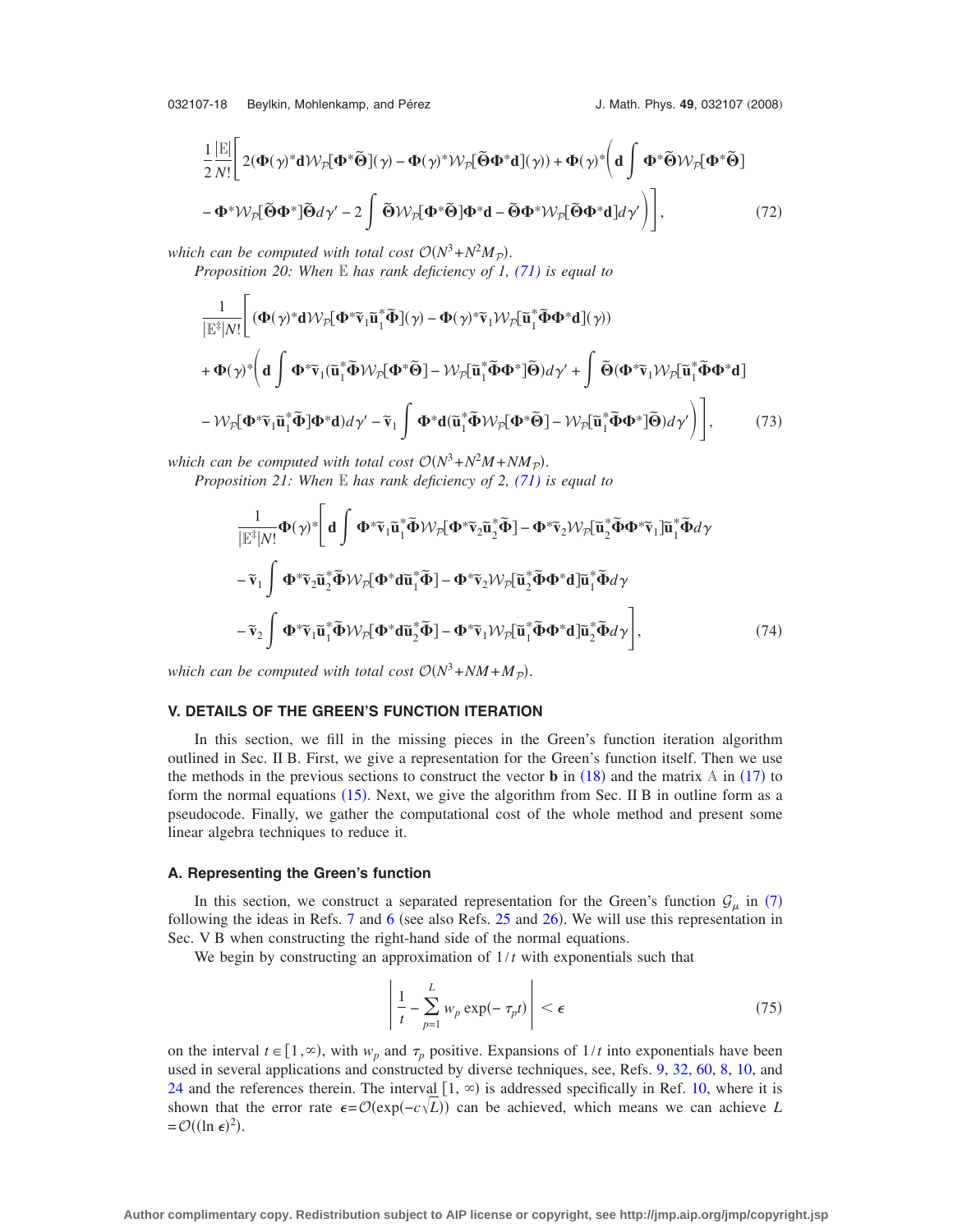#### 032107-19 An unconstrained sum of Slater determinants

### J. Math. Phys. 49, 032107 (2008)

<span id="page-18-0"></span>Substituting  $t = s/(-\mu)$  for  $\mu < 0$  into ([75](#page-17-0)) and dividing by  $-\mu$ , one has

$$
\left| \frac{1}{s} - \sum_{p=1}^{L} \frac{w_p}{-\mu} \exp\left(-\frac{\tau_p}{-\mu} s\right) \right| < \frac{\epsilon}{-\mu},\tag{76}
$$

valid on the interval  $s \in [-\mu, \infty)$ . In Fourier coordinates, we can express

$$
\mathcal{G}_{\mu} = \frac{1}{2\pi^2 \Sigma \xi_i^2 - \mu},\tag{77}
$$

from which we see that  $||\mathcal{G}_{\mu}||=1/(-\mu)$ . Since the denominator is at least  $-\mu > 0$ , we can substitute into ([76](#page-18-0)) and obtain

$$
\left| \mathcal{G}_{\mu} - \sum_{p=1}^{L} \frac{w_p}{-\mu} e^{-\tau_p} \otimes \exp\left(-\frac{2\pi^2 \tau_p}{-\mu} \xi_i^2\right) \right| < \frac{\epsilon}{-\mu} = \epsilon \|\mathcal{G}_{\mu}\|.\tag{78}
$$

Thus, we obtain an approximation of  $\mathcal{G}_{\mu}$  with relative error  $\epsilon$  in norm using *L* terms, with *L* independent of *N* and  $\mu$ . To construct  $\mathcal{G}_{\mu}$  as an integral operator in spatial coordinates, we apply the inverse Fourier transform to obtain

$$
\mathcal{G}_{\mu} \approx \sum_{p=1}^{L} \bigotimes_{i=1}^{N} \mathcal{F}_{\mathbf{r}_i}^p,\tag{79}
$$

<span id="page-18-2"></span><span id="page-18-1"></span>where the convolution operator  $\mathcal{F}_{\mathbf{r}_i}^p$ , which depends implicitly on  $\mu$ , is defined by

$$
\mathcal{F}_{\mathbf{r}_{i}}^{p} f(\gamma_{1}, \ldots, \gamma_{N}) = \left(\frac{w_{p}}{-\mu e^{\tau_{p}}}\right)^{1/N} \left(\frac{-\mu}{2\pi\tau_{p}}\right)^{3/2} \times \int \exp\left(-\frac{-\mu}{2\tau_{p}} \|\mathbf{r}_{i} - \mathbf{r}'\|^{2}\right) f(\gamma_{1}, \ldots, \gamma_{i-1}, (\mathbf{r}', \sigma_{i}), \gamma_{i+1}, \ldots, \gamma_{N}) d\mathbf{r}'.
$$
 (80)

This construction has a theoretical value since it has proved the following theorem.

*Theorem 22: For any*  $\epsilon > 0$ ,  $\mu < 0$ , and *N*, the *N*-particle Green's function  $\mathcal{G}_{\mu}$  has a separated *representation with relative error in operator norm bounded by*  $\epsilon$  *using*  $L = \mathcal{O}((\ln \epsilon)^2)$  *terms, with*  $L$  *independent of*  $\mu$  *and*  $N$ .

### **B. Constructing the right-hand side vector b in ([18](#page-6-1))**

In order to do a step in the iteration, we need to construct the right-hand side **b** in the normal equations ([15](#page-5-1)) in Sec. II B 2. Since A is an orthogonal projection, A and  $G_{\mu}$  commute, and  $G_{\mu}$  is self-adjoint, the entry  $(18)$  $(18)$  $(18)$  is equal to

$$
b(l)(\gamma) = -\tilde{s}_l \sum_{m}^{r} s_m \left\langle \mathcal{AG}_{\mu} \delta(\gamma - \gamma_1) \prod_{i=2}^{N} \tilde{\phi}_i^l(\gamma_i), [\mathcal{V} + \mathcal{W}] \prod_{i=1}^{N} \phi_i^m(\gamma_i) \right\rangle.
$$
 (81)

<span id="page-18-3"></span>Substituting ([79](#page-18-1)) in for  $\mathcal{G}_{\mu}$  and rearranging, we have

$$
b(l)(\gamma) = -\tilde{s}_l \sum_{m}^{r} s_m \sum_{p=1}^{L} \left\langle \mathcal{A} \mathcal{F}_{\mathbf{r}_1}^p \delta(\gamma - \gamma_1) \prod_{i=2}^{N} \mathcal{F}_{\mathbf{r}_i}^p \tilde{\phi}_i^l(\gamma_i), [\mathcal{V} + \mathcal{W}] \prod_{i=1}^{N} \phi_i^m(\gamma_i) \right\rangle.
$$
 (82)

The computation is of the same form for each value of the indices *l*, *m*, and *p*, so we can consider a single term and suppress the indices.

To evaluate a single term  $\langle \mathcal{A}F_{\mathbf{r}_1} \delta(\gamma - \gamma_1) \Pi_{i=2} \mathcal{F}_{\mathbf{r}_i} \tilde{\phi}_i(\gamma_i) , [\mathcal{V} + \mathcal{W}] \Pi_{i=1} \phi_i(\gamma_i) \rangle$ , we use the formulas in Propositions 16–21 in Secs. IV B and IV C, with two modifications. The first modification is that  $\tilde{\Phi}$  is replaced with  $\tilde{\mathcal{F}}\tilde{\Phi}$  throughout. This replacement causes no structural change to the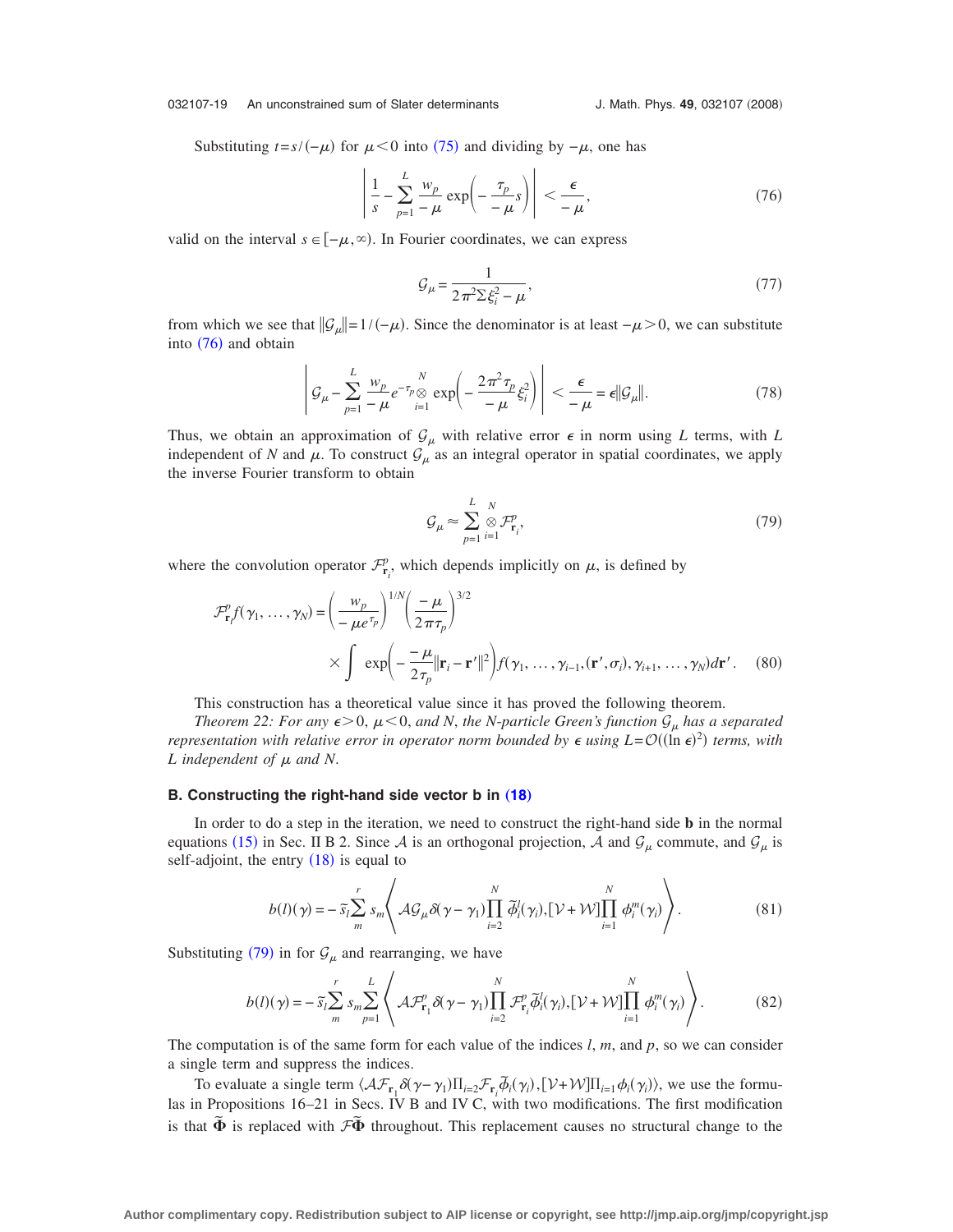formulas; it just changes the inputs. The second modification is caused by the replacement of  $\delta(\gamma - \gamma_1)$  by  $\mathcal{F}_{\mathbf{r}_1} \delta(\gamma - \gamma_1)$ . The first row of  $\mathbb{L}(\gamma)$  in ([56](#page-14-1)) becomes  $\mathcal{F}\Phi(\gamma)^*$ , which makes  $|\mathbb{L}(\gamma)|$  $=$   $\mathbb{E}|\mathcal{F}\Phi(\gamma)^{*}$ **d**. Similarly, ([65](#page-15-4)) becomes

$$
\Theta(\gamma, \gamma') = \widetilde{\Theta}(\gamma') - d \frac{\mathcal{F}\Phi(\gamma)^* \widetilde{\Theta}(\gamma') - \mathcal{F}\delta(\gamma - \gamma')}{\mathcal{F}\Phi(\gamma)^* d}.
$$
 (83)

<span id="page-19-0"></span>Tracking  $F$  through the formulas, we find that all we need to do is to modify the formulas in Secs. IV B and IV C by applying  $F$  to the final result.

### **C. Constructing the matrix**  $\mathbb{A}$  in ([17](#page-6-0))

In this section, we construct the kernels in  $(17)$  $(17)$  $(17)$  for the normal equations  $(15)$  $(15)$  $(15)$  using the same ideas in Sec. IV. We fix *l* and *l'* and define

$$
K(\gamma, \gamma') = \frac{\mathcal{A}(l, l')(\gamma, \gamma')}{\tilde{s}_l \tilde{s}_{l'}},
$$
\n(84)

$$
\mathbf{w}(\gamma') = [\tilde{\phi}_2^l(\gamma') \cdots \tilde{\phi}_N^l(\gamma')]^*,
$$
\n(85)

$$
\mathbf{y}(\gamma) = [\tilde{\phi}_2^{j'}(\gamma) \cdots \tilde{\phi}_N^{j'}(\gamma)]^*,
$$
\n(86)

$$
D = \begin{bmatrix} \langle \vec{\phi}_2^l, \vec{\phi}_2^l \rangle & \cdots & \langle \vec{\phi}_2^l, \vec{\phi}_N^l \rangle \\ \vdots & \ddots & \vdots \\ \langle \vec{\phi}_N^l, \vec{\phi}_2^l \rangle & \cdots & \langle \vec{\phi}_N^l, \vec{\phi}_N^l \rangle \end{bmatrix} .
$$
 (87)

<span id="page-19-2"></span><span id="page-19-1"></span>Using Löwdin's rules  $(38)$  $(38)$  $(38)$ , we have

$$
K(\gamma, \gamma') = \frac{|L|}{N!} = \frac{1}{N!} \begin{vmatrix} \delta(\gamma - \gamma') & \mathbf{y}^*(\gamma) \\ \mathbf{w}(\gamma') & D \end{vmatrix}.
$$
 (88)

Expressing L as a low-rank perturbation of

$$
\begin{bmatrix} 1 & 0 \\ 0 & D \end{bmatrix},
$$

we have

$$
K(\gamma, \gamma') = \frac{1}{N!} \begin{bmatrix} 1 & 0 \\ 0 & D \end{bmatrix} + \begin{bmatrix} 1 \\ 0 \end{bmatrix} [0 \mathbf{y}^*(\gamma)] + \begin{bmatrix} \delta(\gamma - \gamma') - 1 \\ \mathbf{w}(\gamma') \end{bmatrix} [1 \ 0] = \frac{1}{N!} \begin{bmatrix} 1 & 0 \\ 0 & D \end{bmatrix} \begin{bmatrix} 1 \\ 1 + \begin{bmatrix} 1 \\ 0 \end{bmatrix} [0 \mathbf{y}^*(\gamma)] + \begin{bmatrix} \delta(\gamma - \gamma') - 1 \\ D^{-1} \mathbf{w}(\gamma') \end{bmatrix} [1 \ 0] = \frac{|D|}{N!} \begin{bmatrix} 1 \\ 1 \end{bmatrix} \frac{\mathbf{y}^*(\gamma) D^{-1} \mathbf{w}(\gamma')}{\delta(\gamma - \gamma')} \end{bmatrix} = \frac{|D|}{N!} (\delta(\gamma - \gamma') - \mathbf{y}^*(\gamma) D^{-1} \mathbf{w}(\gamma')). \tag{89}
$$

If  $D$  is singular, then we apply the same logic as in Sec. III F 1. If  $D$  has rank deficiency greater than 1, then  $K(\gamma, \gamma') = 0$ . If it has rank deficiency of 1, then we have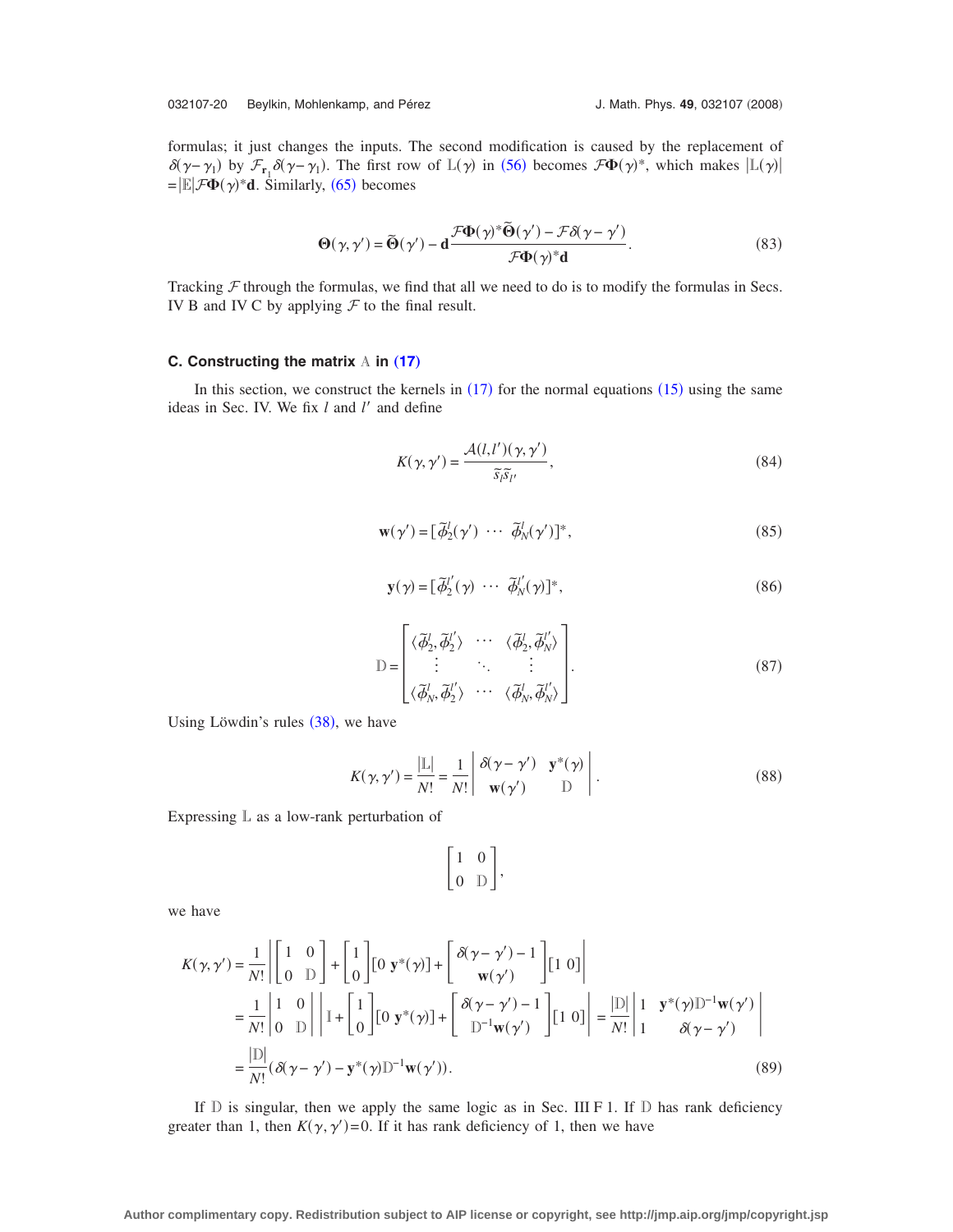032107-21 An unconstrained sum of Slater determinants

J. Math. Phys. 49, 032107 (2008)

$$
K(\gamma, \gamma') = \frac{1}{|\mathbf{D}^{\ddagger}|\mathbf{N}!} \left| \mathbf{I} + \begin{bmatrix} 0 \\ -\mathbf{v} \end{bmatrix} [0 \mathbf{v}^*] + \begin{bmatrix} 1 \\ 0 \end{bmatrix} [0 \mathbf{y}^*(\gamma)] + \begin{bmatrix} \delta(\gamma - \gamma') - 1 \\ \mathbf{D}^{\ddagger} \mathbf{w}(\gamma') \end{bmatrix} [1 \ 0] \right|
$$
  
\n
$$
= \frac{1}{|\mathbf{D}^{\ddagger}|\mathbf{N}!} \left| -\mathbf{y}^*(\gamma)\mathbf{v} \mathbf{1} \mathbf{y}^*(\gamma)\mathbf{D}^{\ddagger} \mathbf{w}(\gamma') \right| = \frac{-(\mathbf{y}^*(\gamma)\mathbf{v})(\mathbf{v}^*\mathbf{D}^{\ddagger} \mathbf{w}(\gamma'))}{|\mathbf{D}^{\ddagger}|\mathbf{N}!|}
$$
  
\n
$$
= \frac{-(\mathbf{y}^*(\gamma)\mathbf{v})(\mathbf{u}^*\mathbf{w}(\gamma'))}{|\mathbf{D}^{\ddagger}|\mathbf{N}!|}, \qquad (90)
$$

where  $D^{\ddagger}$  is the modified pseudoinverse of Definition 5.

In the nonsingular case, we can construct D at cost  $O(N^2M)$  and compute D<sup>-1</sup> at cost  $O(N^3)$ . Applying this kernel costs  $O(NM)$  to integrate against a function in  $\gamma'$ ,  $O(N^2)$  to apply  $D^{-1}$ , and then  $O(NM)$  to apply **y**<sup>\*</sup> to the result. In the singular case, we can compute  $D^{\ddagger}$  at cost  $O(N^3)$  and construct  $y^*v$  and  $u^*w$  at cost  $O(NM)$ . Since the variables separate, applying this kernel costs  $\mathcal{O}(M)$ .

*Remark 23: In the case r*=1, *which corresponds to the HF formulation*,  $D=I$  *and*  $K(\gamma, \gamma')$  *is just the projector orthogonal to*  $\{\tilde{\phi}_i\}_{i=2}^N$ .

### **D. Pseudocode**

In this section, we give the algorithm in outline form as a pseudocode. We do not indicate when objects can be recalled or updated from previous computations.

Loop through *I* Green's function iterations  $(9)$  $(9)$  $(9)$ ,  $(10)$  $(10)$  $(10)$ , and  $(13)$  $(13)$  $(13)$ . For each of these:

Construct  $\mathcal{G}_{\mu}$  as in Sec. V A, obtaining the operators  $\mathcal{F}^p$  in ([80](#page-18-2)).

Loop through the *N* directions (electrons). For each of these:

Compute  $A(l, l')$  via ([89](#page-19-0)) for all  $(l, l')$ .

Compute  $b(l)(\gamma)$  in ([82](#page-18-3)) by:

Loop in the *r* values of *l* and for each:

Sum over the *L* values of *p* and for each:

Compute  $\mathcal{F}^p \phi_i^l$  for all *i*.

Sum over the *r* values of *m* and for each:

Using  $\mathcal{F}^p \widetilde{\Phi}$  in place of  $\widetilde{\Phi}$ , construct E in ([57](#page-14-2)).

Compute  $\mathbb{E}$  and  $\mathbb{E}^{-1}$ .

Construct  $\ddot{\mathbf{\Theta}} = \mathbb{E}^{-1} \mathcal{F} \tilde{\mathbf{\Phi}}$ .

Construct  $\Phi^*\tilde{\Theta}$ ,  $\Phi^*d$ , and  $\tilde{\Theta}\Phi^*$ .

Compute  $W_p[\Phi^*\tilde{\Theta}]$  and  $W_p[\tilde{\Theta}\Phi^*]$ . Compute  $(67)$  $(67)$  $(67)$  and  $(72)$  $(72)$  $(72)$  using these ingredients.

Apply  $\mathcal{F}^p$  to  $[(67) + (72)].$  $[(67) + (72)].$  $[(67) + (72)].$  $[(67) + (72)].$  $[(67) + (72)].$ 

Apply conjugate gradient to solve the normal equations  $(15)$  $(15)$  $(15)$ .

Renormalize as in  $(10)$  $(10)$  $(10)$ .

Update  $\mu$  via ([13](#page-5-2)).

*Remark 24: We have presented the algorithm in serial form for clarity. The loop in l*, *sum in p*, *and sum in m can be trivially parallelized. Parallelizing the loop through the N electrons would represent a change in the algorithm, which we will develop elsewhere*.

### **E. Overall computational cost**

The computational cost is dominated by the repeated construction and solution of the normal equations ([15](#page-5-1)). For a fixed direction, the construction cost is dominated by  $(82)$  $(82)$  $(82)$ , which has  $r^2L$ inner products. The most costly portion of the inner products is  $(72)$  $(72)$  $(72)$ , which requires  $O(N^3)$  $+N^2M_P$ ) operations, giving us the net construction cost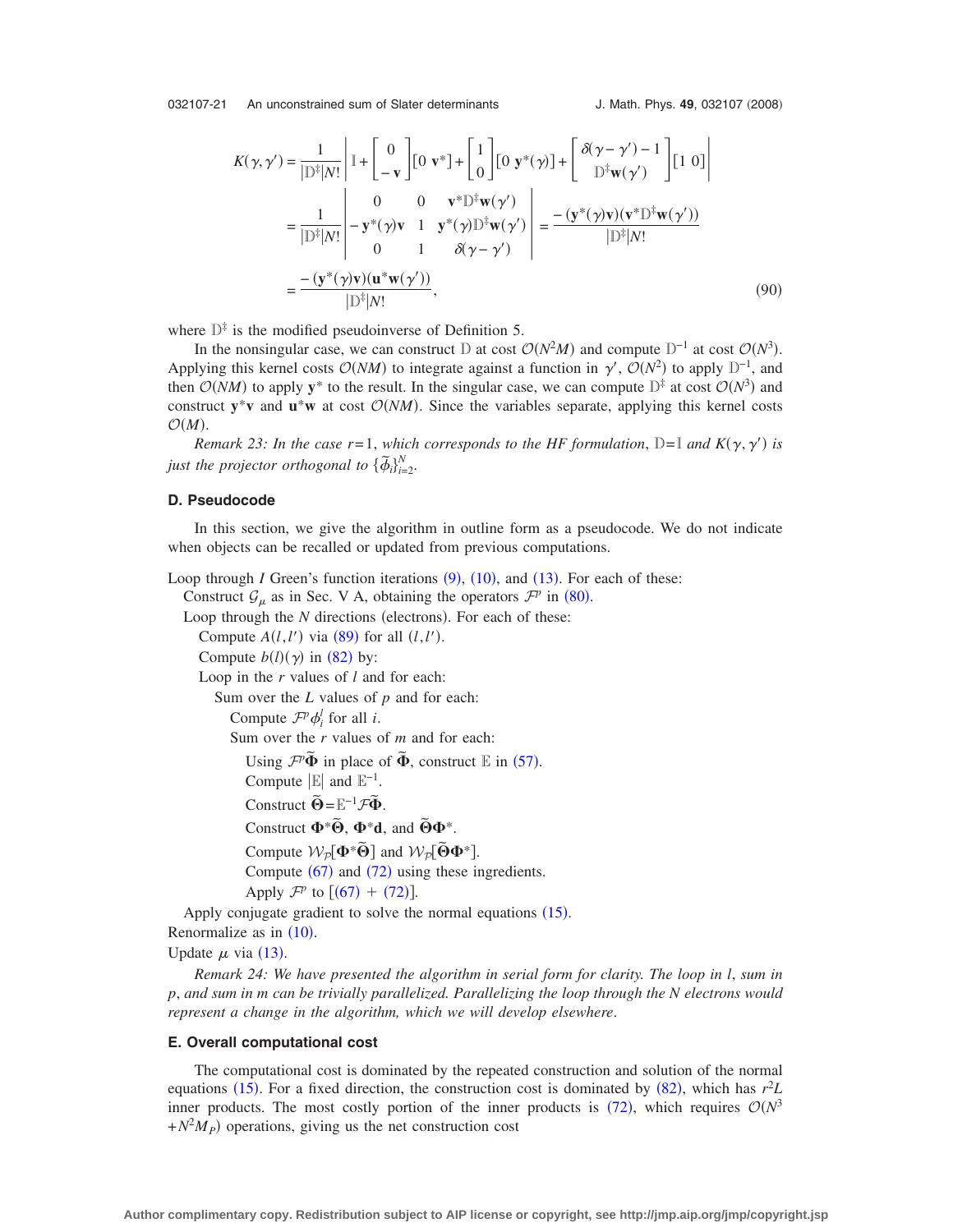032107-22 Beylkin, Mohlenkamp, and Pérez

J. Math. Phys. 49, 032107 (2008)

$$
\mathcal{O}(r^2 L N^2 (N + M_{\mathcal{P}})).\tag{91}
$$

The operation count to solve the normal equations  $(15)$  $(15)$  $(15)$  by applying the matrix of integral operators A *S* times is

$$
\mathcal{O}(r^2 SN(N+M)).\tag{92}
$$

As we loop through the directions, we may reuse several quantities, so the total cost of the construction is less than *N* times the cost for one direction. In fact, the construction cost for the entire loop through *N* directions is of the same order as the cost for one direction. The application cost is simply multiplied by *N*. In the sections below, we show how to update the construction for direction  $k=2$  using what we already have for direction  $k=1$  and then determine the cost for one loop through the directions. We defer the development of the technical linear algebra rules on low-rank updates to Appendix B and here only show how to apply them to our problem. Our final conclusion is the computational cost

$$
\mathcal{O}(Ir^2N^2[L(N+M_{\mathcal{P}})+S(N+M)]),\tag{93}
$$

where *I* is the number of Green's function iterations.

### *1. Reuse in computing* A

Let  $D_1$  denote  $D$  in ([87](#page-19-1)) for directions 1 and  $D_2$  the version for direction 2. We let  $\hat{\phi}_1^l$  denote the updated version of  $\tilde{\phi}_1^l$ . To construct  $D_2$  requires only the first column and row of  $D_1$  to be updated, specifically

$$
D_2 = D_1 + \mathbf{e}_1[0 \left( \langle \hat{\phi}_1^l, \tilde{\phi}_3^{l'} \rangle - \langle \tilde{\phi}_2^l, \tilde{\phi}_3^{l'} \rangle \right) \cdots ] + \left[ \langle \hat{\phi}_1^l, \hat{\phi}_1^{l'} \rangle - \langle \tilde{\phi}_2^l, \tilde{\phi}_2^{l'} \rangle \right] \mathbf{e}_1^*.
$$
 (94)

Computing those inner products involving  $\hat{\phi}_1^l$  and  $\hat{\phi}_1^{l'}$  costs  $\mathcal{O}(NM)$ . Using Proposition 25 twice, we compute  $D_2^{\ddagger}$ ,  $|D_2^{\ddagger}|$ , and if appropriate **v**, all at cost  $O(N^2)$ . The formulas ([88](#page-19-2)) and following are modified by inserting the extra column and row in the second place instead of the first, but otherwise, the procedure is unchanged. The cost for one loop through the *N* directions is thus  $O(N^3 + N^2M)$ .

### 2. Reuse in computing antisymmetric inner products with  $\delta$ (γ-γ<sub>1</sub>) and operators

We again let  $\hat{\phi}_1^l$  denote the updated version of  $\tilde{\phi}_1^l$  computed during the solving of  $k=1$ . The inner products needed to construct  $\mathbb{E}_2$  require only the one row involving  $\hat{\phi}_1$  to be updated, at cost  $O(NM)$ . The vector **d**<sub>1</sub> can be constructed by doing the SVD of  $E_1$  with the first row set to zero and then selecting one of the right singular vectors  $v_i$  with zero singular value. Using Proposition 25, we obtain the SVD of  $E_2$  with first row set to zero and second row containing the new inner products, and thus can find  $\mathbf{d}_2$ . Putting the first and second rows back in proper position, we then have

$$
\mathbb{E}_2 = \mathbb{E}_1 + \mathbf{e}_1([\langle \mathcal{F} \hat{\phi}_1, \phi_1 \rangle \cdots \langle \mathcal{F} \hat{\phi}_1, \phi_N \rangle] - \mathbf{d}_1^* + \mathbf{e}_2(\mathbf{d}_2^* - [\langle \mathcal{F} \tilde{\phi}_2, \phi_1 \rangle \cdots \langle \mathcal{F} \tilde{\phi}_2, \phi_N \rangle]), \quad (95)
$$

and we can compute  $|\mathbb{E}_2^{\ddagger}|$  and  $\mathbb{E}_2^{\ddagger}$  using Proposition 25 twice, at cost  $\mathcal{O}(N^2)$ .

Proposition 25 produces a rank-2 update and we must apply it twice. For notational ease, we will show how to use a rank-1 update applied once; the method easily extends. Assuming  $\mathbb{E}_2^{\ddagger}$  $=\mathbb{E}_1^{\ddagger} + \mathbf{fg}^*$ , we next update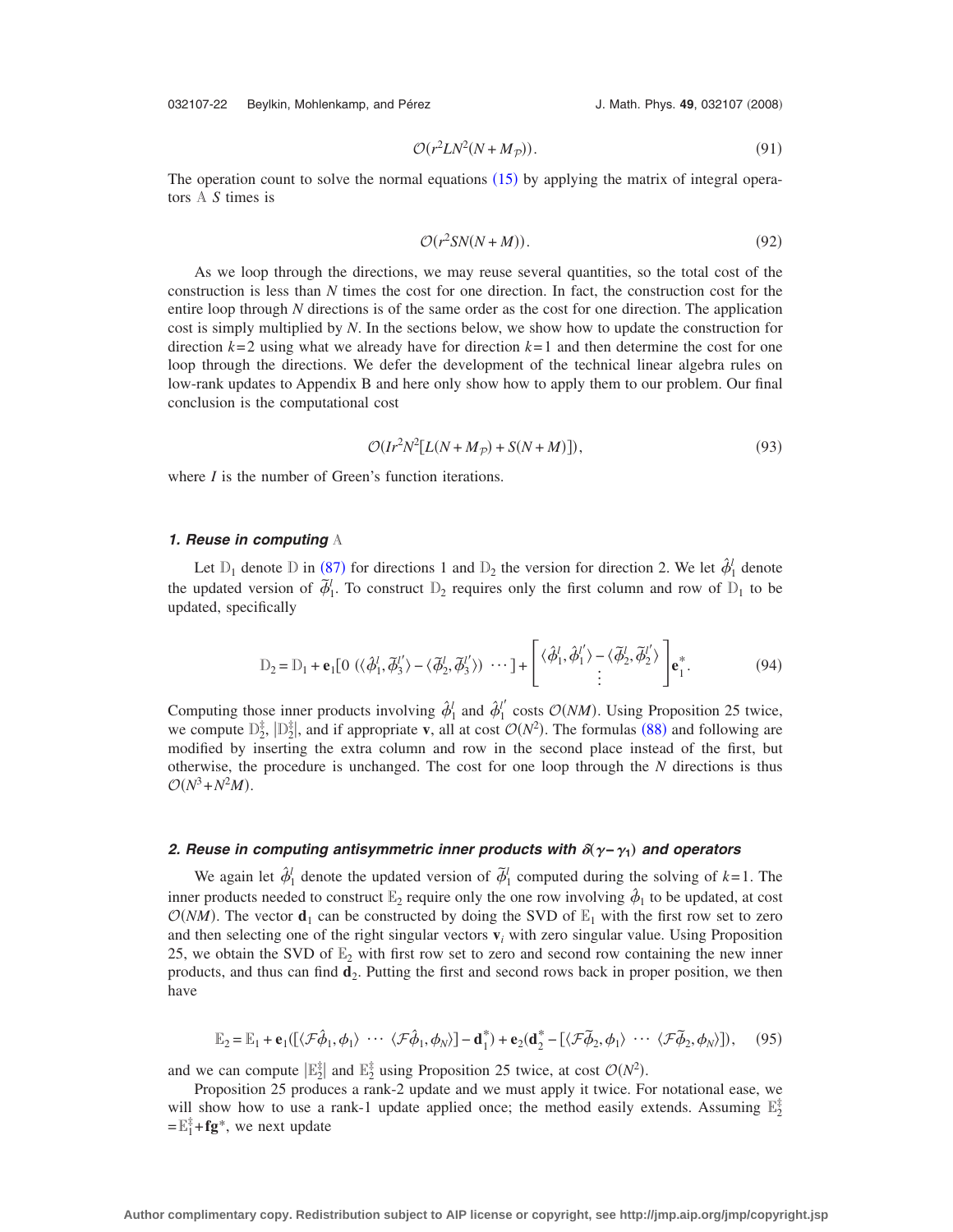032107-23 An unconstrained sum of Slater determinants

J. Math. Phys. 49, 032107 (2008)

$$
\widetilde{\Theta}_2 = \mathbb{E}_2^{\ddagger} \mathcal{F} \widetilde{\Phi}_2 = (\mathbb{E}_1^{\ddagger} + \mathbf{f} \mathbf{g}^*) (\mathcal{F} \widetilde{\Phi}_1 + \mathbf{e}_1 (\hat{\phi}_1 - \widetilde{\phi}_1)) = \widetilde{\Theta}_1 + \mathbf{d}_1 (\hat{\phi}_1 - \widetilde{\phi}_1) + \mathbf{f} \mathbf{g}^* \mathcal{F} \widetilde{\Phi}_1 + \mathbf{f} \mathbf{g}^* \mathbf{e}_1 (\hat{\phi}_1 - \widetilde{\phi}_1)
$$
\n(96)

at cost  $O(NM)$ . It is insufficient to just update  $\tilde{\Theta}_2$  in this way, since it would still cost  $O(N^2M_P)$ to compute  $W_p[\tilde{\Theta}_2 \Phi^*]$  in ([72](#page-17-1)). Instead, we update the combined quantity

$$
\Phi^* \mathcal{W}_p[\tilde{\Theta}_2 \Phi^*] = \Phi^* \mathcal{W}_p[\tilde{\Theta}_1 \Phi^*] + \Phi^* \mathbf{d}_1 \mathcal{W}_p[(\hat{\phi}_1 - \tilde{\phi}_1) \Phi^*] + \Phi^* \mathbf{f} \mathcal{W}_p[\mathbf{g}^* \mathcal{F} \tilde{\Phi}_1 \Phi^*]
$$
  
+ 
$$
\Phi^* \mathbf{f} \mathbf{g}^* \mathbf{e}_1 \mathcal{W}_p[(\hat{\phi}_1 - \tilde{\phi}_1) \Phi]
$$
(97)

at cost  $O(NM_P)$ . With this quantity and  $\tilde{\Theta}_2$ , we can compute ([72](#page-17-1)) at cost  $O(NM_P)$ . The singular cases work similarly. The cost for one loop through the *N* directions is thus  $O(N^2M_P)$ .

### **ACKNOWLEDGMENTS**

We would like to thank Dr. Robert Harrison University of Tennessee and Oak Ridge National Laboratory) and Dr. Lucas Monzón (University of Colorado) for many useful conversations. Portions of this research were conducted while G.B. and M.J.M. were in residence at the Institute for Pure and Applied Mathematics during the fall of 2004.

This material is based upon work supported by the National Science Foundation under Grant Nos. DMS-0219326 (G.B and M.J.M.), DMS-0612358 (G.B. and F.P.), and DMS-0545895 (M.J.M.), the DARPA/ARO under Grant Nos. W911NF-04-1-0281 and W911NF-06-1-0254 (G.B and M.J.M.), and the Department of Energy under Grant No. DE-FG02-03ER25583 and DOE/ ORNL Grant No. 4000038129 (G.B. and F.P.).

# **APPENDIX A: ALGORITHMS BASED ON GRADIENT DESCENT**

We prefer the integral iteration in Sec. II B 1 due to the generally superior numerical proper-ties of integral formulations. One could, however, try to minimize ([4](#page-2-2)) directly with a method based on gradients. Since the machinery that we have constructed applies to these methods as well, we sketch how it can be used.

To minimize ([4](#page-2-2)), we could use a gradient descent starting at some initial guess for  $\psi$ . Inserting our current approximation  $\psi$  and formally taking the gradient, we have

$$
2\frac{\langle \mathcal{H}\psi,\nabla\psi\rangle_{\mathcal{A}}\langle\psi,\psi\rangle_{\mathcal{A}} - \langle \mathcal{H}\psi,\psi\rangle_{\mathcal{A}}\langle\psi,\nabla\psi\rangle_{\mathcal{A}}}{\langle\psi,\psi\rangle_{\mathcal{A}}^2}.
$$
 (A1)

Defining  $\mu$  to be our current value of  $(4)$  $(4)$  $(4)$ , the gradient reduces to

$$
\frac{2}{\langle \psi, \psi \rangle_{\mathcal{A}}} (\langle \mathcal{H} \psi, \nabla \psi \rangle_{\mathcal{A}} - \mu \langle \psi, \nabla \psi \rangle_{\mathcal{A}}). \tag{A2}
$$

The gradient is with respect to the parameters that are used to minimize  $(4)$  $(4)$  $(4)$ . In our case, that is the values of the functions  $\phi_j^l$ . Taking the gradient with respect to the point values of  $\phi_j^l$  results in a vector **g** of functions, defined by

$$
g_j^l(\gamma) = \frac{2}{\langle \psi, \psi \rangle_A} s_l \sum_{m=1}^r s_m \left\langle \delta(\gamma - \gamma_j) \prod_{i \neq j}^N \phi_i^l(\gamma_i), (\mathcal{H} - \mu \mathcal{I}) \prod_{i=1}^N \phi_i^m(\gamma_i) \right\rangle_A, \tag{A3}
$$

where  $\delta(\gamma - \gamma_j)$  is the delta function. The methods in Sec. IV can be used to construct **g**. Moving *t* in the direction opposite the gradient replaces  $\psi$  with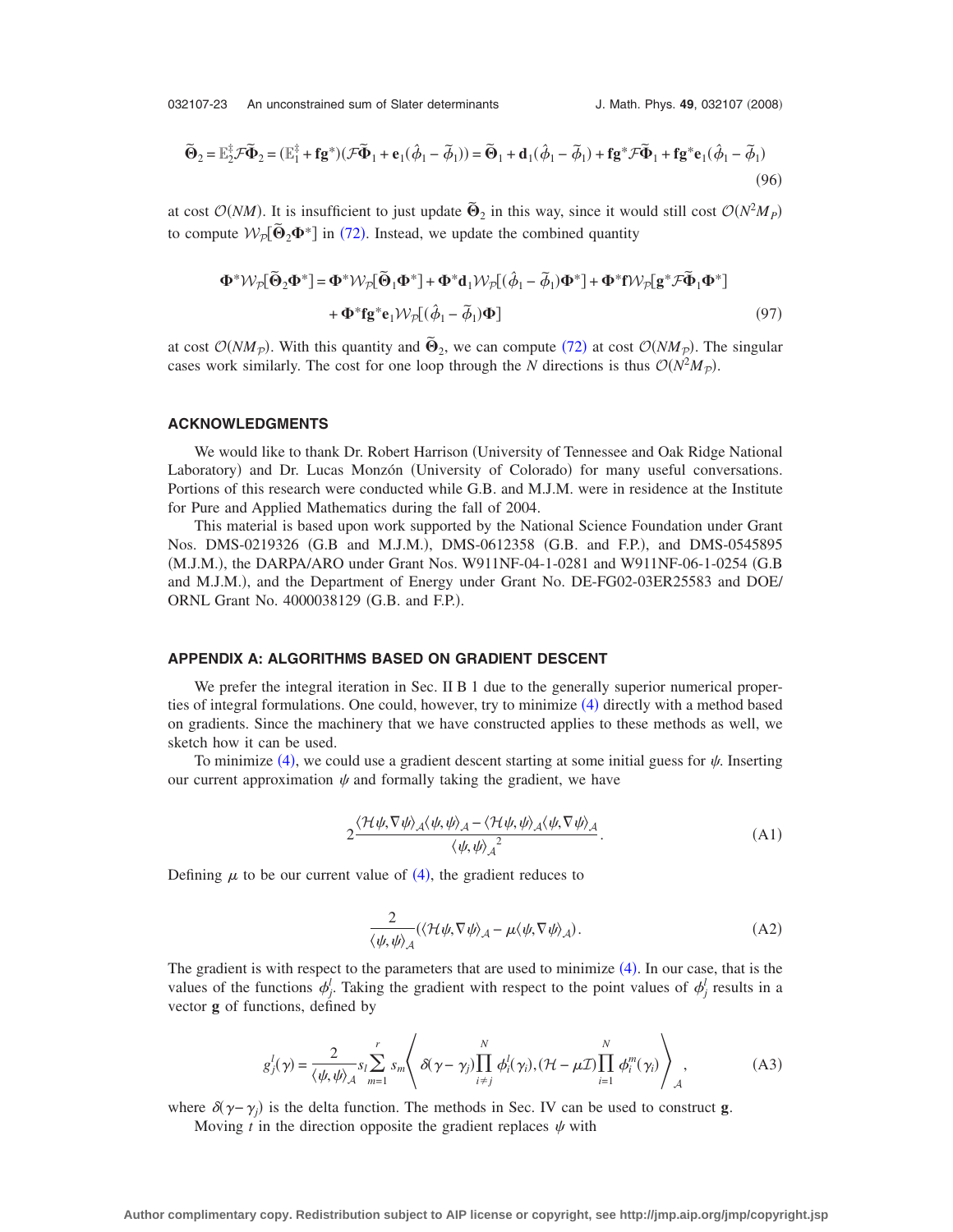032107-24 Beylkin, Mohlenkamp, and Pérez

J. Math. Phys. 49, 032107 (2008)

$$
\sum_{l=1}^{r} s_l \prod_{i=1}^{N} (\phi_i^l - t g_i^l).
$$
 (A4)

Some search procedure can then be used to find an appropriate  $t$ . Then  $\psi$  is updated and the procedure repeated.

Alternatively, we can use an alternating direction approach and take the gradient with respect to the functions  $\phi_i^l$  for one direction *i* while fixing the functions in the other directions and then loop through the directions. This loop through the directions is then repeated *I* times until we obtain the desired accuracy. We describe the *i*=1 case. Moving *t* in the direction opposite the gradient replaces  $\psi$  with

$$
\sum_{l=1}^{r} s_l (\phi_1^l - t g_1^l) \prod_{i=2}^{N} \phi_i^l = \psi - t \sum_{l=1}^{r} s_l g_1^l \prod_{i=2}^{N} \phi_i^l = \psi - t \widetilde{\psi}.
$$
 (A5)

<span id="page-23-1"></span><span id="page-23-0"></span>Inserting  $(A5)$  $(A5)$  $(A5)$  into  $(4)$  $(4)$  $(4)$  results in

$$
\frac{\langle \mathcal{H}(\psi - t\widetilde{\psi}), \psi - t\widetilde{\psi} \rangle_{\mathcal{A}}}{\langle \psi - t\widetilde{\psi}, \psi - t\widetilde{\psi} \rangle_{\mathcal{A}}} = \frac{\langle \mathcal{H}\psi, \psi \rangle_{\mathcal{A}} - 2t \langle \mathcal{H}\psi, \widetilde{\psi} \rangle_{\mathcal{A}} + t^2 \langle \mathcal{H}\widetilde{\psi}, \widetilde{\psi} \rangle_{\mathcal{A}}}{\langle \psi, \psi \rangle_{\mathcal{A}} - 2t \langle \psi, \widetilde{\psi} \rangle_{\mathcal{A}} + t^2 \langle \widetilde{\psi}, \widetilde{\psi} \rangle_{\mathcal{A}}}.
$$
(A6)

Once the inner products have been computed, we can find the minimizer for  $(A6)$  $(A6)$  $(A6)$  by solving a quadratic equation and then update  $\psi$  via ([A5](#page-23-0)). The cost to construct **g** for one direction is  $r^2$  times the cost for one inner product. The dominant cost for the inner product comes from ([72](#page-17-1)), which costs  $O(N^3 + N^2 M_p)$ , giving us the net construction cost

$$
\mathcal{O}(r^2N^2(N+M_{\mathcal{P}})).\tag{A7}
$$

As described in Sec. V E 2, many of the computations can be reused, so the cost for a single loop through the *N* directions is of the same order. Thus, for *I* loops through the directions, the overall computational cost is

$$
\mathcal{O}(Ir^2N^2(N+M_{\mathcal{P}})).\tag{A8}
$$

### **APPENDIX B: LOW-RANK UPDATES**

<span id="page-23-3"></span>In this section, we develop formulas for low-rank updates to  $A^{\dagger}$ ,  $A^{\perp}$ , and  $|A^{\dagger}|$  based on Refs. [43](#page-27-26) and [4.](#page-26-33)

*Proposition 25: Given* A,  $A^{\dagger}$ ,  $A^{\perp}$ ,  $|A^{\ddagger}|$ , **b**, *and* **c**, *let*  $A_1 = A + bc^*$  *and compute* 

$$
\mathbf{d} = A^{\dagger} \mathbf{b}, \quad \mathbf{e} = (A^{\dagger})^* \mathbf{c}, \quad \mathbf{f} = (I - AA^{\dagger}) \mathbf{b}, \quad \mathbf{g} = (I - A^{\dagger} A) \mathbf{c},
$$

$$
d = \mathbf{d}^* \mathbf{d}, \quad e = \mathbf{e}^* \mathbf{e}, \quad f = \mathbf{f}^* \mathbf{f}, \quad g = \mathbf{g}^* \mathbf{g},
$$

$$
\lambda = 1 + \mathbf{c}^* \mathbf{A}^\dagger \mathbf{b}, \quad \mu = |\lambda|^2 + dg, \quad \nu = |\lambda|^2 + ef,
$$

$$
\mathbf{p} = \overline{\lambda}\mathbf{d} + d\mathbf{g}, \quad \mathbf{q} = \lambda \mathbf{e} + e\mathbf{f}.
$$
 (B1)

<span id="page-23-2"></span> $1)$  *If* λ = 0, *f* = 0, *and g* = 0, *then rank*(A<sub>1</sub>) = *rank*(A) − 1 *and* 

$$
\mathbf{A}_1^{\dagger} = \mathbf{A}^{\dagger} - d^{-1} \mathbf{d} \mathbf{d}^* \mathbf{A}^{\dagger} + e^{-1} (-\mathbf{A}^{\dagger} \mathbf{e} + d^{-1} (\mathbf{d}^* \mathbf{A}^{\dagger} \mathbf{e}) \mathbf{d}) \mathbf{e}^*,
$$
 (B2)

$$
\mathbf{A}_1^{\perp} = \mathbf{A}^{\perp} + (1/\sqrt{de})\mathbf{d}\mathbf{e}^*,\tag{B3}
$$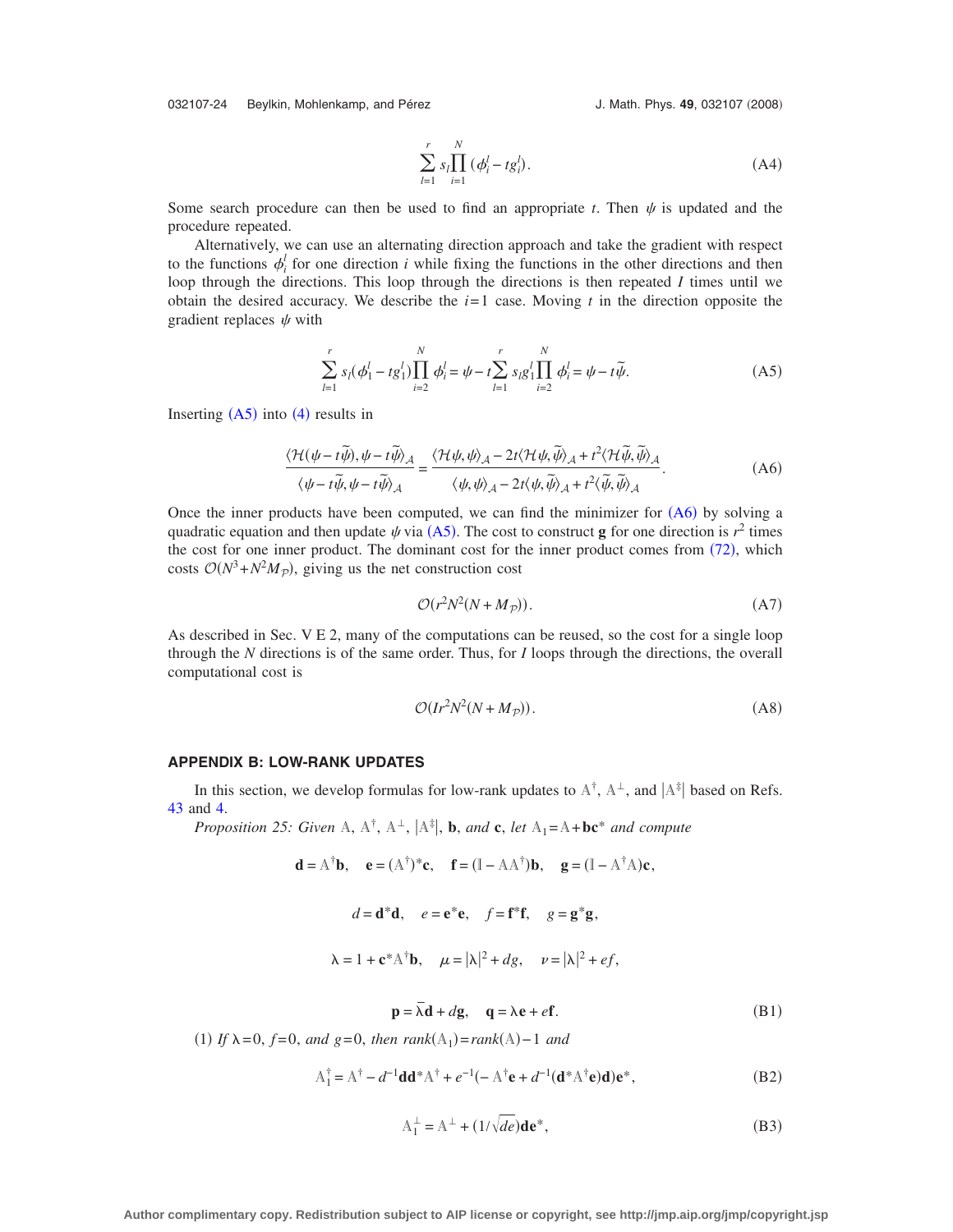J. Math. Phys. 49, 032107 (2008)

$$
|\mathbf{A}_1^{\ddagger}| = -\left(1/\sqrt{de}\right)|\mathbf{A}^{\ddagger}|.\tag{B4}
$$

<span id="page-24-6"></span><span id="page-24-1"></span><span id="page-24-0"></span>(2) If  $\lambda \neq 0$ ,  $f=0$ , and  $g=0$ , then rank(A<sub>1</sub>) = rank(A) and

$$
A_1^{\dagger} = A^{\dagger} - \lambda^{-1} \mathbf{d} \mathbf{e}^*,
$$
 (B5)

$$
A_1^{\perp} = A^{\perp}, \tag{B6}
$$

$$
|\mathbf{A}_1^{\ddagger}| = |\mathbf{A}^{\ddagger}|\mathbf{\lambda}^{-1}.
$$
 (B7)

<span id="page-24-7"></span><span id="page-24-3"></span>(3) If  $f=0$  and  $g \neq 0$ , then rank $(A_1)$ =rank $(A)$  and

$$
\mathbf{A}_{1}^{\dagger} = \mathbf{A}^{\dagger} - \boldsymbol{\mu}^{-1} \mathbf{d} (g \mathbf{d}^{*} \mathbf{A}^{\dagger} + \overline{\lambda} \mathbf{e}^{*}) + \boldsymbol{\mu}^{-1} \mathbf{g} (-d \mathbf{e}^{*} + \lambda \mathbf{d}^{*} \mathbf{A}^{\dagger}),
$$
 (B8)

$$
A_1^{\perp} = A^{\perp} - \frac{|\lambda|(\sqrt{\mu} - |\lambda|)g + \lambda g d}{g|\lambda|\sqrt{\mu}} g^* A^{\perp},
$$
 (B9)

$$
|\mathbf{A}_{1}^{\ddagger}| = |\mathbf{A}^{\ddagger}| \frac{(\overline{\lambda} - \lambda)|\lambda|^{2} + \lambda \mu}{\mu |\lambda| \sqrt{\mu}}.
$$
 (B10)

<span id="page-24-8"></span><span id="page-24-4"></span>(4) If  $f \neq 0$  and  $g=0$ , then rank $(A_1)$ =rank $(A)$  and

$$
\mathbf{A}_{1}^{\dagger} = \mathbf{A}^{\dagger} - \nu^{-1} (f \mathbf{A}^{\dagger} \mathbf{e} + \overline{\lambda} \mathbf{d}) \mathbf{e}^{*} + \nu^{-1} (-e \mathbf{d} + \lambda \mathbf{A}^{\dagger} \mathbf{e}) \mathbf{f}^{*}, \tag{B11}
$$

$$
A_{1}^{\perp} = A^{\perp} - A^{\perp} \mathbf{f} \frac{(|\lambda|(\sqrt{\nu} - |\lambda|) \mathbf{f} + \bar{\lambda} f \mathbf{e})^{*}}{f |\lambda| \sqrt{\nu}}, \tag{B12}
$$

$$
|\mathbf{A}_1^{\ddagger}| = |\mathbf{A}^{\ddagger}| \frac{(\lambda - \overline{\lambda}) |\lambda|^2 + \overline{\lambda} \nu}{\nu |\lambda| \sqrt{\nu}}.
$$
 (B13)

<span id="page-24-9"></span><span id="page-24-2"></span>(5) If  $f \neq 0$  and  $g \neq 0$ , then rank $(A_1) = rank(A) + 1$  and

$$
A_1^{\dagger} = A^{\dagger} - f^{-1} d\mathbf{f}^* + g^{-1} g(-e^* + \lambda f^{-1} \mathbf{f}^*),
$$
 (B14)

$$
\mathbf{A}_1^{\perp} = \mathbf{A}^{\perp} - (1/\sqrt{gf})\mathbf{gf}^*,\tag{B15}
$$

$$
|\mathbf{A}_1^{\ddagger}| = |\mathbf{A}^{\ddagger}| [1 + (g^{-1}f^{-1} - (1/\sqrt{gf})) \mathbf{g}^* \mathbf{A}^{\perp} \mathbf{f}],
$$
 (B16)

*The cost to compute*  $A_1^{\dagger}$ ,  $A_1^{\perp}$ , *and*  $|A_1^{\ddagger}|$  *is*  $\mathcal{O}(N^2)$ .

<span id="page-24-10"></span><span id="page-24-5"></span>*Proof:* The overall method, update rules for  $rank(A_1)$ , and update rules for  $A_1^{\dagger}$  are taken from Ref. [4,](#page-26-33) which also lists the useful properties

$$
\mathbf{c}^* \mathbf{d} = \mathbf{e}^* \mathbf{b} = \lambda - 1, \quad \mathbf{b}^* \mathbf{f} = f, \quad \mathbf{c}^* \mathbf{g} = g, \quad \mathbf{d}^* \mathbf{g} = 0, \quad \mathbf{e}^* \mathbf{f} = 0,
$$
  

$$
\mathbf{A}^\dagger \mathbf{A} \mathbf{d} = \mathbf{d}, \quad \mathbf{A} \mathbf{A}^\dagger \mathbf{e} = \mathbf{e}, \quad \mathbf{A}^* \mathbf{f} = \mathbf{A}^\dagger \mathbf{f} = 0, \quad \mathbf{A} \mathbf{g} = (\mathbf{A}^\dagger)^* \mathbf{g} = 0.
$$
 (B17)

They give update rules for the row and column spans of  $A_1$ , which we translate into update rules for  $A^{\perp}$ . The cases ([B3](#page-23-2)), ([B6](#page-24-1)), and ([B15](#page-24-2)) follow directly. Corresponding to ([B9](#page-24-3)), their update rule is that the row span of  $A^{\perp}$  should be extended (orthogonally) by **d** and then reduced by projecting orthogonal to p. We translate this into a (Householder) reflection of the vector g into a vector in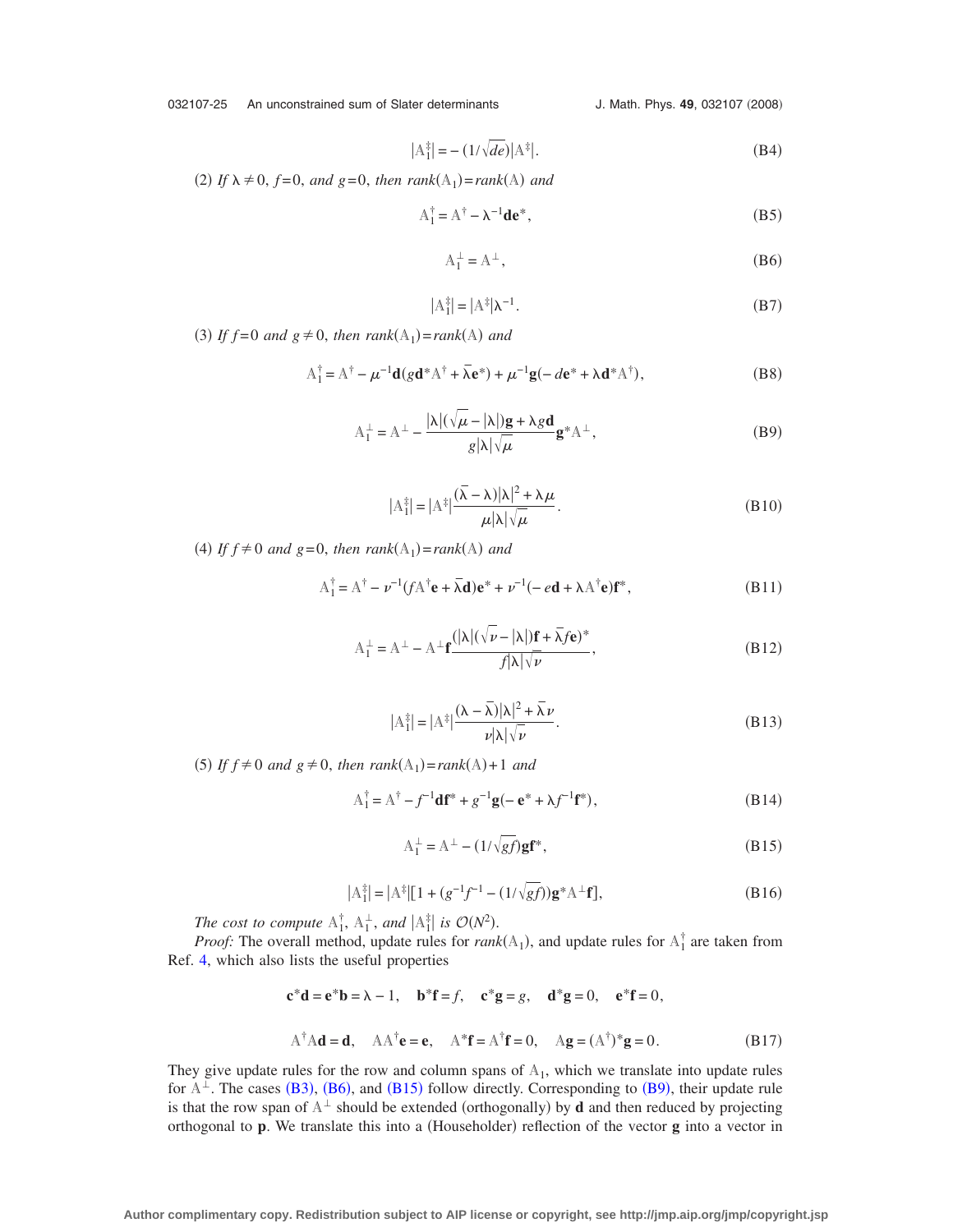$\Box$ 

the span of **d** and **g** perpendicular to **p**. Adjusting these vectors to have equal norm and real inner product yields the reflection of the vector  $\bar{\lambda} \sqrt{\mu} g$  to  $-|\lambda| (g \mathbf{d} - \bar{\lambda} g)$ , resulting in

$$
\left(1 - \frac{2(\bar{\lambda}\sqrt{\mu}\mathbf{g} + |\lambda|(g\mathbf{d} - \bar{\lambda}\mathbf{g}))(\bar{\lambda}\sqrt{\mu}\mathbf{g} + |\lambda|(g\mathbf{d} - \bar{\lambda}\mathbf{g}))^*}{\|(\bar{\lambda}\sqrt{\mu}\mathbf{g} + |\lambda|(g\mathbf{d} - \bar{\lambda}\mathbf{g}))\|^2}\right) \mathbf{A}^{\perp},
$$
\n(B18)

which simplifies to  $(B9)$  $(B9)$  $(B9)$ . To obtain  $(B12)$  $(B12)$  $(B12)$ , we use the same process, extending the column span by **e** and then projecting orthogonal to **q** by a reflection of  $\lambda \sqrt{n}$  to  $-\frac{\lambda}{n}$  ( $f e - \lambda f$ ).

To derive the update rules for  $|A_1^{\frac{1}{4}}|$ , first add the update rules for  $A_1^{\frac{1}{4}}$  and  $A_1^{\perp}$  and then take the determinant. On the right-hand side, factor out a copy of  $A^{\ddagger}$  leaving a low-rank perturbation of the identity, to which we can apply Proposition 3. To simplify the results, we use  $(B1)$  $(B1)$  $(B1)$  and  $(B17)$  $(B17)$  $(B17)$ , and the further observations

$$
(A^{\ddagger})^{-1} \mathbf{d} = \mathbf{b} - \mathbf{f}, \quad (A^{\ddagger})^{-1} A^{\dagger} \mathbf{e} = \mathbf{c} - \mathbf{g}, \quad (A^{\ddagger})^{-1} \mathbf{g} = (A^{\perp})^* \mathbf{c},
$$

$$
\mathbf{e}^* (A^{\ddagger})^{-1} = \mathbf{c}^* - \mathbf{g}^*, \quad \mathbf{f}^* (A^{\ddagger})^{-1} = \mathbf{b}^* (A^{\perp})^*.
$$
(B19)

To obtain  $(B4)$  $(B4)$  $(B4)$ , we compute

$$
|\mathbf{A}_{1}^{\ddagger}| = |\mathbf{A}^{\ddagger}| |\mathbf{I} - d^{-1} \mathbf{b} \mathbf{d}^* \mathbf{A}^{\dagger} + ((1/\sqrt{de}) \mathbf{b} - e^{-1} \mathbf{e} + d^{-1} e^{-1} (\mathbf{d}^* \mathbf{A}^{\dagger} \mathbf{e}) \mathbf{b}) \mathbf{e}^*|
$$
  
\n
$$
= |\mathbf{A}^{\ddagger}| \begin{vmatrix} 1 - d^{-1} \mathbf{d}^* \mathbf{A}^{\dagger} \mathbf{b} & \mathbf{d}^* \mathbf{A}^{\dagger} ((1/\sqrt{de}) \mathbf{b} - e^{-1} \mathbf{e} + d^{-1} e^{-1} (\mathbf{d}^* \mathbf{A}^{\dagger} \mathbf{e}) \mathbf{b}) \\ - d^{-1} \mathbf{e}^* \mathbf{b} & 1 + \mathbf{e}^* ((1/\sqrt{de}) \mathbf{b} - e^{-1} \mathbf{e} + d^{-1} e^{-1} (\mathbf{d}^* \mathbf{A}^{\dagger} \mathbf{e}) \mathbf{b}) \end{vmatrix}
$$
  
\n
$$
= |\mathbf{A}^{\ddagger}| \begin{vmatrix} 0 & \mathbf{d}^* \mathbf{A}^{\dagger} (1/\sqrt{de}) \mathbf{b} \\ d^{-1} & \mathbf{e}^* ((1/\sqrt{de}) \mathbf{b} + d^{-1} e^{-1} (\mathbf{d}^* \mathbf{A}^{\dagger} \mathbf{e}) \mathbf{b}) \end{vmatrix} = |\mathbf{A}^{\ddagger}| (- (1/\sqrt{de})). \tag{B20}
$$

For ([B7](#page-24-7)), we have  $|A_1^{\ddagger}| = |A^{\ddagger}| |I - \lambda^{-1} b e^*| = |A^{\ddagger}| (1 - \lambda^{-1} e^* b) = |A^{\ddagger}| \lambda^{-1}$ . To obtain ([B10](#page-24-8)), we compute

$$
|\mathbf{A}^{\ddagger}| \left| \mathbf{I} + (\mathbf{A}^{\ddagger})^{-1} \left( \mathbf{d} \left( -\mu^{-1} (g \mathbf{d}^* \mathbf{A}^{\dagger} + \bar{\mathbf{\lambda}} \mathbf{e}^*) - \frac{\mathbf{\lambda} \mathbf{g}^* \mathbf{A}^{\perp}}{|\mathbf{\lambda}| \sqrt{\mu}} \right) \right. \\ \left. + \mathbf{g} \left( \mu^{-1} (-d \mathbf{e}^* + \mathbf{\lambda} \mathbf{d}^* \mathbf{A}^{\dagger}) - \frac{(\sqrt{\mu} - |\mathbf{\lambda}|) \mathbf{g}^* \mathbf{A}^{\perp}}{g \sqrt{\mu}} \right) \right) \right| \\ = |\mathbf{A}^{\ddagger}| \left| \mathbf{1} + (-\mu^{-1} (g \mathbf{d}^* \mathbf{A}^{\dagger} + \bar{\mathbf{\lambda}} \mathbf{e}^*)) \mathbf{b} - (\mu^{-1} (-d \mathbf{e}^* + \mathbf{\lambda} \mathbf{d}^* \mathbf{A}^{\dagger}))^* \mathbf{b} \right| \\ (-\mathbf{\lambda} \mathbf{g}^* \mathbf{A}^{\perp} / |\mathbf{\lambda}| \sqrt{\mu}) (\mathbf{A}^{\perp})^* \mathbf{c} - \mathbf{1} - ((\sqrt{\mu} - |\mathbf{\lambda}|) \mathbf{g}^* \mathbf{A}^{\perp} / g \sqrt{\mu})^* (\mathbf{A}^{\perp})^* \mathbf{c} \right| \\ = |\mathbf{A}^{\ddagger}| \left| \frac{\bar{\mathbf{\lambda}}}{\lambda} \mu - \frac{d/\mu}{\lambda} \sqrt{|\mathbf{\lambda}| \sqrt{\mu}} \right| = |\mathbf{A}^{\ddagger}| \frac{(\bar{\mathbf{\lambda}} - \mathbf{\lambda}) |\mathbf{\lambda}|^2 + \mathbf{\lambda} \mu}{\mu |\mathbf{\lambda}| \sqrt{\mu}}. \tag{B21}
$$

A similar calculation yields  $(B13)$  $(B13)$  $(B13)$ . To obtain  $(B16)$  $(B16)$  $(B16)$ , we compute

$$
|\mathbf{A}^{\ddagger}||\mathbf{I} + (\mathbf{A}^{\ddagger})^{-1}(-f^{-1}\mathbf{d}\mathbf{f}^* + \mathbf{g}(g^{-1}(-\mathbf{e}^* + \lambda f^{-1}\mathbf{f}^*) - (1/\sqrt{gf})\mathbf{f}^*))|
$$
  
\n
$$
= |\mathbf{A}^{\ddagger}| \begin{vmatrix} 1 & \mathbf{f}^*(\mathbf{A}^{\perp})^*\mathbf{c} \\ g^{-1}f^{-1}(\lambda - 1) & 1 + (g^{-1}\lambda f^{-1} - (1/\sqrt{gf}))\mathbf{f}^*(\mathbf{A}^{\perp})^*\mathbf{c} \end{vmatrix}
$$
  
\n
$$
= |\mathbf{A}^{\ddagger}| (1 + ((-(1/\sqrt{gf})) + g^{-1}f^{-1})\mathbf{f}^*(\mathbf{A}^{\perp})^*\mathbf{c}) = |\mathbf{A}^{\ddagger}| [1 + (g^{-1}f^{-1} - (1/\sqrt{gf}))\mathbf{g}^*\mathbf{A}^{\perp}\mathbf{f}].
$$
\n(B22)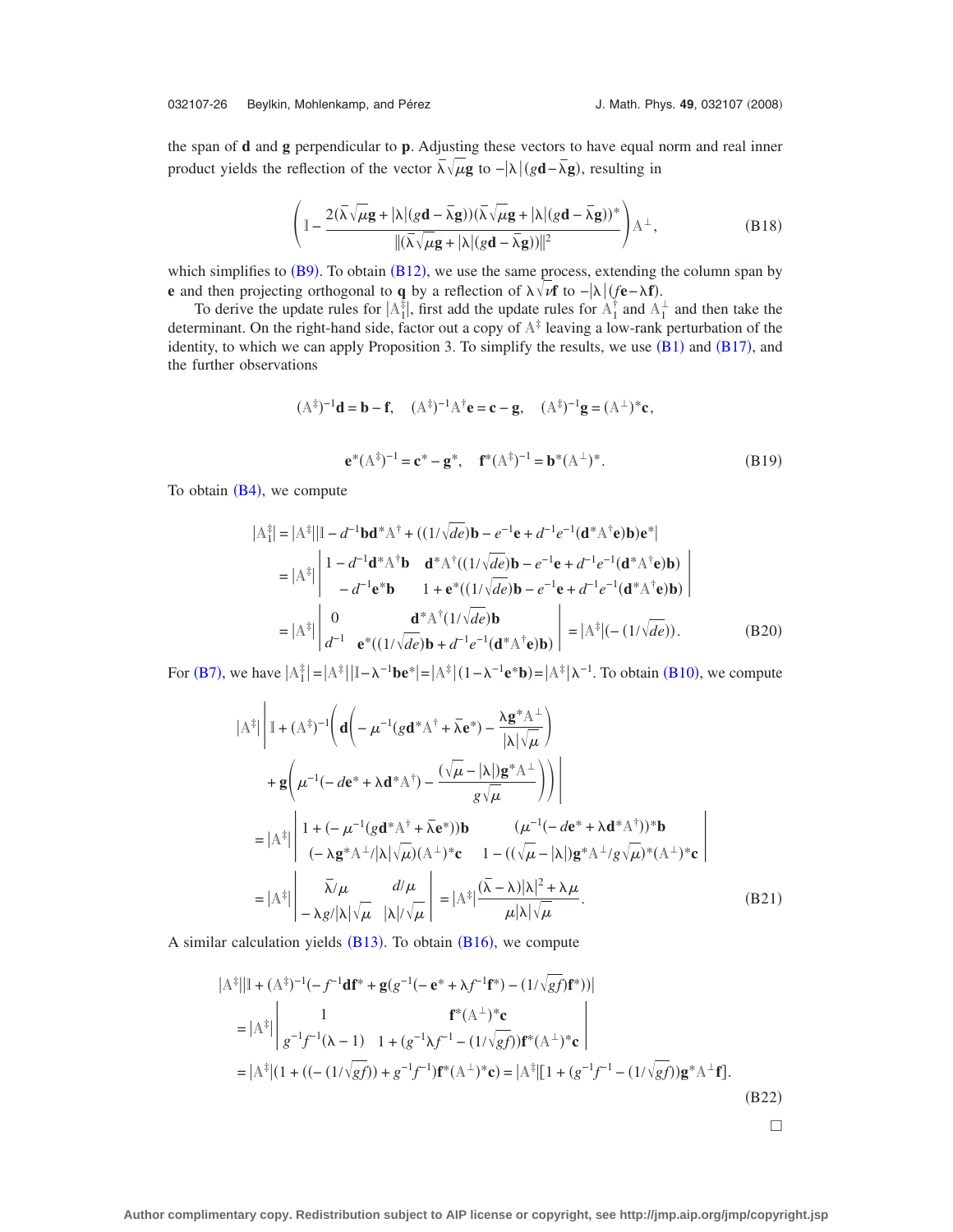When A and  $A_1$  are nonsingular, ([B5](#page-24-0)) is the Sherman–Morrisson formula (see, e.g., Ref. [23](#page-26-21)). For our application, we need the singular vectors in  $A^{\perp}$  rather than  $A^{\perp}$  itself, but then only when rank $(A^{\perp})$   $\leq$  3. These singular vectors can be extracted by a simple modification of the power method with deflation.

- <span id="page-26-16"></span><sup>1</sup> Agmon, S., *Schrödinger operators (Como, 1984)*, Lecture Notes in Mathematics, Vol. 1159 (Springer, Berlin, 1985), pp. 1–38.
- <span id="page-26-5"></span><sup>2</sup> Agren, H., Flores-Riveros, A., and Jensen, H. J. Aa, "Evaluation of first- and second-order nonadiabatic coupling elements from large multiconfigurational self-consistent-field wave functions," [Phys. Rev. A](http://dx.doi.org/10.1103/PhysRevA.34.4606) **34**, 4606 (1986).
- <span id="page-26-9"></span><sup>3</sup> Ayala, P. Y. and Schlegel, H. B., "A nonorthogonal CI treatment of symmetry breaking in sigma formyloxyl radical," [J.](http://dx.doi.org/10.1063/1.476190) **[Chem. Phys.](http://dx.doi.org/10.1063/1.476190) 108**, 7560 (1998).
- <span id="page-26-33"></span>Baksalary, J. K., Baksalary, O. M., and Trenkler, G., "A revisitation of fomulae for the Moore-Penrose inverse of modified matrices," [Linear Algebr. Appl.](http://dx.doi.org/10.1016/S0024-3795(03)00508-1) **372**, 207 (2003).
- <span id="page-26-15"></span><sup>5</sup>Beylkin, G., Cheruvu, V., and Pérez, F., "Fast adaptive algorithms in the non-standard form for multidimensional problems," Appl. Comput. Harmon. Anal. (in press).<br> $^{6}$  Boylkin, G, and Moblembarra, M, J. "Algorithms for
- <span id="page-26-1"></span><sup>6</sup> Beylkin, G. and Mohlenkamp, M. J., "Algorithms for numerical analysis in high dimensions," [SIAM J. Sci. Comput.](http://dx.doi.org/10.1137/040604959)  $\frac{(USA)}{7}$  $\frac{(USA)}{7}$  $\frac{(USA)}{7}$  **26**, 2133 (2005).
- <span id="page-26-0"></span> $B$ Beylkin, G. and Mohlenkamp, M. J., "Numerical operator calculus in higher dimensions," [Proc. Natl. Acad. Sci. U.S.A.](http://dx.doi.org/10.1073/pnas.112329799) 99, 10246 (2002).
- <span id="page-26-30"></span>. <sup>8</sup> Beylkin, G. and Monzón, L., "On approximation of functions by exponential sums," [Appl. Comput. Harmon. Anal.](http://dx.doi.org/10.1016/j.acha.2005.01.003) **19**,  $^{17}$  (2005).
- <span id="page-26-28"></span>Braess, D., "Asymptotics for the approximation of wave functions by exponential sums," [J. Approx. Theory](http://dx.doi.org/10.1006/jath.1995.1110) **83**, 93  $(1995)$
- <span id="page-26-31"></span>(1995).<br><sup>10</sup> Braess, D. and Hackbusch, W., "Approximation of  $1/x$  by exponential sums in  $[1, \infty)$ ," **[IMA J. Numer. Anal.](http://dx.doi.org/10.1093/imanum/dri015) 25**, 685  $(2005).$
- <span id="page-26-19"></span><sup>11</sup> Bro, R., Chemometrics Intelligence Laboratory System, Special Issue of Second Internet Conference in Chemometrics (INCINC'96) (unpublished)
- <span id="page-26-4"></span><sup>12</sup> Cancès, E., Defranceschi, M., Kutzelnigg, W., Le Bris, C., and Maday, Y., *Handbook of Numerical Analysis* (North-Holland, Amsterdam, 2003), Vol. X, pp. 3-270.
- <span id="page-26-13"></span><sup>13</sup> Chen, B. and Anderson, J. R., "A simplified released-node quantum Monte Carlo calculation of the ground state of LiH," [J. Chem. Phys.](http://dx.doi.org/10.1063/1.469497) 102, 4491 (1995).
- <span id="page-26-25"></span><sup>14</sup>Condon, E. U. and Shortley, G. H., *The Theory of Atomic Spectra* (Cambridge University Press, Cambridge, 1967).
- <span id="page-26-20"></span><sup>14</sup> Condon, E. U. and Shortley, G. H., *The Theory of Atomic Spectra* (Cambridge University Press, Cambridge, 1967).<br><sup>15</sup> De Lathauwer, L., De Moor, B., and Vandewalle, J., "On the best rank-1 and rank- $(R_1, R_2, ..., R_N)$  appr higher-order tensors," [SIAM J. Matrix Anal. Appl.](http://dx.doi.org/10.1137/S0895479898346995) 21, 1324 (2000).
- <span id="page-26-17"></span>. <sup>16</sup> de Silva, V. and Lim, L.-H., "Tensor rank and the ill-posedness of the best low-rank approximation problem," *Tensor Decompositions and Applications*, special Issue of SIAM J. Matrix Anal. Appl. (to be published).
- <span id="page-26-10"></span><sup>17</sup>Dijkstra, F. and Van Lenthe, J. H., "Gradients in valence bond theory," [J. Chem. Phys.](http://dx.doi.org/10.1063/1.482021) **113**, 2100 (2000).
- <span id="page-26-7"></span><sup>18</sup>Dijkstra, F. and Van Lenthe, J. H., "On the rapid evaluation of cofactors in the calculation of nonorthogonal matrix elements," [Int. J. Quantum Chem.](http://dx.doi.org/10.1002/(SICI)1097-461X(1998)67:2<77::AID-QUA2>3.0.CO;2-V) **67**, 77 (1998).
- <span id="page-26-23"></span><sup>19</sup>Ethridge, F. and Greengard, L., "A new fast-multipole accelerated Poisson solver in two dimensions," [SIAM J. Sci.](http://dx.doi.org/10.1137/S1064827500369967) **[Comput.](http://dx.doi.org/10.1137/S1064827500369967)** (USA) 23, 741 (2001)
- <span id="page-26-8"></span><sup>20</sup>Fink, R. and Staemmler, V., "A multi-configuration reference CEPA method based on pair natural orbitals," [Theor. Chim.](http://dx.doi.org/10.1007/BF01113534) [Acta](http://dx.doi.org/10.1007/BF01113534) 87, 129 (1993).
- <span id="page-26-6"></span> $21$ Gilbert, P., "The reconstruction of a three-dimensional structure from projections and its applications to electron microscopy II. Direct methods," Proc. R. Soc. London, Ser. B **182**, 89 (1972).
- <span id="page-26-3"></span><sup>22</sup>Gilbert, T. L., "Multiconfiguration self-consistent-field theory for localized orbitals. I. The orbital equations," [Phys. Rev.](http://dx.doi.org/10.1103/PhysRevA.6.580) [A](http://dx.doi.org/10.1103/PhysRevA.6.580) 6, 580 (1972).
- <span id="page-26-21"></span><sup>23</sup>Golub, G. and Van Loan, C., *Matrix Computations* (Johns Hopkins University Press, Baltimore, 1996).
- <span id="page-26-32"></span><sup>24</sup> Hackbusch, W., "Entwicklungen nach exponentialsummen," Max-Planck-Institut für Mathematik in den Naturwissenschaften, 2005 Technical Report No. 4 (see also http://www.mis. mpg.de/scicomp/EXP\_SUM/)
- <span id="page-26-26"></span><sup>25</sup> Hackbusch, W. and Khoromskij, B. N., "Low-rank Kronecker-product approximation to multi-dimensional nonlocal operators. I. Separable approximation of multi-variate functions," [Computing](http://dx.doi.org/10.1007/s00607-005-0144-0) 76, 177 (2006).
- <span id="page-26-27"></span><sup>26</sup>Hackbusch, W. and Khoromskij, B. N., "Low-rank Kronecker-product approximation to multi-dimensional nonlocal operators. II. HKT representation of certain operators," [Computing](http://dx.doi.org/10.1007/s00607-005-0145-z) 76 203 (2006).
- <span id="page-26-24"></span>operators. II. HKT representation of certain operators," Computing 76 203 (2006).<br><sup>27</sup> Handbook of Numerical Analysis. Vol. X, edited by Le Bris, C. (North-Holland, Amsterdam, 2003) (special volume on computational chemistry).
- <span id="page-26-22"></span>28 Harrison, R. J., Fann, G. I., Yanai, T., and Beylkin, G., Lect. Notes Comput. Sci. 2660, 103 (2003).
- <span id="page-26-14"></span><sup>29</sup> Harrison, R. J., Fann, G. I., Yanai, T., Gan, Z., and Beylkin, G., "Multiresolution quantum chemistry: Basic theory and initial applications," [J. Chem. Phys.](http://dx.doi.org/10.1063/1.1791051) 121, 11587 (2004).
- <span id="page-26-18"></span><sup>30</sup>Harshman, R. A., UCLA Working Papers in Phonetics No. 16, 1970 (http://publish.uwo.ca/~harshman/wpppfac0.pdf).
- <span id="page-26-29"></span><span id="page-26-2"></span><sup>31</sup> Helgaker, T. and Taylor, P. R., *Modern Electronic Structure Theory* (World Scientific, Singapore, 1995).
- <sup>31</sup> Helgaker, T. and Taylor, P. R., *Modern Electronic Structure Theory* (World Scientific, Singapore, 1995).<br><sup>32</sup> Hrycak, T. and Rokhlin, V., "An improved fast multipole algorithm for potential fields," SIAM J. Sci. Comp 19, 1804 (1998).
- <span id="page-26-11"></span>. 33Kalos, M. H., "Monte Carlo calculations of the ground state of three- and four-body nuclei," [Phys. Rev.](http://dx.doi.org/10.1103/PhysRev.128.1791) **<sup>128</sup>**, 1791  $(1962)$ . (1962).<br><sup>34</sup>Kalos, M. H., "Monte Carlo integration of the Schrödinger equation," Trans. N. Y Acad. Sci. **26**, 497 (1963).
- <span id="page-26-12"></span>